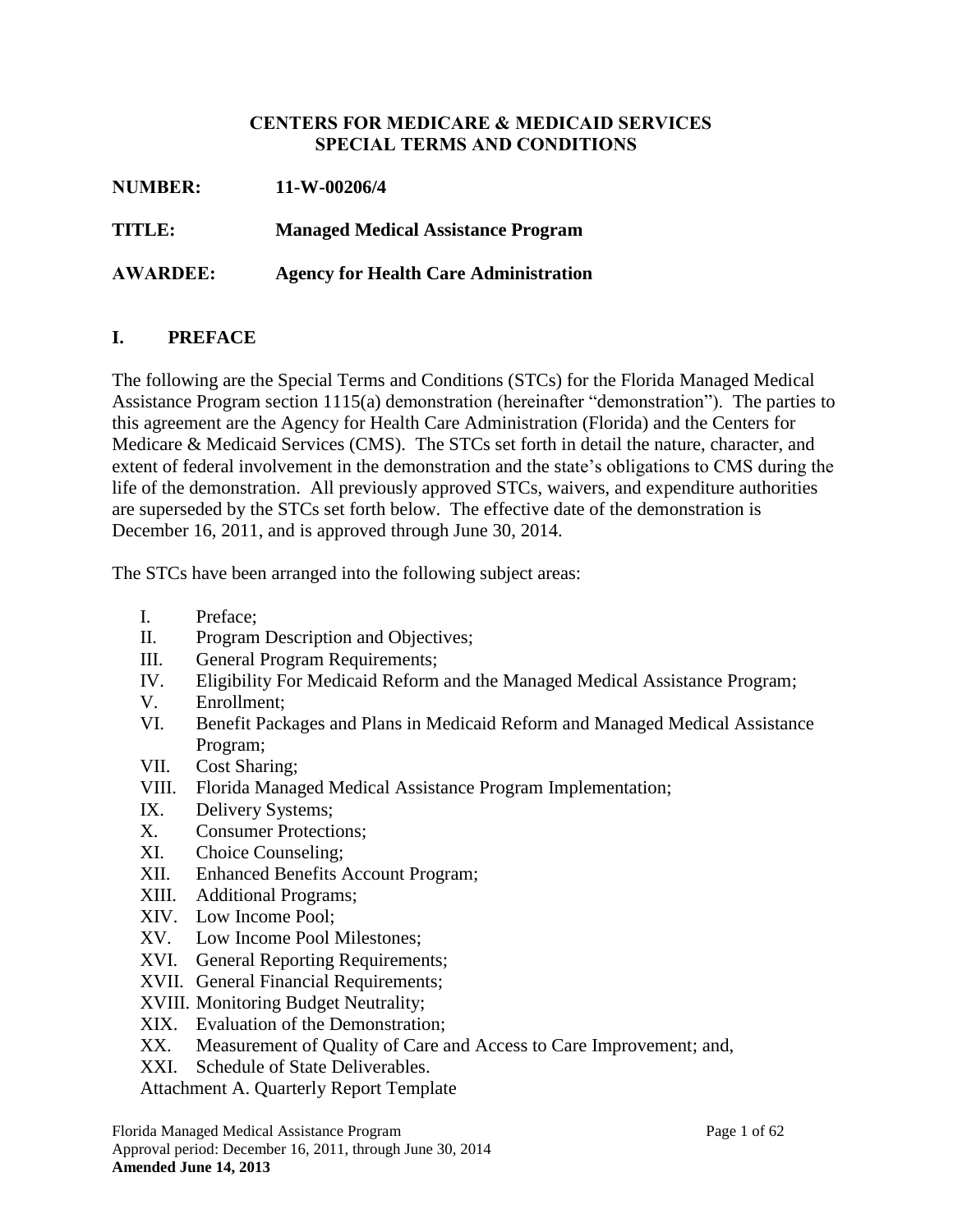# **II. PROGRAM DESCRIPTION AND OBJECTIVES**

The Florida Medicaid Reform demonstration was approved October 19, 2005. The state implemented the demonstration July 1, 2006, in Broward and Duval Counties, and then expanded to Baker, Clay, and Nassau Counties July 1, 2007. On December 15, 2011, CMS agreed to extend the demonstration through June 30, 2014.

The December 2011 renewal included several important improvements to the demonstration, such as; enhanced managed care requirements to ensure increased stability among managed care plans, minimize plan turnover, and provide for an improved transition and continuity of care when enrollees change plans and to ensure adequate choice of providers. The renewal also included a Medical Loss Ratio (MLR) requirement of 85 percent for Medicaid operations. Finally, the renewal included the continuation of the Low Income Pool (LIP) of \$1 billion (total computable) annually to assist safety net providers in providing health care services to Medicaid, underinsured and uninsured populations.

On June 14, 2013, CMS approved an amendment to the demonstration which retains all of the improvements noted above, but allows the state to extend an improved model of managed care to all counties in Florida subject to approval of an implementation plan and a determination of readiness based on the elements of the approved plan. The amendment also changes the name of the demonstration to the Florida Managed Medical Assistance (MMA) program. Beginning no earlier than January 1, 2014, the MMA program implementation will begin. The Medicaid Reform demonstration will remain in effect in the five Medicaid Reform counties until the MMA program is implemented.

Under the amended demonstration, most Medicaid eligibles are required to enroll in a managed care plan (either a capitated managed care plan or a fee-for-service (FFS) Provider Service Network (PSN) as a condition for receiving Medicaid. Participation is mandatory for TANF related populations and the aged and disabled with some exceptions. The demonstration continues to allow plans to offer customized benefit packages and reduced cost-sharing, although each plan must cover all mandatory services, and all state plan services for children and pregnant women (including EPSDT). The demonstration provides incentives for healthy behaviors by offering Enhanced Benefits Accounts that will be replaced by the plan's Healthy Behaviors program upon implementation of the MMA program as described in paragraph [65.](#page-29-0) Beneficiaries in counties transitioning from Medicaid Reform to MMA will continue to have access to their accrued credits under EBAP for one year.

The amended terms and conditions include improvements such as:

- A phased implementation to ensure readiness including a readiness assessment for each region and a requirement for CMS approval of the state's implementation plan which will include identified risks, mitigation strategies, and fail safes, stakeholder engagement and rapid cycle improvement strategies;
- Strengthened auto-enrollment criteria to ensure consideration of network capacity, access, continuity of care, and preservation of existing patient-provider relationships when enrolling all beneficiaries into the MMA program, including special populations;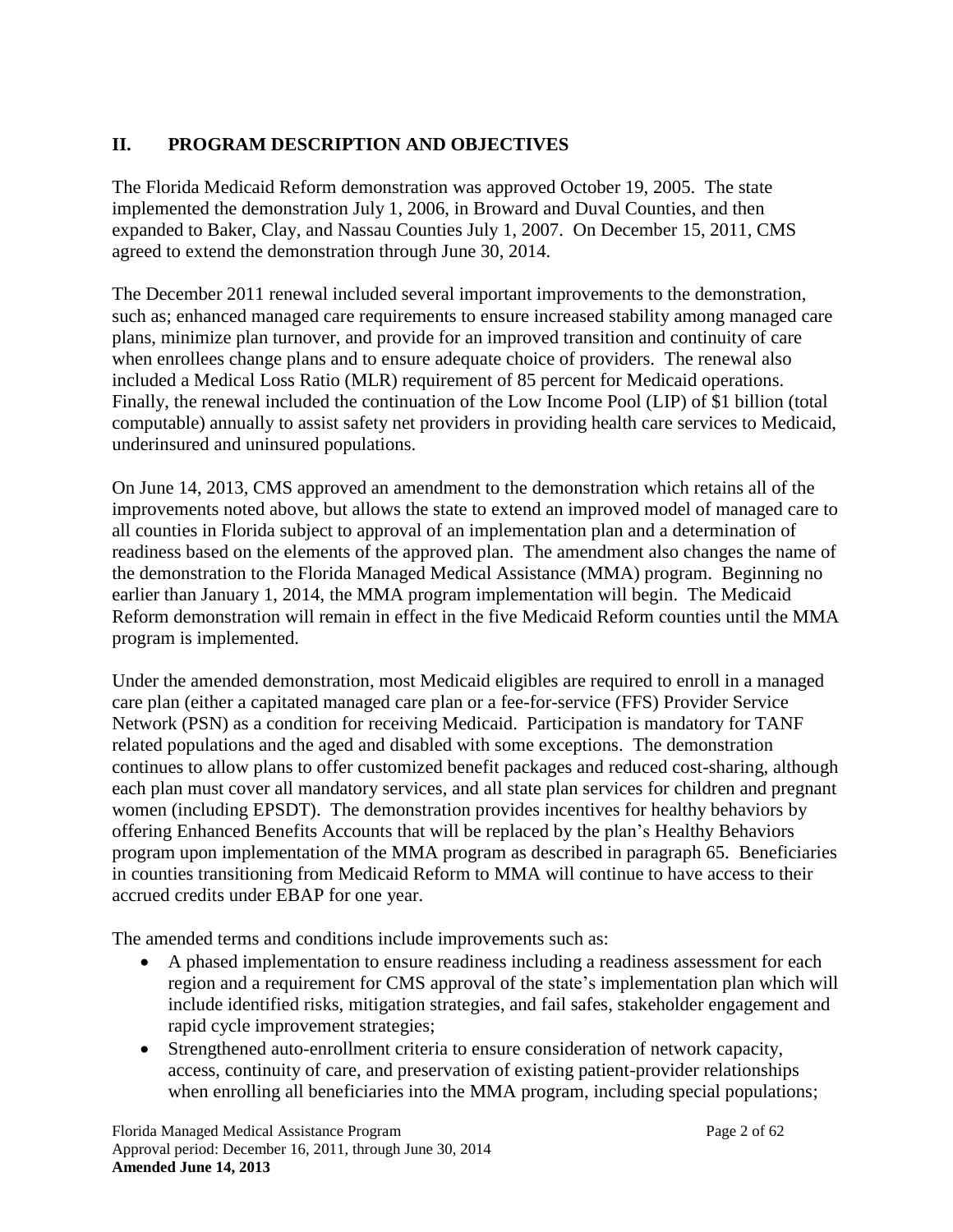- STCs tailored to special populations, should the state choose to include specialty plans in the final selection of managed care entities and PSNs;
- Strong consumer protections to ensure beneficiary assistance and continuity of care through the MMA transition. Additional STCs to ensure beneficiary choice, including a comprehensive outreach plan to educate and communicate with beneficiaries, providers, and stakeholders and annual Health Plan Report Cards for consumers, which will allow beneficiaries to be more informed on health plan performance and assist beneficiaries in making informed decisions related to plan selection;
- Enhanced Medical Care Advisory Committee (MCAC) requirements to ensure beneficiary and advocate group participation as well as inclusion of sub-population advisory committees;
- Performance Improvement Projects (PIPs) to be performed by all health plans;
- Clarification and enhancements of the monitoring and evaluation of plans to ensure a rigorous and independent evaluation, and development of rapid cycle, transparent monitoring in order to ensure continuous progress towards quality improvement; and,
- A Comprehensive Quality Strategy (CQS) that will span the entire Florida Medicaid program.

Under the demonstration, Florida seeks to continue building on the following objectives:

- Introduce more individual choice, increase access, and improve quality and efficiency while stabilizing cost;
- Increase the number of individuals in a capitated or premium-based managed care program and reduce the number of individuals in a fee-for-service program;
- Improve health outcomes and reduce inappropriate utilization;
- Demonstrate that by moving most recipients into a coordinated care-managed environment, the overall health of Florida's most vulnerable citizens will improve;
- Serve as an effective deterrent against fraud and abuse by moving from a fee-for-service to a managed care delivery system;
- Maintain strict oversight of managed care plans including adapting fraud efforts to surveillance of fraud and abuse within the managed care system;
- Provide managed care plans with flexibility in creating benefit packages to meet the needs of specific groups; and,
- Provide plans the ability to substitute services and cover services that would otherwise not be covered by traditional Medicaid.

# **III. GENERAL PROGRAM REQUIREMENTS**

1. **Compliance with Federal Non-Discrimination Statutes.** The state must comply with all applicable federal statutes relating to non-discrimination. These include, but are not limited to, the Americans with Disabilities Act of 1990, Title VI of the Civil Rights Act of 1964, section 504 of the Rehabilitation Act of 1973, and the Age Discrimination Act of 1975.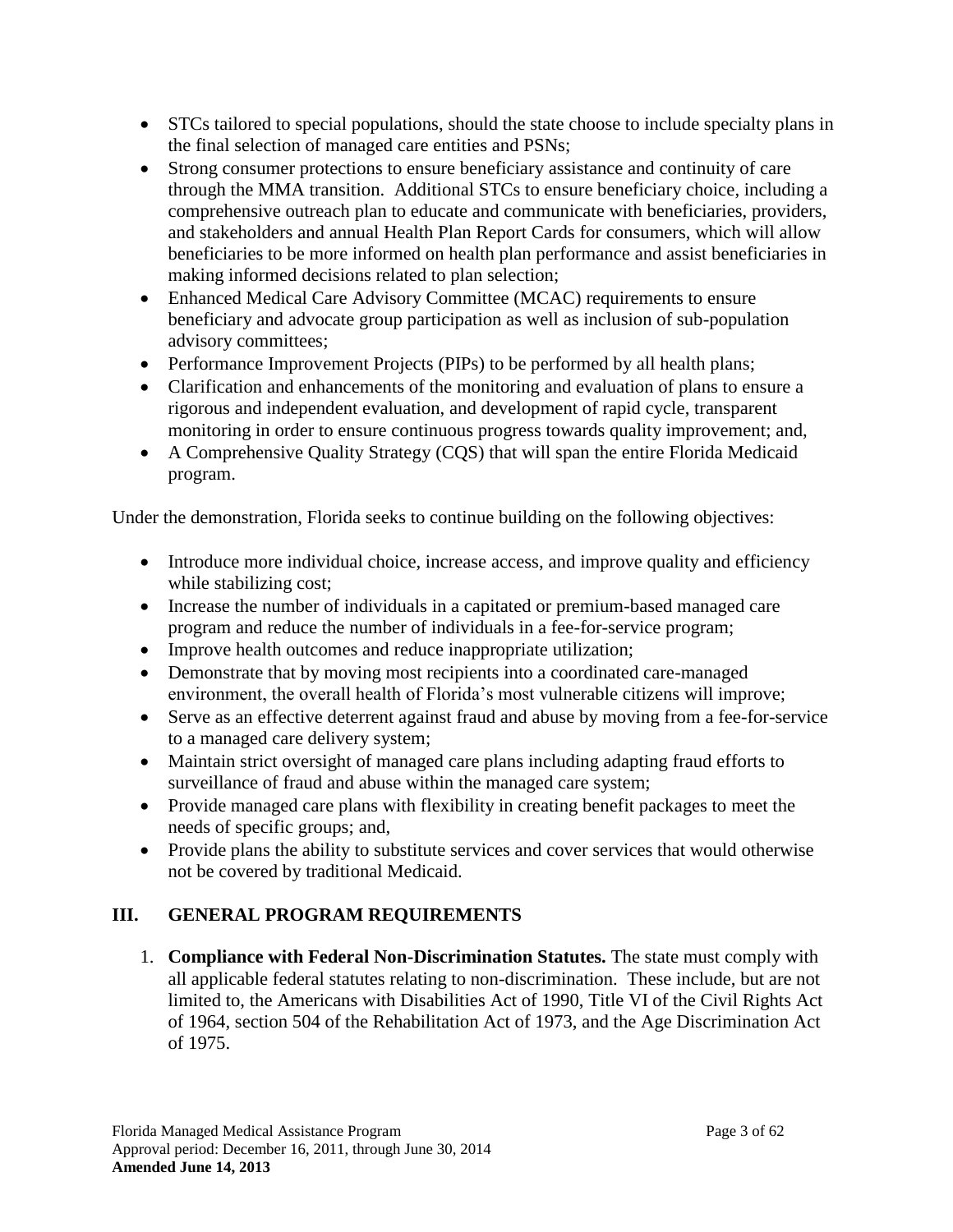- 2. **Compliance with Medicaid Law, Regulation, and Policy.** All requirements of the Medicaid Program expressed in law, regulation, and policy statement not expressly waived or identified as not applicable in the waiver and expenditure authority documents, of which these terms and conditions are part, must apply to the demonstration, including the protections for Indians pursuant to section 5006 of the American Recovery and Reinvestment Act of 2009.
- 3. **Changes in Medicaid Law, Regulation, and Policy.** The state must, within the timeframes specified in law, regulation, or policy statement, come into compliance with any changes in federal law, regulation, or policy affecting the Medicaid program that occur during this demonstration approval period, unless the provision being changed is expressly waived or identified as not applicable.

## 4. **Impact on Demonstration of Changes in Federal Law, Regulation and Policy.**

- a) To the extent that a change in federal law, regulation, or policy requires either a reduction or an increase in federal financial participation (FFP) for expenditures made under this demonstration, the state must adopt, subject to CMS approval, a modified budget neutrality agreement for the demonstration as necessary to comply with such change. The modified agreement will be effective upon implementation of the change. The trend rates for the budget neutrality agreement are not subject to change under this subparagraph.
- b) If mandated changes in the federal law, regulation, or policy requires state legislation, the changes must take effect on the day such state legislation becomes effective, or on the last day such legislation was required to be in effect under the law.
- 5. **State Plan Amendments.** The state will not be required to submit a Title XIX state plan amendment for changes to any populations made eligible solely through the demonstration. If a population eligible through the Medicaid state plan is affected by a change to the demonstration, a conforming amendment to the state plan is required, except as otherwise noted in these STCs.
- 6. **Changes Subject to the Demonstration Amendment Process.** Changes related to program design, eligibility, enrollment, benefits, enrollee rights, delivery systems, cost sharing, LIP, federal financial participation (FFP), sources of non-federal share of funding, budget neutrality, and other comparable program and budget elements must be submitted to CMS as amendments to the demonstration. All amendment requests are subject to approval at the discretion of the Secretary in accordance with section 1115 of the Act. The state must not implement changes to these elements without prior approval by CMS. Amendments to the demonstration are not retroactive and FFP will not be available for changes to the demonstration that have not been approved through the amendment process set forth in paragraph 7, below.
- 7. **Amendment Process.** Requests to amend the demonstration must be submitted to CMS for approval no later than 120 days prior to the planned date of implementation of the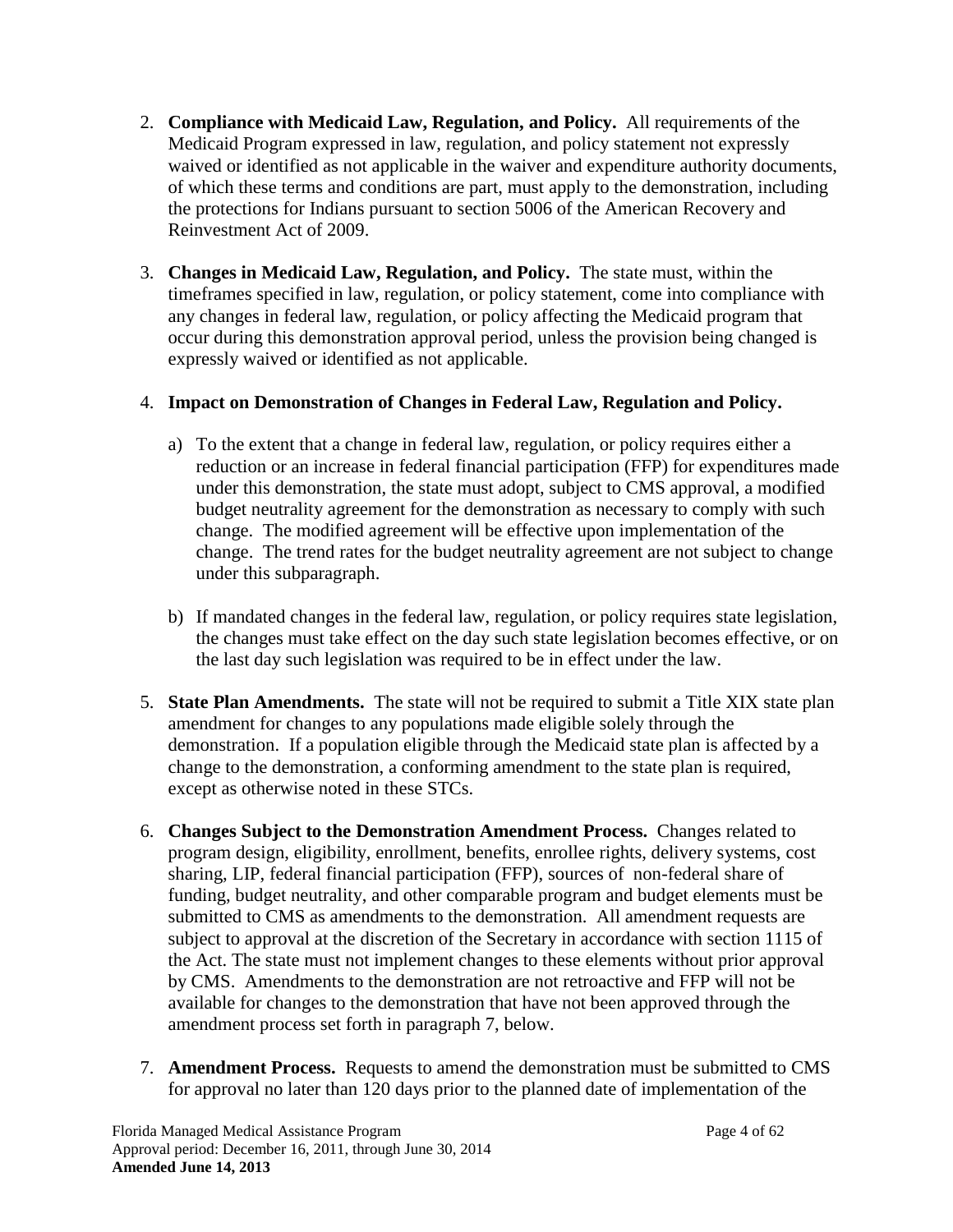change and may not be implemented until approved. CMS reserves the right to deny or delay approval of a demonstration amendment based on non-compliance with the STCs, including but not limited to failure by the state to submit required reports and other deliverables in a timely fashion according to the deadlines specified herein. Amendment requests must be accompanied by information that includes but is not limited to the following:

- a) An explanation of the public process used by the state, consistent with the requirements of paragraph [16,](#page-8-0) to reach a decision regarding the requested amendment;
- b) A data analysis which identifies the specific "with waiver" impact of the proposed amendment on the current budget neutrality agreement. Such analysis shall include current total computable "with waiver" and "without waiver" status on both a summary and detailed level through the current approval period using the most recent actual expenditures, as well as summary and detailed projections of the change in the "with waiver" expenditure total as a result of the proposed amendment, which isolates by eligibility group the impact of the amendment;
- c) A detailed description of the amendment, including impact on beneficiaries, with sufficient supporting documentation; and,
- d) If applicable, a description of how the evaluation design will be modified to incorporate the amendment provisions.
- 8. **Enhanced Benefits Account Program Phase Out.** The state shall submit a phase-out plan to CMS for approval no later than 6 months prior to any such time the state proposes to terminate the Enhanced Benefits Account Program (EBAP) provision of this demonstration. The EBAP will be limited as follows:
	- a) Enrollees will not be able to earn credits for enhanced benefits for deposit into their account during the last 3 months of the demonstration or the termination of the EBAP Provision under the demonstration; and
	- b) Individuals, who previously earned credits for enhanced benefits in their account, will continue to have access to funds for health care related expenditures in accordance with EBAP rules (see paragraph [61\)](#page-28-0).

### 9. **Extension of the Demonstration.**

a) States that intend to request demonstration extensions under sections 1115(e) or 1115(f) are advised to observe the timelines contained in those statutes. Otherwise, no later than 12 months prior to the expiration date of the demonstration, the chief executive officer of the state must submit to CMS either a demonstration extension request or a phase-out plan consistent with the requirements of paragraph [10.](#page-6-0)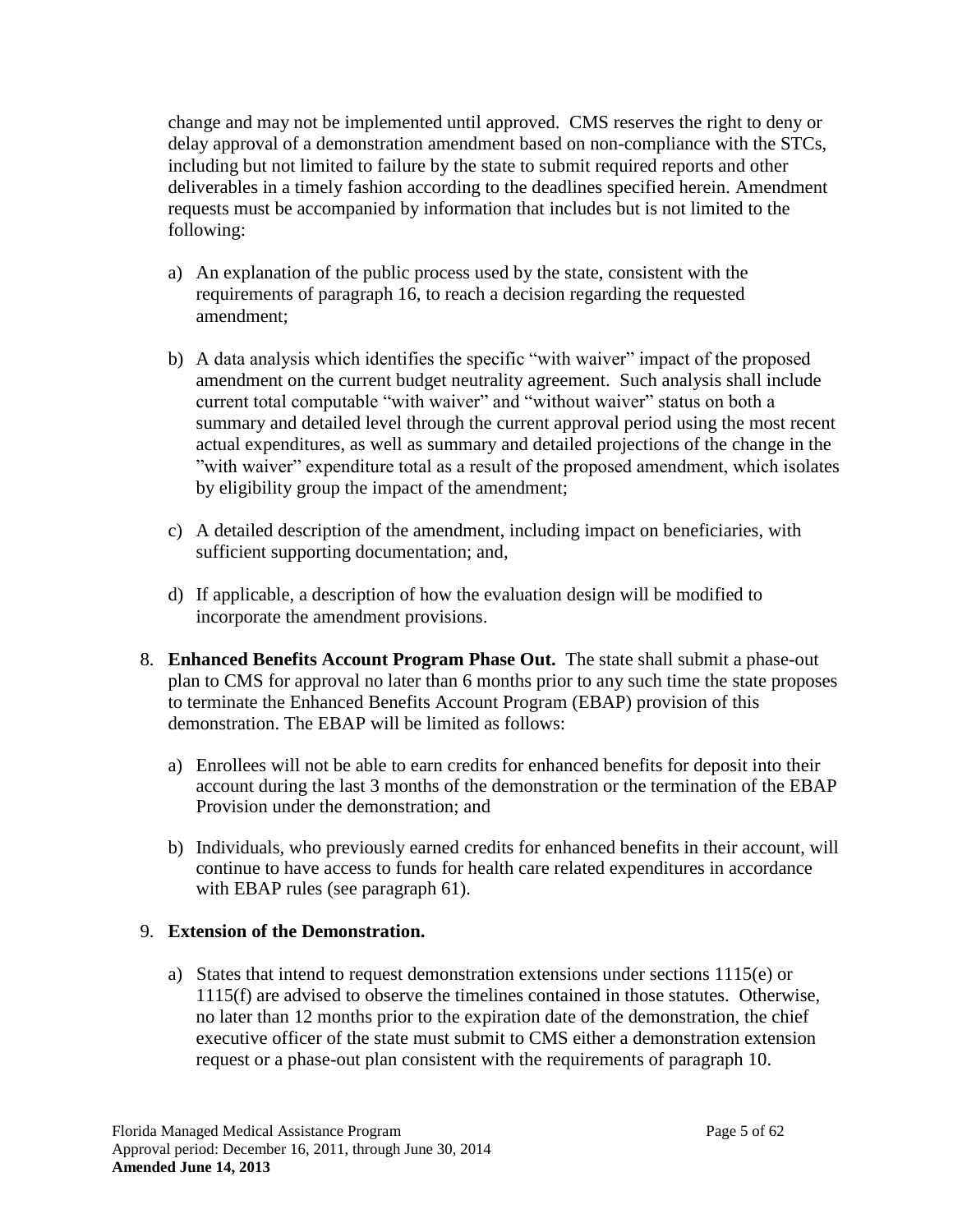- b) As part of the demonstration extension request, the state must provide documentation of compliance with the transparency requirements in 42 CFR § 431.412 and the public notice requirements outlined in paragraph [16,](#page-8-0) as well as include the following supporting documentation:
	- i. Historical Narrative Summary of the Demonstration Project: The state must provide a narrative summary of the demonstration project, reiterate the objectives set forth at the time the demonstration was proposed and provide evidence of how these objectives have been met as well as future goals of the program. If changes are requested, a narrative of the changes being requested along with the objective of the change and desired outcomes must be included.
	- ii. Special Terms and Conditions (STCs): The state must provide documentation of its compliance with each of the STCs. Where appropriate, a brief explanation may be accompanied by an attachment containing more detailed information. Where the STCs address any of the following areas, they need not be documented a second time.
	- iii. Waiver and Expenditure Authorities: The state must provide a list along with a programmatic description of the waivers and expenditure authorities that are being requested in the extension.
	- iv. Quality: The state must provide summaries of External Quality Review Organization (EQRO) reports, health plan state quality assurance monitoring, and any other documentation of the quality of care provided or corrective action taken under the demonstration.
	- v. Financial Data: The state must provide financial data (as set forth in the current STCs) demonstrating the state's detailed and aggregate, historical and projected budget neutrality status for the requested period of the extension as well as cumulatively over the lifetime of the demonstration. CMS will work with the state to ensure that federal expenditures under the extension of this project do not exceed the federal expenditures that would otherwise have been made. In doing so, CMS will take into account the best estimate of current trend rates at the time of the extension. In addition, the state must provide up to date responses to the CMS Financial Management standard questions. If Title XXI funding is used in the demonstration, a CHIP allotment neutrality worksheet must be included.
	- vi. Evaluation Report: The state must provide a narrative summary of the evaluation design, status (including evaluation activities and findings to date), and plans for evaluation activities during the extension period. The narrative is to include, but not be limited to, describing the hypotheses being tested and any results available.
	- vii. Documentation of Public Notice 42 CFR § 431.408: The state must provide documentation of the state's compliance with public notice process as specified in 42 CFR section 431.408 including the post-award public input process described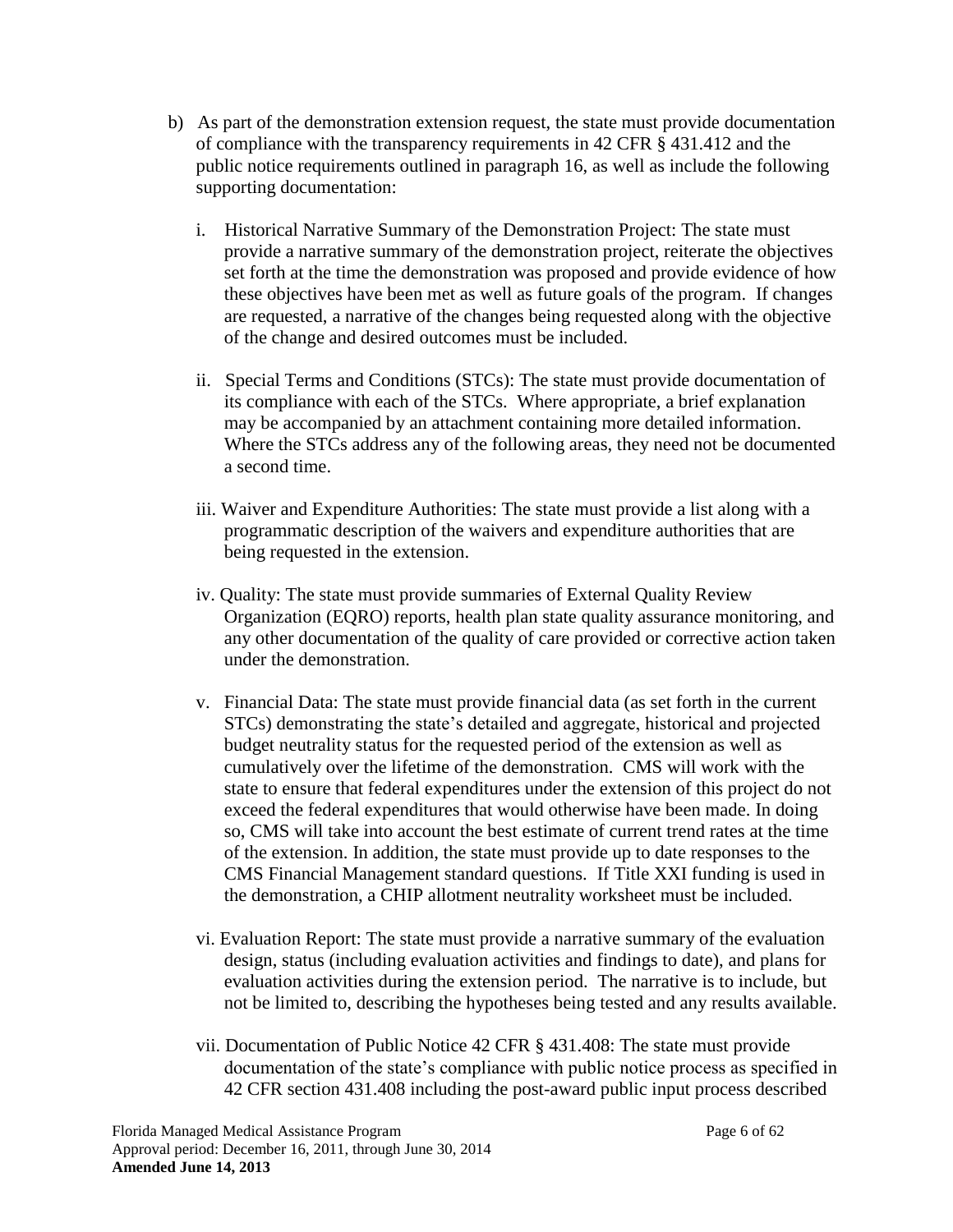in  $431.420(c)$  with a report of the issues raised by the public during the comment period and how the state considered the comments when developing the demonstration extension application.

- <span id="page-6-0"></span>10. **Demonstration Phase-Out.** The state may only suspend or terminate this demonstration in whole, or in part, consistent with the following requirements;
	- a) Notification of Suspension or Termination: The state must promptly notify CMS in writing of the reason(s) for the suspension or termination, together with the effective date and a phase-out plan. The state must submit its notification letter and a draft phase-out plan to CMS no less than 6 months before the effective date of the demonstration's suspension or termination. Prior to submitting the draft phase-out plan to CMS, the state must publish on its website the draft phase-out plan for a 30 day public comment period. In addition, the state must conduct tribal consultation in accordance with its approved tribal consultation state plan amendment. Once the 30 day public comment period has ended, the state must provide a summary of each public comment received, the state's response to the comment and how the state incorporated the received comment into a revised phase-out plan.

The state must obtain CMS approval of the phase-out plan prior to the implementation of the phase-out activities. Implementation of phase-out activities must be no sooner than 14 days after CMS approval of the phase-out plan.

- b) Phase-out Plan Requirements: The state must include, at a minimum, in its phase-out plan the process by which it will notify affected beneficiaries, the content of said notices (including information on the beneficiary's appeal rights), the process by which the state will conduct administrative reviews of Medicaid eligibility for the affected beneficiaries, and ensure ongoing coverage for eligible individuals, as well as any community outreach activities.
- c) Phase-out Procedures: The state must comply with all notice requirements found in 42 CFR § 431.206, 431.210 and 431.213. In addition, the state must assure all appeal and hearing rights afforded to demonstration participants as outlined in 42 CFR § 431.220 and 431.221. If a demonstration participant requests a hearing before the date of action, the state must maintain benefits as required in 42 CFR §431.230. In addition, the state must conduct administrative renewals for all affected beneficiaries in order to determine if they qualify for Medicaid eligibility under a different eligibility category as discussed in October 1, 2010, State Health Official Letter #10- 008.
- d) Federal Financial Participation (FFP): If the project is terminated or any relevant waivers suspended by the state, FFP shall be limited to normal closeout costs associated with terminating the demonstration including services and administrative costs of disenrolling participants.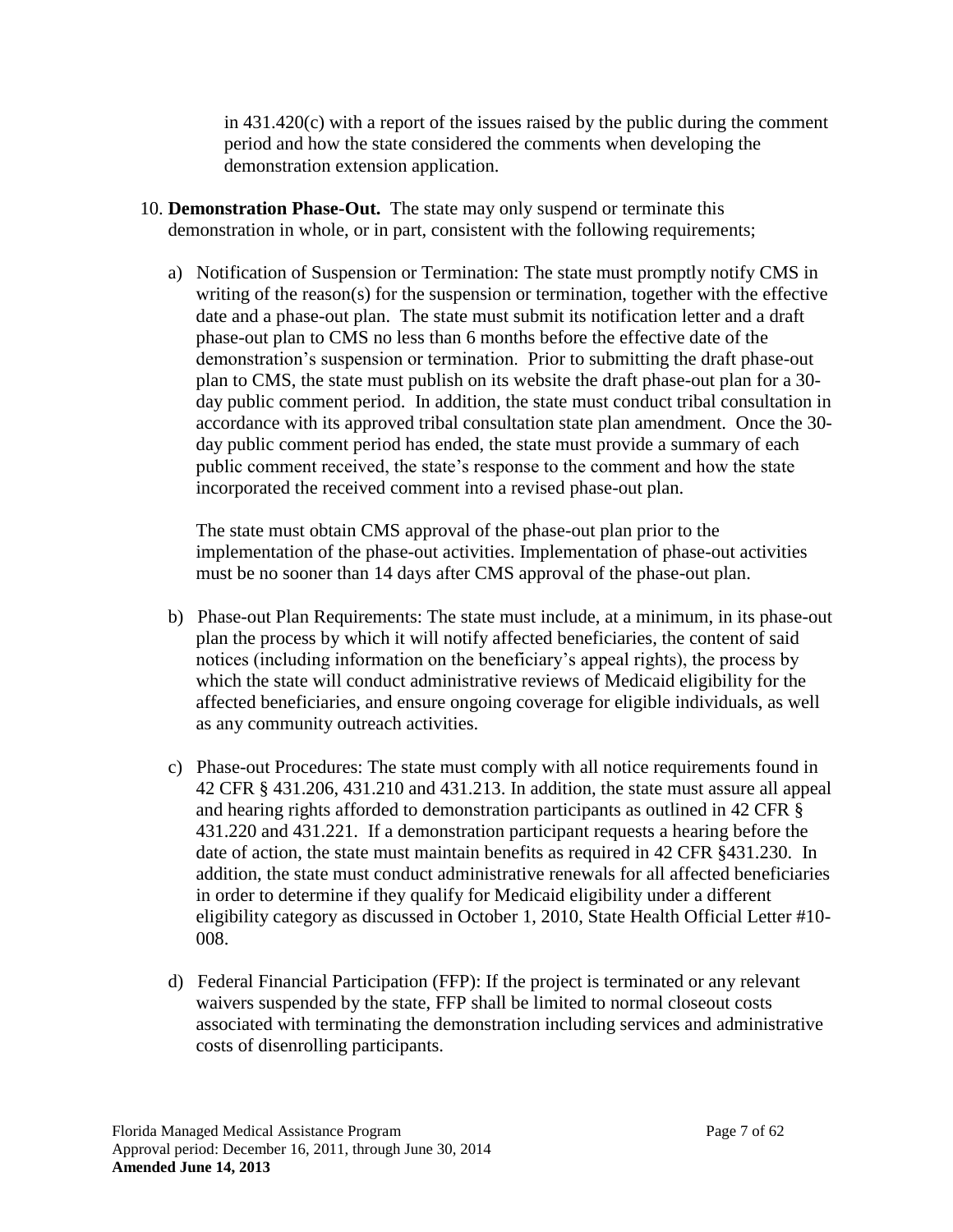- 11. **Expiring Demonstration Authority.** For demonstration authority that expires prior to the demonstration's expiration date, the state must submit a demonstration expiration plan to CMS no later than 6 months prior to the applicable demonstration authority's expiration date, consistent with the following requirements:
	- a) Expiration Requirements: The state must include, at a minimum, in its demonstration expiration plan the process by which it will notify affected beneficiaries, the content of said notices (including information on the beneficiary's appeal rights), the process by which the state will conduct administrative reviews of Medicaid eligibility for the affected beneficiaries, and ensure ongoing coverage for eligible individuals, as well as any community outreach activities.
	- b) Expiration Procedures: The state must comply with all notice requirements found in 42 CFR § 431.206, 431.210 and 431.213. In addition, the state must assure all appeal and hearing rights afforded to demonstration participants as outlined in 42 CFR § 431.220 and 431.221. If a demonstration participant requests a hearing before the date of action, the state must maintain benefits as required in 42 CFR §431.230. In addition, the state must conduct administrative renewals for all affected beneficiaries in order to determine if they qualify for Medicaid eligibility under a different eligibility category as discussed in October 1, 2010, State Health Official Letter #10- 008.
	- c) Federal Public Notice: CMS will conduct a 30-day federal public comment period consistent with the process outlined in 42 CFR § 431.416 in order to solicit public input on the state's demonstration expiration plan. CMS will consider comments received during the 30-day period during its review and approval of the state's demonstration expiration plan. The state must obtain CMS approval of the demonstration expiration plan prior to the implementation of the expiration activities. Implementation of expiration activities must be no sooner than 14 days after CMS approval of the plan.
	- d) Federal Financial Participation (FFP): FFP shall be limited to normal closeout costs associated with the expiration of the demonstration including services and administrative costs of disenrolling participants.
- 12. **CMS Right to Terminate or Suspend.** CMS may suspend or terminate the demonstration (in whole or in part) at any time before the date of expiration, whenever it determines following a hearing, that the state has materially failed to comply with the terms of the project. CMS will promptly notify the state in writing of the determination and the reasons for the suspension or termination, together with the effective date.
- 13. **Finding of Non-Compliance.** The state does not relinquish its rights to challenge the CMS finding that the state materially failed to comply.
- 14. **Withdrawal of Waiver or Expenditure Authority.** CMS reserves the right to withdraw waiver or expenditure authorities at any time it determines that continuing the waiver or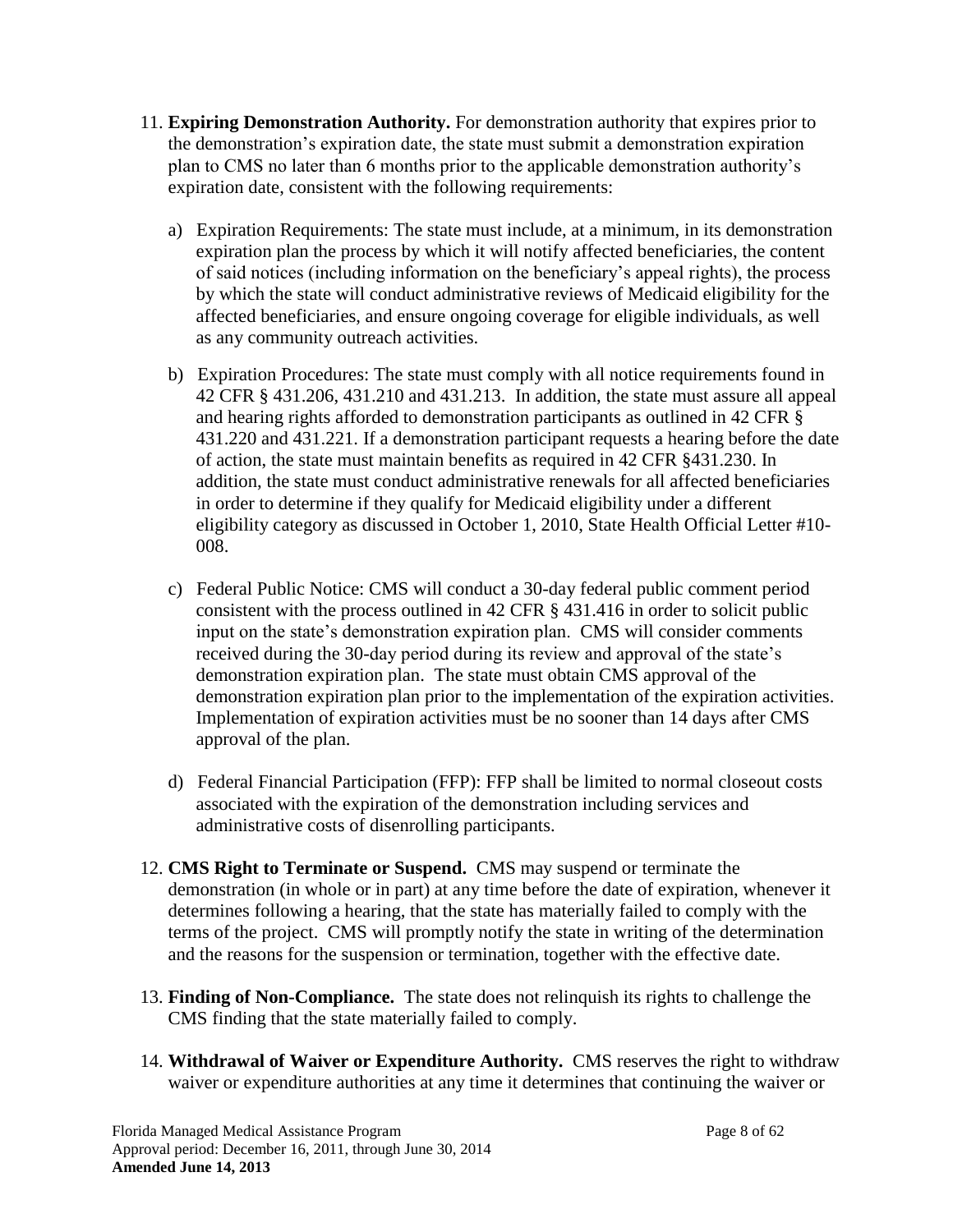expenditure authorities would no longer be in the public interest or promote the objectives of Title XIX. CMS will promptly notify the state in writing of the determination and the reasons for the withdrawal, together with the effective date, and afford the state an opportunity to request a hearing to challenge CMS' determination prior to the effective date. If a waiver or expenditure authority is withdrawn, FFP is limited to normal closeout costs associated with terminating the waiver or expenditure authority, including services and administrative costs of disenrolling participants.

- 15. **Adequacy of Infrastructure.** The state must ensure the availability of adequate resources for implementation and monitoring of the demonstration, including education, outreach, and enrollment; maintaining eligibility systems; compliance with cost sharing requirements; and reporting on financial and other demonstration components.
- <span id="page-8-0"></span>16. **Public Notice, Tribal Consultation, and Consultation with Interested Parties.** The state must continue to comply with the state notice procedures set forth in 59 Fed. Reg. 49249 (September 27, 1994) unless they are otherwise superseded by rules promulgated by CMS. The state must also comply with the tribal consultation requirements pursuant to section 1902(a)(73) of the Act as amended by section 5006(e) of the American Recovery and Reinvestment Act of 2009, when any program changes to the demonstration, including (but not limited to) those referenced in paragraph 6, are proposed by the state. In states with federally recognized Indian tribes, Indian health programs, and/or Urban Indian organizations, the state is required to submit evidence to CMS regarding the solicitation of advice from these entities prior to submission of any waiver proposal, amendment, and/or renewal of this demonstration.
- <span id="page-8-1"></span>17. **Managed Care Requirements.** The state must comply with the managed care regulations published at 42 CFR 438. Capitation rates shall be developed and certified as actuarially sound in accordance with 42 CFR 438.6. The certification shall identify historical utilization of state plan services used in the rate development process.

The state must maintain:

- a) Policies to ensure an increased stability among capitated managed care plans and FFS PSNs and minimize plan turnover. This could include a limit on the number of participating plans in the five Medicaid Reform demonstration counties and, when implemented, in the MMA program. Plan selection and oversight criteria should include: confirmation that solvency requirements are being met; an evaluation of prior business operations in the state; and financial penalties for not completing a contract term. The state must report quarterly on the plans entering and leaving demonstration counties, including the reasons for plans leaving. The state must provide these policies to CMS within 90 days of the award of the MMA program demonstration amendment.
- b) Requirements contained herein are intended to be consistent with and not additional to the requirements of 42 CFR 438. Policies to ensure network adequacy and access requirements which address travel time and distance, as well as the availability of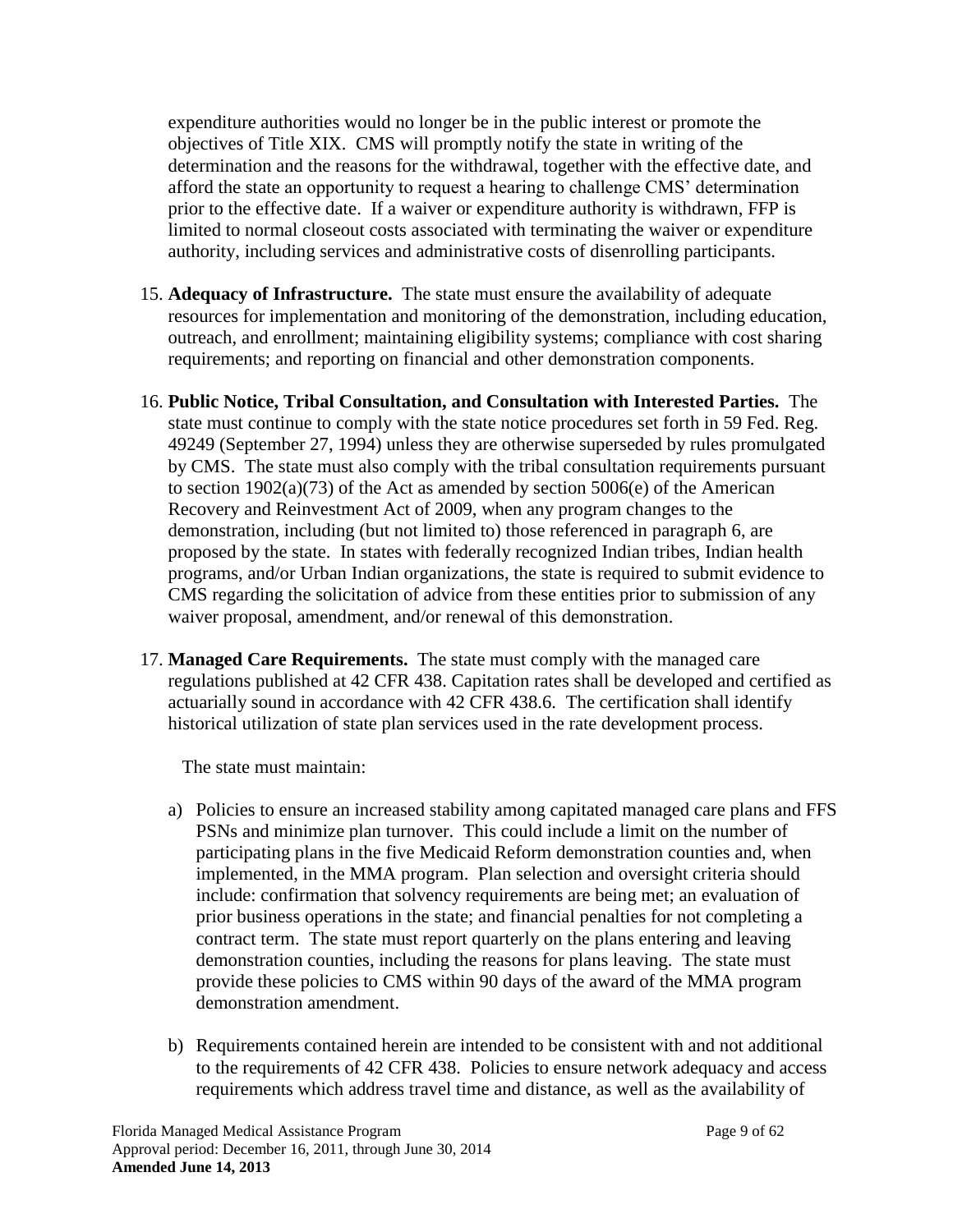routine, urgent and emergent appointments, and which are appropriate for the enrolled population. Policies must include documentation and confirmation of adequate capacity, access to care outside of the network, access to care for enrollees with special health care needs, and cultural considerations. The state must implement a thorough and consistent oversight review for determining plan compliance with these requirements and report these findings to CMS on a quarterly basis. The state must provide these policies to CMS within 90 days of the award of the MMA program demonstration amendment.

- c) A requirement that each capitated managed care plan and capitated PSN maintain an annual Medical Loss Ratio (MLR) of 85 percent for Medicaid operations in the demonstration counties. These entities must provide documentation to the state and CMS at least annually to show ongoing compliance. The state must develop quarterly reporting of MLR during demonstration year (DY) 6 specific to demonstration counties. Beginning in DY 7 (July 1, 2012), plans must meet annual MLR requirements. MLR requirements are to be reported by the capitated plans 7 months after the quarter ends to allow for the claims run-out period. CMS will determine the corrective action for non-compliance with this requirement.
- d) Policies that provide for an improved transition and continuity of care when enrollees are required to change plans (e.g. transition of enrollees under case management and those with complex medication needs, and maintaining existing care relationships). Policies must also address beneficiary continuity and coordination of care when a physician leaves a health plan and requests by beneficiaries to seek out of network care.
- e) Policies to ensure adequate choice of providers when there are fewer than two plans in any rural county, including contracting on a regional basis where appropriate to assure access to physicians, facilities, and services.
- f) Policies that result in a network of appropriate dental providers sufficient to provide adequate access to all covered dental services, in accordance with 42 CFR 428.206.
- 18. **Post Award Forum.** Within six months of the demonstration's implementation, and annually thereafter, the state will afford the public with an opportunity to provide meaningful comment on the progress of the demonstration. At least 30 days prior to the date of the planned public forum, the state must publish the date, time and location of the forum in a prominent location on its website. The state can use either its Medical Care Advisory Committee, or another meeting that is open to the public and where an interested party can learn about the progress of the demonstration to meet the requirements of this STC. The state must include a summary of the comments and issues raised by the public at the forum and include the summary in the quarterly report, as specified in paragraph [90,](#page-39-0) associated with the quarter in which the forum was held. The state must also include the summary in its annual report as required in paragraph [91.](#page-41-0)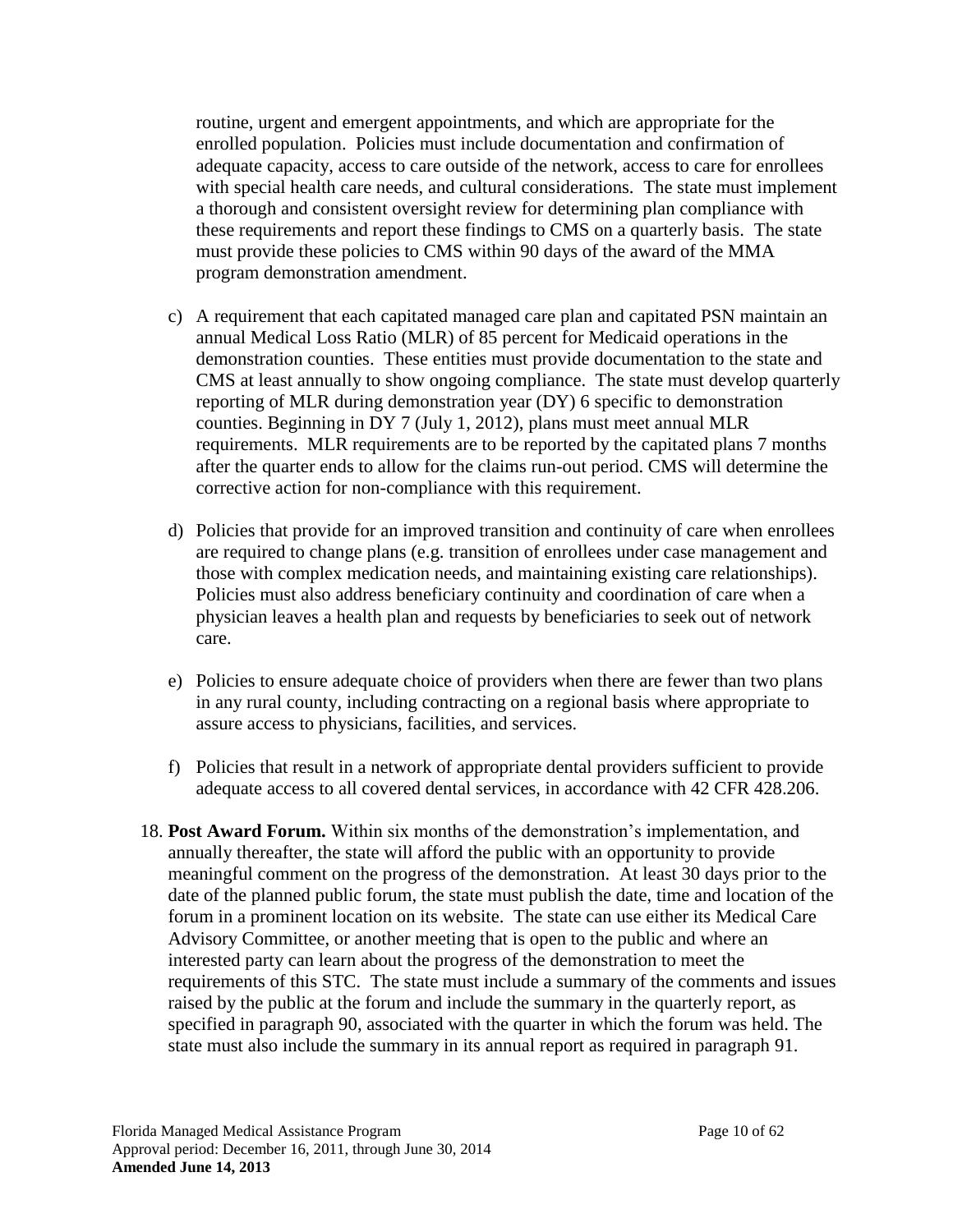### IV. **ELIGIBILITY FOR MEDICAID REFORM AND THE MANAGED MEDICAL ASSISTANCE PROGRAM**

- 19. **Consistency with State Plan Eligibility Criteria.** There is no change to Medicaid eligibility. Standards for eligibility remain set forth under the state plan. There is no eligibility expansion or reduction under this demonstration except that individuals who lose Medicaid eligibility will continue for a period of one-year to have access to benefits accrued in their name under the EBAP. See section [XII.](#page-28-1)
- 20. **Participation in Medicaid Reform.** The following eligibility requirements remain in effect for Reform counties until such time that the MMA program is established in the Reform counties. Note: the MMA program must not be implemented earlier than January 1, 2014. Reform Participants are individuals eligible under the approved state plan who reside in Reform Counties who are described below as "mandatory participants" or as "voluntary participants". Mandatory participants are required to enroll in a capitated managed care plan or FFS PSN as a condition of receipt of Medicaid benefits. Voluntary participants are exempt from mandatory enrollment, but have elected to enroll in a demonstration capitated managed care plan or FFS PSN to receive Medicaid benefits.
	- a) Mandatory Participants Individuals who reside in Reform Counties and who belong to the categories of Medicaid eligibles listed in the following table and who are not listed as excluded from mandatory participation are required to be Reform Participants.

| <b>Mandatory State Plan</b><br>Groups     | <b>Federal Poverty Level (FPL)</b><br>and/or Other Qualifying Criteria                                                                                                   | <b>Demonstration</b><br><b>Population</b><br>(See STC 94) |  |
|-------------------------------------------|--------------------------------------------------------------------------------------------------------------------------------------------------------------------------|-----------------------------------------------------------|--|
| Infants under age 1                       | Up to 150 % of the Federal Poverty Level<br>(FPL)                                                                                                                        | Population 7                                              |  |
| Children 1-5                              | Up to 133% of the FPL                                                                                                                                                    | Population 7                                              |  |
| Children 6-18                             | Up to 100% of the FPL                                                                                                                                                    | Population 7                                              |  |
| <b>Blind/Disabled Children</b>            | Children eligible under SSI                                                                                                                                              | Population 1                                              |  |
| <b>TANF</b> Pregnant women                | Up to AFDC Income Level (Families whose<br>income is below the TANF limit $-20\%$ of<br>the FPL or \$303 per month for a family of<br>3, with assets less than \$2,000.) | Population 7                                              |  |
| Section 1931 adults                       | Up to AFDC Income Level (Families whose<br>income is below the TANF limit $-20\%$ of<br>the FPL or \$303 per month for a family of<br>3, with assets less than \$2,000.  | Population 7                                              |  |
| <b>Aged/Disabled Adults</b>               | Persons receiving SSI whose eligibility is<br>determined by SSA                                                                                                          | Population 1                                              |  |
| <b>Optional State Plan</b><br>Groups      |                                                                                                                                                                          |                                                           |  |
| Infants under age 1 (Title<br>XIX funded) | 151% up to 185% of the FPL                                                                                                                                               | Population 7                                              |  |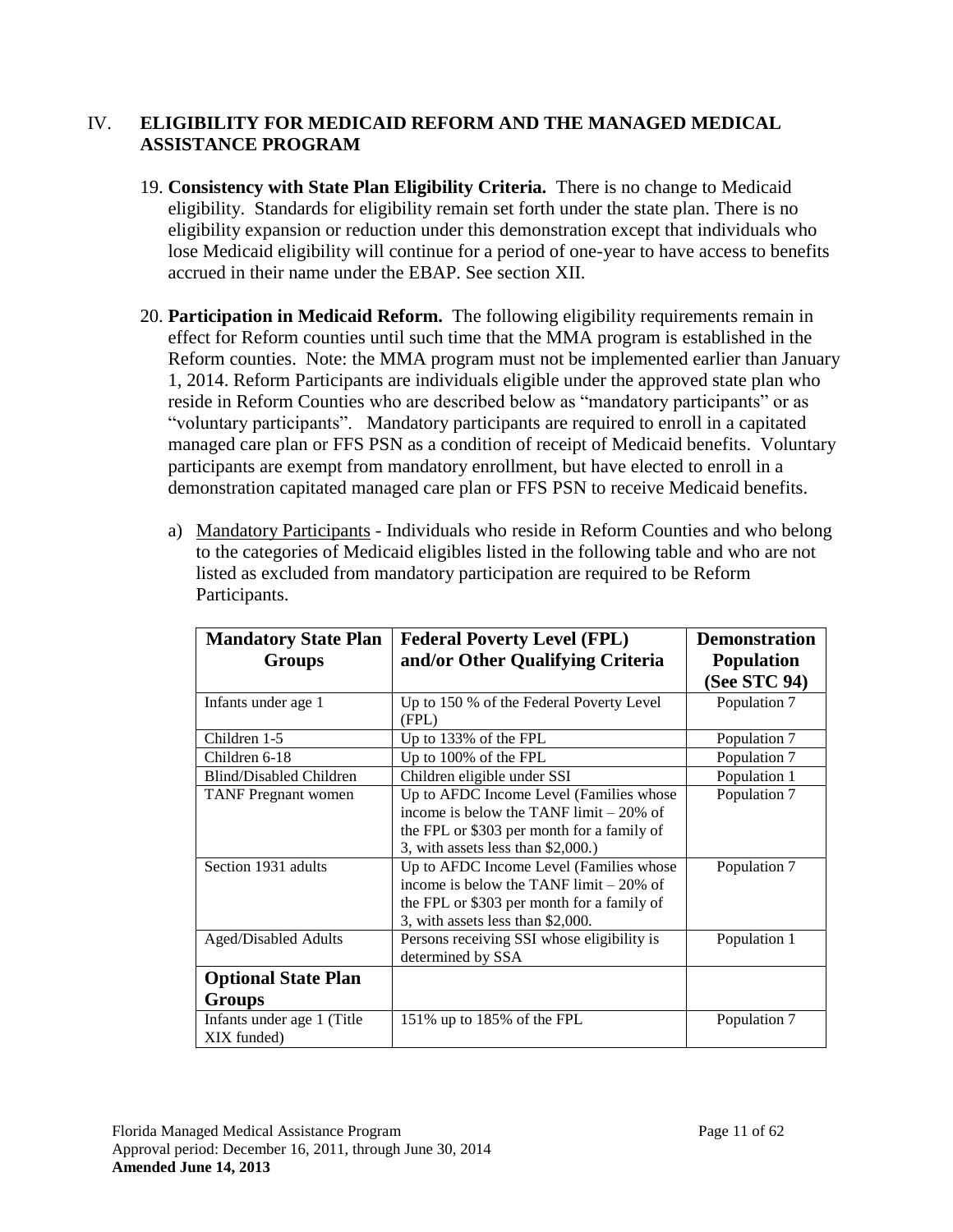- b) Voluntary Participants The following individuals are excluded from mandatory participation under subparagraph (a) but may choose to be voluntary participants in the Reform demonstration:
	- i. Foster care children;
	- ii. Individuals with developmental disabilities not residing in an Intermediate Care Facility for Individuals with Intellectual Disabilities (ICF-IID);
- iii. Individuals receiving hospice services;
- iv. Pregnant women with incomes above the 1931 poverty level;
- v. Medicare-Medicaid eligible individuals;
- vi. Children under age 1 with family income 186% 200% of the FPL under Title XXI; and,
- vii. Children under age 18 eligible for adoption assistance.
- c) Excluded from Reform Participation The following groups of Medicaid eligibles are excluded from participation in the demonstration.
	- i. Individuals whose immigration status is as a refugee eligible;
	- ii. Individuals eligible as medically needy;
	- iii. Individuals residing in state mental facilities (age 21 and over);
	- iv. Family planning waiver eligibles;
	- v. Individuals eligible as women with breast or cervical cancer; and,
	- vi. Individuals in an intermediate care facility for individuals with intellectual disabilities (ICF-IID).
- 21. **Participation in the MMA program**. The following describes the MMA program participation. Note: the MMA program must not be implemented earlier than January 1, 2014. MMA program participants are individuals eligible under the approved state plan, who reside in the MMA program regions and who are described below as "mandatory participants" or as "voluntary participants". Mandatory participants are required to enroll in a capitated managed care plan or FFS PSN as a condition of receipt of Medicaid benefits. Voluntary participants are exempt from mandatory enrollment, but have elected to enroll in a demonstration capitated managed care plan or FFS PSN to receive Medicaid benefits.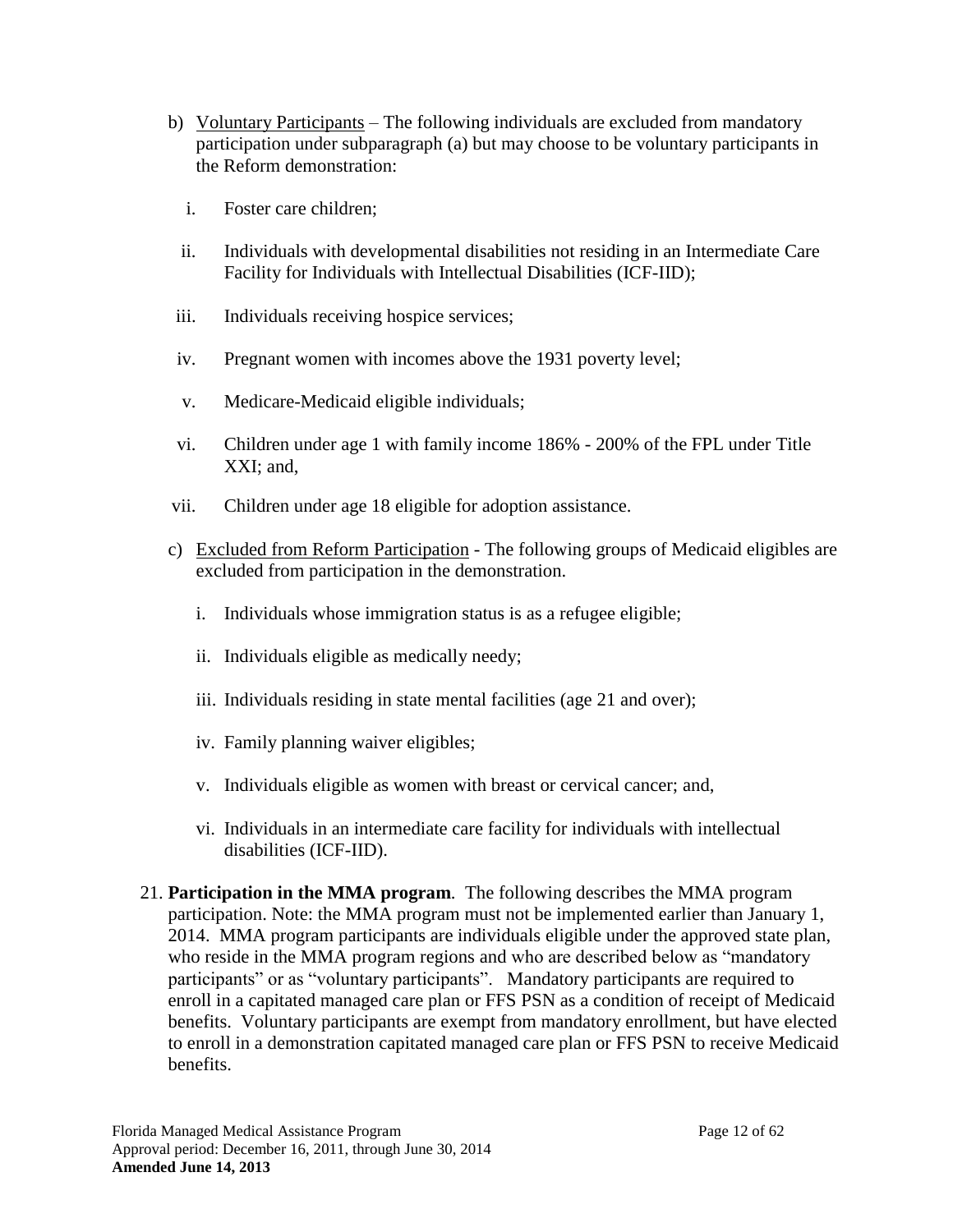a) Mandatory Participants - Individuals who reside in one of the eleven regions where the MMA program has been implemented, who belong to the categories of Medicaid eligibles listed in the following table, and who are not listed as excluded from mandatory participation are required to be MMA program participants.

| <b>Mandatory State Plan</b>                                          | <b>Federal Poverty Level (FPL)</b>                                                                                                                                      | <b>Demonstration</b> |  |
|----------------------------------------------------------------------|-------------------------------------------------------------------------------------------------------------------------------------------------------------------------|----------------------|--|
| <b>Groups</b>                                                        | and/or Other Qualifying Criteria                                                                                                                                        | Population           |  |
|                                                                      |                                                                                                                                                                         | (See STC 94)         |  |
| Infants under age 1                                                  | Up to 150% of the Federal Poverty Level<br>(FPL)                                                                                                                        | Population 7         |  |
| Children under age 1                                                 | With family income 186% - 200% of the<br>FPL under Title XXI                                                                                                            | Population 7         |  |
| Children 1-5                                                         | Up to 133% of the FPL                                                                                                                                                   | Population 7         |  |
| Children 6-18                                                        | Up to 100% of the FPL                                                                                                                                                   | Population 7         |  |
| <b>Blind/Disabled Children</b>                                       | Children eligible under SSI                                                                                                                                             | Population 1         |  |
| <b>Foster Care</b>                                                   | Up to AFDC Income Level (Families whose<br>income is below the TANF limit $-20\%$ of<br>the FPL - Title IV-E)                                                           | Population 7         |  |
| <b>TANF</b> Pregnant women                                           | Up to AFDC Income Level (Families whose<br>income is below the TANF limit $-20\%$ of<br>the FPL or \$303 per month for a family of<br>3, with assets less than \$2,000. | Population 7         |  |
| Pregnant women with<br>incomes above the 1931<br>poverty level       | Income greater than 1931 income level and<br>not exceeding 150% of FPL.                                                                                                 | Population 7         |  |
| Section 1931 adults                                                  | Up to AFDC Income Level (Families whose<br>income is below the TANF limit - 20% of<br>the FPL or \$303 per month for a family of<br>3, with assets less than \$2,000.)  | Population 7         |  |
| <b>Aged/Disabled Adults</b>                                          | Persons receiving SSI whose eligibility is<br>determined by SSA                                                                                                         | Population 1         |  |
| <b>Optional State Plan</b>                                           |                                                                                                                                                                         |                      |  |
| <b>Groups</b>                                                        |                                                                                                                                                                         |                      |  |
| Infants under age 1 (Title<br>XIX funded)                            | 151% up to 200% of the FPL                                                                                                                                              | Population 7         |  |
| Adoption assistance under<br>age 18                                  | Who receive an adoption subsidy                                                                                                                                         | Population 7         |  |
| Pregnant women with<br>incomes above the 1931<br>poverty level       | Income greater than 150% of Federal<br>Poverty Level (FPL) and not exceeding<br>185% of FPL.                                                                            | Population 7         |  |
| Individuals eligible under a<br>hospice-related eligibility<br>group | Up to 300% of SSI limit. Income of up to<br>\$2,130 for an individual and \$4,260 for an<br>eligible couple.                                                            | Population 1         |  |

b) Medicare-Medicaid Eligible Participants- Individuals fully eligible for both Medicare and Medicaid will be required to participate in the MMA program for covered Medicaid services. These individuals will continue to have their choice of Medicare providers as this program will not impact individuals' Medicare benefits. Medicare-Medicaid beneficiaries will be afforded the opportunity to choose an MMA plan. However, to facilitate enrollment, if the individual does not elect an MMA plan, then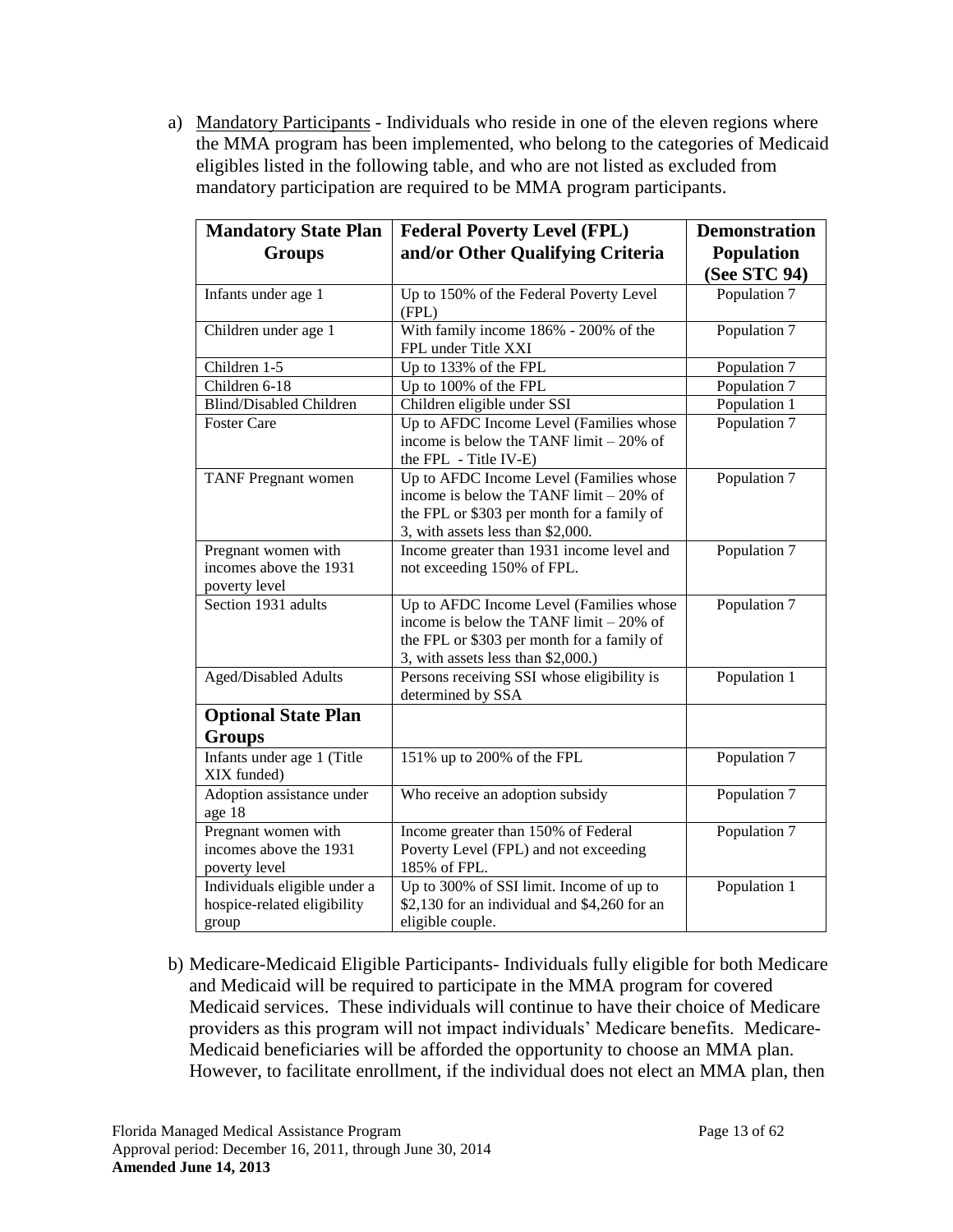the individual will be assigned to an MMA plan by the state using the criteria outlined in STC [23.](#page-14-0)

- c) Voluntary Participants The following individuals are excluded from mandatory participation under subparagraph (a) but may choose to be voluntary participants in MMAP:
	- i. Individuals who have other creditable health care coverage, excluding Medicare;
	- ii. Individuals age 65 and over residing in a mental health treatment facility meeting the Medicare conditions of participation for a hospital or nursing facility;
	- iii. Individuals in an intermediate care facility for individuals with intellectual disabilities (ICF-IID); and
	- iv. Individuals with developmental disabilities enrolled in the home and community based waiver pursuant to state law, and Medicaid recipients waiting for waiver services.
- d) Excluded From MMA Program Participation The following groups of Medicaid eligibles are excluded from participation in the demonstration.
	- i. Individuals eligible for emergency services only due to immigration status;
	- ii. Family planning waiver eligibles;
	- iii. Individuals eligible as women with breast or cervical cancer; and,
	- iv. Children receiving services in a prescribed pediatric extended care facility.

Services for individuals who are residing in residential commitment facilities operated through the Department of Juvenile Justice, as defined in state law, are not eligible for FFP.

## **V. ENROLLMENT**

This section describes enrollment provisions that are applicable to Medicaid eligible individuals living in Florida counties in which either Medicaid Reform or the MMA program demonstration has been implemented.

22. **New Enrollees.** At the time of eligibility determination, individuals who are mandated to participate must receive information about managed care plan choices in their area. They must be informed of their options in selecting an authorized managed care plan. Individuals must be provided the opportunity to meet or speak with a choice counselor to obtain additional information in making a choice. New enrollees will be required to select a plan within 30 days of eligibility determination. If the individual does not select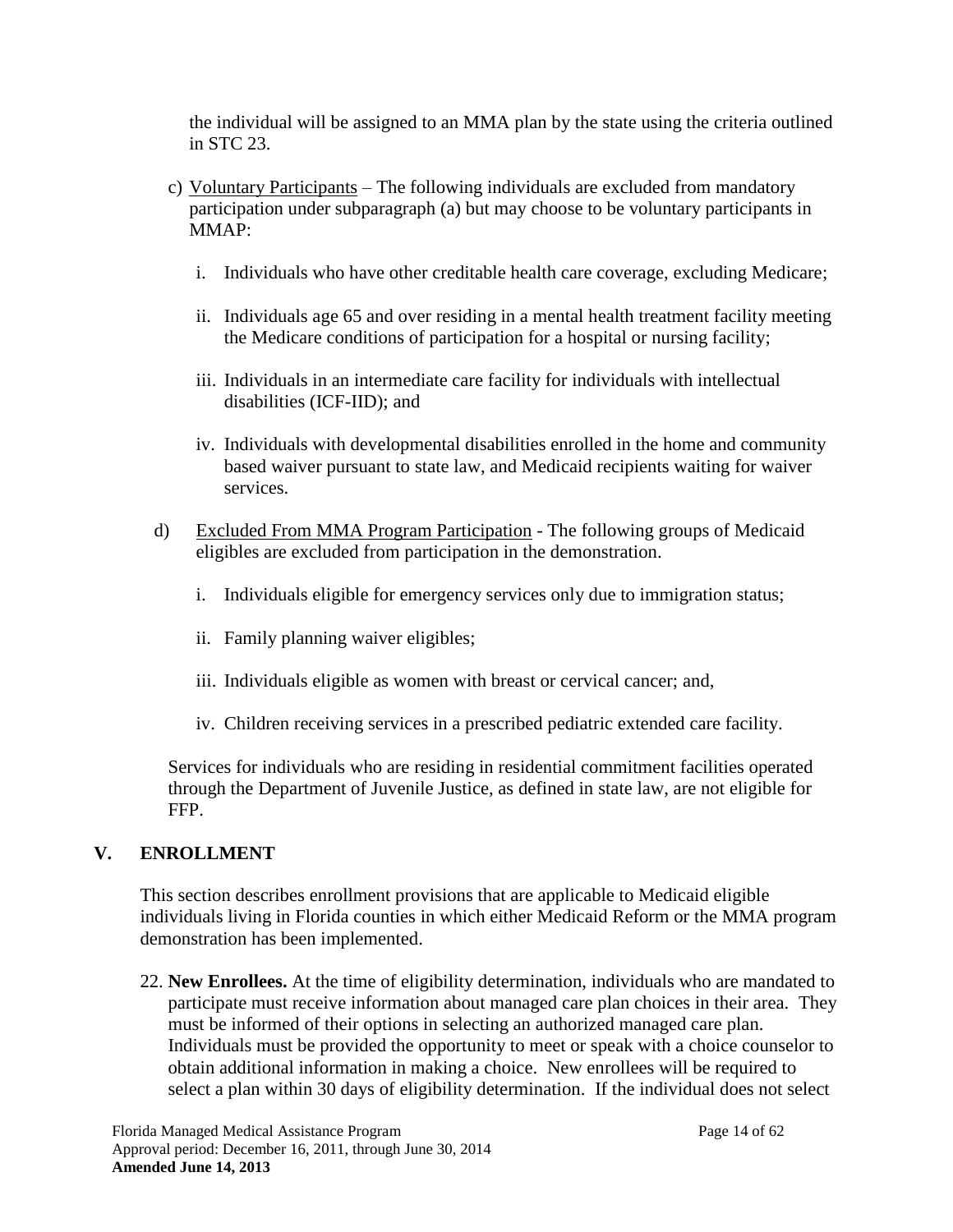a plan within the 30-day period, the state may auto-assign the individual into a capitated managed care plan or a FFS PSN in the Reform Counties or the MMA program when implemented. Once individuals have made their choice, they will be able to contact the state or the state's designated choice counselor to register their plan selection. Once the plan selection is registered and takes effect, the plan must communicate to the enrollee, in accordance with 42 CFR 438.10, the benefits covered under the plan, including dental benefits, and how to access those benefits.

- <span id="page-14-0"></span>23. **Auto-Enrollment Criteria.** Each enrollee must be given 30 days to select a managed care plan after being determined eligible for Medicaid. Within the 30-day period, the choice counselor must provide information to the individuals to encourage an active selection. Enrollees who fail to choose within this timeframe will be auto-assigned to a managed care plan. At a minimum, the state must use the criteria listed below when assigning an enrollee to a managed care plan. When more than one managed care plan meets the assignment criteria, the state will make enrollee assignments consecutively by family unit. The criteria include but are not limited to:
	- a) A managed care plan has sufficient provider network capacity, including dental network capacity, to meet the needs of enrollees;
	- b) The managed care plan has previously enrolled the enrollee as a member, or one of the plan's primary care providers has previously provided health care to the enrollee;
	- c) The state has knowledge that the enrollee has previously expressed a preference for a particular managed care plan as indicated by Medicaid FFS claims data, but has failed to make a choice; and,
	- d) The managed care plan's primary care providers are geographically accessible to the recipient's residence.
- 24. **Auto Enrollment for Special Populations.** For an enrollee who is also a recipient of Supplemental Security Income (SSI), prior to assigning the SSI beneficiary to a managed care plan, the state must determine whether the SSI beneficiary has an ongoing relationship with a provider or managed care plan; and if so, the state must assign the SSI recipient to that managed care plan whenever feasible. Those SSI recipients who do not have such a provider relationship must be assigned to a managed care plan using the assignment criteria previously outlined.

In addition, the state must use the following parameters when assigning a recipient to a plan.

a) To promote alignment between Medicaid and Medicare, each beneficiary who is enrolled with a Medicare Advantage Organization, must first be assigned to any MMA plan in the beneficiary's region that is operated by the same parent organization as the beneficiary's Medicare Advantage Organization. If there is no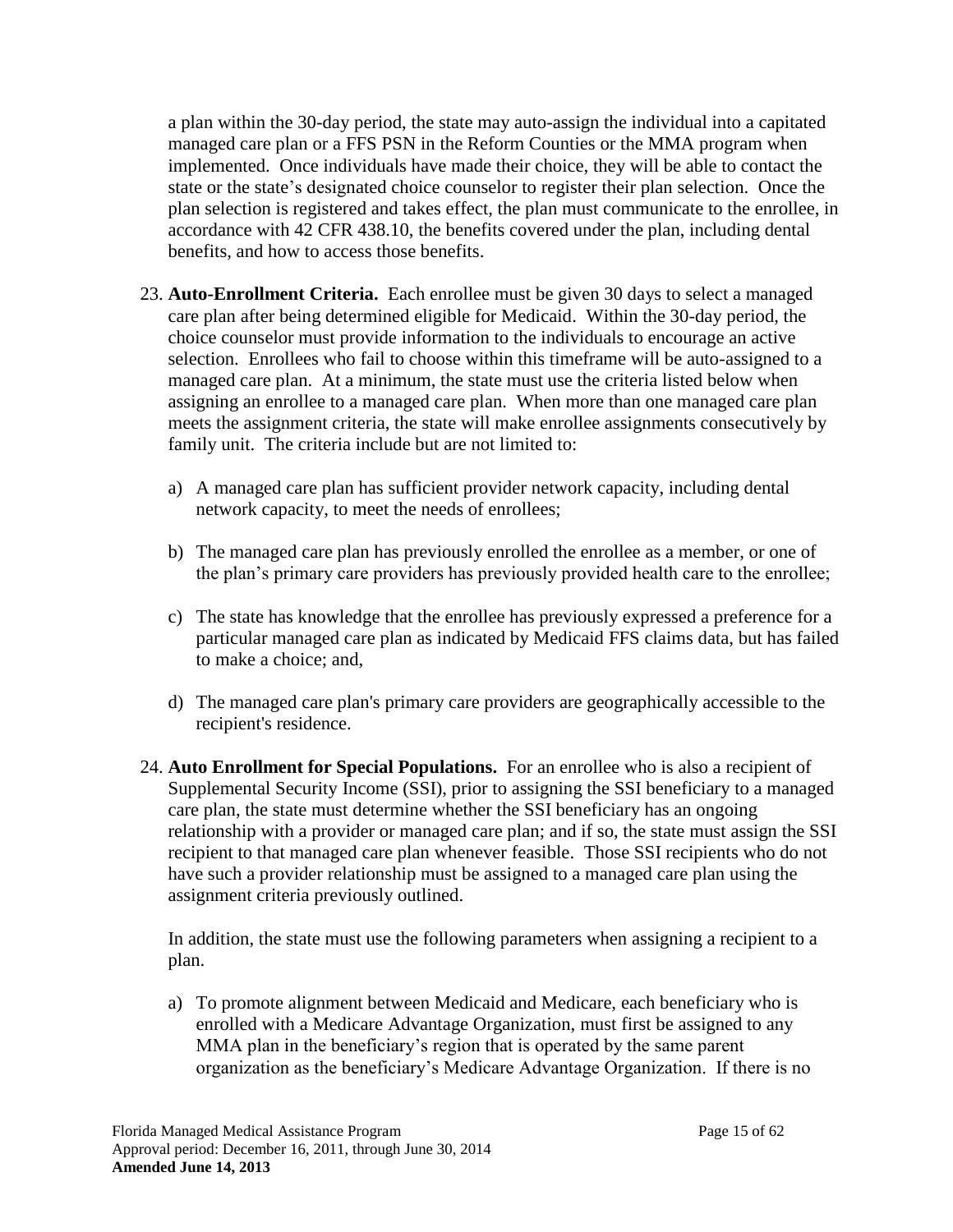match of parent organization or appropriate plan within the organization, then the beneficiary should be assigned as in paragraphs (a)-(d) above.

- b) If an applicable specialty plan is available, the recipient should be assigned to the specialty plan.
- c) If, in the first year of the first contract term only, a recipient was previously enrolled in a plan that is still available in the region, the recipient should be assigned to that plan.
- d) Newborns of eligible mothers enrolled in a plan at the time of the child's birth will be automatically enrolled in that plan; however, the mother may choose another plan for the newborn within 90 days after the child's birth.
- e) Foster care children will be assigned/re-assigned to the same plan/PCP to which the child was most recently assigned in the last 12 months, if applicable.
- 25. **Lock-In/Disenrollment**. Once a mandatory enrollee has selected or been assigned a Medicaid Reform plan or MMA plan, the enrollee shall be enrolled in the plan for a total of 12 months, which includes a 90-day disenrollment period. Once an individual is enrolled into a plan the individual must have 90 days to voluntarily disenroll from that plan without cause and select another plan. If an individual chooses to remain in the plan past 90 days the individual will remain in the selected plan for an additional nine months for a total enrollment period of 12 months, and no further changes may be made until the next open enrollment period, except for cause. Cause shall include: enrollee moves out of the plan's service area; enrollee needs related services to be performed at the same time, but not all related services are available within the network; and the enrollee's treating provider determines that receiving the services separately would subject the enrollee to unnecessary risk. Other reasons for cause may include but are not limited to: quality of care, lack of access to necessary services, an unreasonable delay or denial of services, inordinate or inappropriate changes of primary care providers, service access impairments due to significant changes in the geographic location of services, or fraudulent enrollment. Enrollees may transfer between primary care providers within the same managed care plan. Voluntary enrollees may disenroll from the plan at any time.

The choice counselor or state will record the plan change/disenrollment reason for all recipients who request such a change. The state or the state's designee will be responsible for processing all enrollments and disenrollments.

26. **Re-enrollment.** In instances of a temporary loss of Medicaid eligibility, which the state is defining as 6 months or less, the state will re-enroll demonstration enrollees in the same capitated managed care plan or FFS PSN they were enrolled in prior to the temporary loss of eligibility unless enrollment into the entity has been suspended.

## **VI. BENEFIT PACKAGES and PLANS in MEDICAID REFORM AND MMA PROGRAM**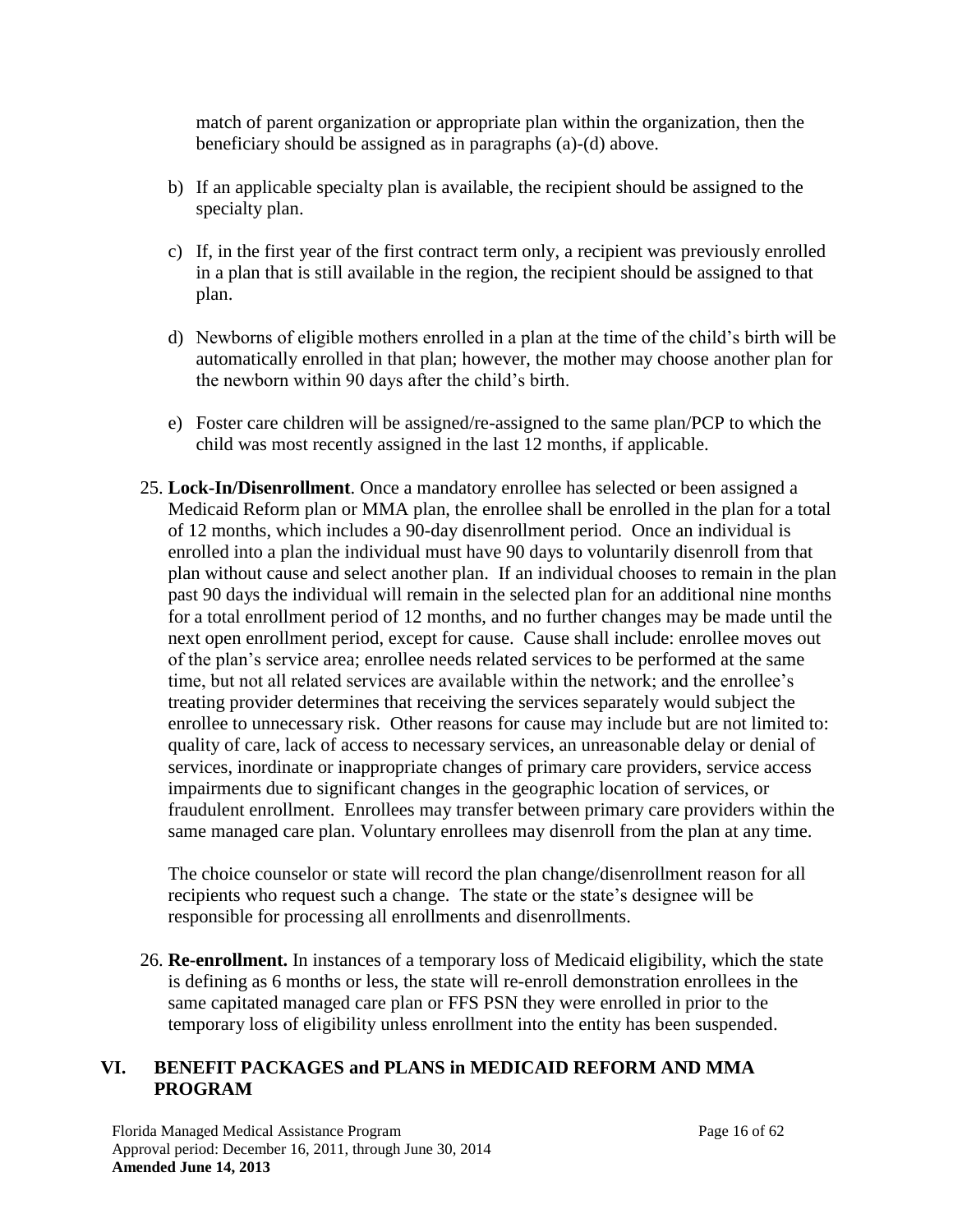<span id="page-16-0"></span>27. **Customized Benefit Packages**. Capitated managed care plans will have the flexibility to provide customized benefit packages for demonstration enrollees as long as the benefit package meets certain minimum standards described in this STC, and actuarial benefit equivalency requirements and benefit sufficiency requirements described in STCs 28-32. PSNs operating under FFS must provide all benefits for all enrolled beneficiaries as are available under the state plan. The customized benefit packages must include all state plan services otherwise available under the state plan for pregnant women and children including all EPSDT services for children under age 21. The customized benefit packages must include all mandatory services specified in the state plan for all populations. The amount, duration and scope of optional services, may vary to reflect the needs of the plan's target population and plans can offer additional services and benefits not available under the state plan. The plans contracted with the state shall not have service limits more restrictive than authorized in the state plan for children under the age of 21, pregnant women, and emergency services. The state may also capitate all state plan services for demonstration enrollees.

Policies for determining medical necessity for children covered under the EPSDT benefit must be consistent with Federal statute at §1905(r) of the Social Security Act (the Act) in authorizing vision, dental, and hearing services, and other necessary health care, diagnostic services, treatment and other measures described in §1905(a) of the Act to correct or ameliorate defects and physical and mental illnesses and conditions discovered by screening services, whether or not such services are covered in the State plan.

- 28. **Overall Standards for Customized Benefit Packages.** All benefit packages must be prior-approved by the state and must be at least actuarially equivalent to the services provided to the target population under the current state plan benefit package. In addition the plan's customized benefit package must meet a sufficiency test to ensure that it is sufficient to meet the medical needs of the target population.
- 29. **Plan Evaluation Tool.** The state will utilize a Plan Evaluation Tool (PET) to determine if a plan that is applying for a Medicaid Reform Plan contract or has been awarded an MMA plan contract meets state requirements. The PET measures for actuarial equivalency and sufficiency. Specifically, it 1) compares the value of the level of benefits (actuarial equivalency) in the proposed package to the value of the current state plan package for the average member of the population and 2) ensures that the overall level (sufficiency) of certain benefits is adequate to cover the vast majority of enrollees. The state will evaluate service utilization on an annual basis and use this information to update the PET to ensure that actuarial equivalence calculations and sufficiency thresholds reflect current utilization levels.
- 30. **Plan Evaluation Tool: Actuarial Equivalency.** Actuarial equivalence is evaluated at the target population level and is measured based on that population's historical utilization of services for current Medicaid state plan services. This process ensures that the expected claim cost levels of all managed care plans are equal (using a common benchmark reimbursement structure) to the level of the historic FFS plan for the target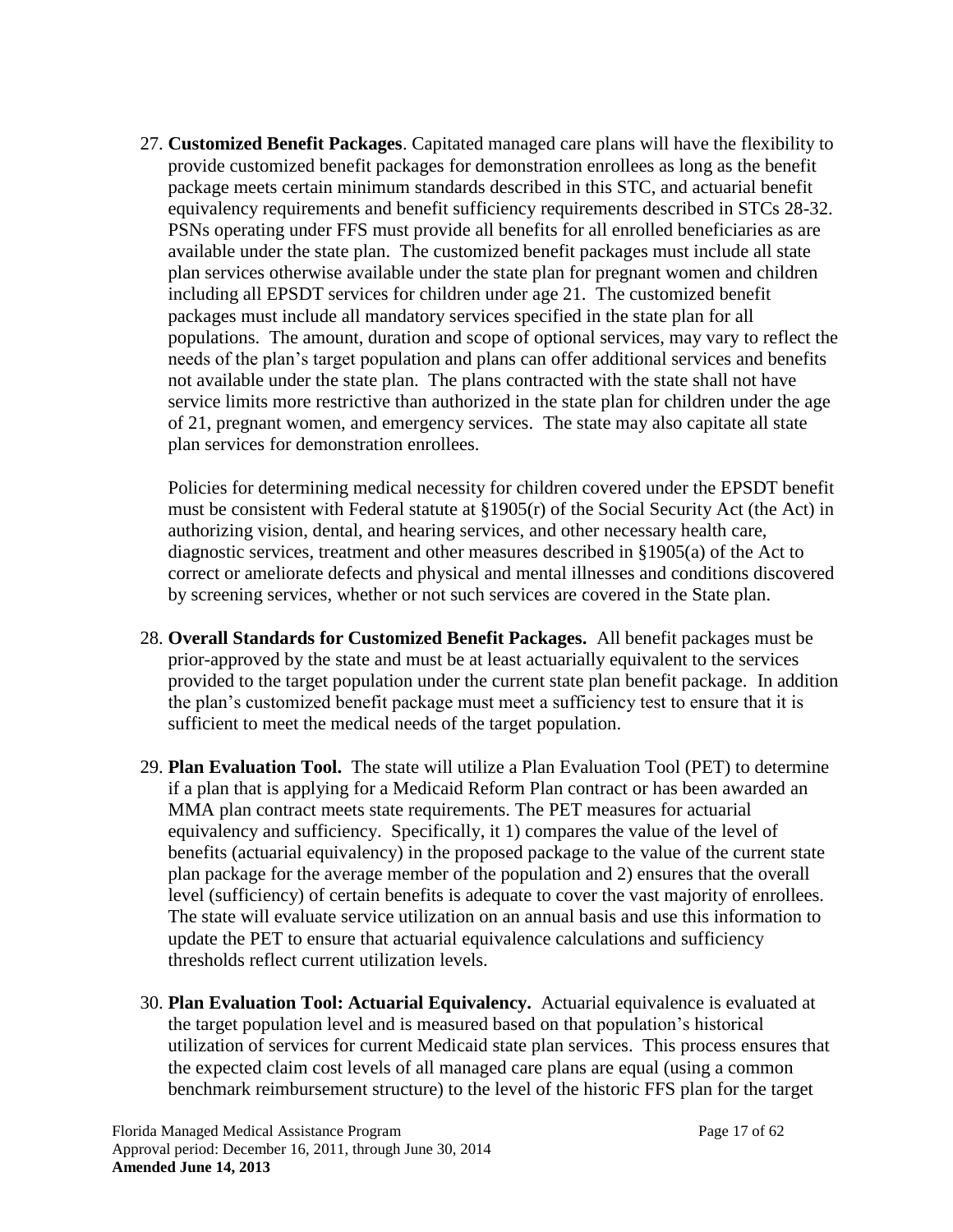population and its historic levels of utilization. The state uses this as the first threshold to evaluate the customized benefit package submitted by a plan to ensure that the package earns the premium established by the state. In assessing actuarial equivalency, the PET considers the following components of the benefit package: services covered; cost sharing; and additional benefits offered, if any. Additional services offered by the plan will be considered a component of the plan's customized benefits and not a component of the Enhanced Benefit Plan.

- 31. **Plan Evaluation Tool: Sufficiency**. In addition to meeting the actuarial equivalence test, each health plan's proposed customized benefit package must meet or exceed, and maintain, a minimum threshold of 98.5 percent for benefits identified as sufficiency tested benefits. The sufficiency test provides a safeguard when plans elect to vary the amount, duration and scope of certain services. This standard is based on the target population's historic use of the applicable Medicaid state plan services (e.g. outpatient hospital services, outpatient pharmacy prescriptions) identified by the state as sufficiency tested benefits. Each proposed benefit plan must be evaluated against the sufficiency standard to ensure that the proposed benefits are adequate to cover the vast majority of enrollees. The sufficiency standard for a service may be based on the proportion of the historical utilization for the target population that is expected to exceed the plan's proposed benefit level.
- 32. **Evaluation of Plan Benefits.** The state will review and update the PET for assessing a plan's benefit structure to ensure actuarial equivalence and that services are sufficient to meet the needs of enrollees in the demonstration area. At a minimum, the state must conduct the review and update on an annual basis. The state will provide CMS with 60 days advance notice and a copy of any proposed changes to the PET.

## **VII. COST SHARING**

33. **Premiums and Co-Payments.** The state must pre-approve all cost sharing allowed by Reform and MMA plans. Cost-sharing must be consistent with the state plan except that managed care plans may elect to assess cost sharing that is less than what is allowed under the state plan.

### **VIII. FLORIDA MANAGED MEDICAID ASSISTANCE (MMA) PROGRAM IMPLEMENTATION**

34. **Reform Implementation.** Counties where Reform was implemented in 2006 and 2007 are known as Reform Counties (Baker, Broward, Clay, Duval, and Nassau). No earlier than January 1, 2014, these counties will become MMA program counties when the MMA program is implemented in their respective region. Transition from Medicaid Reform counties to the MMA regions will follow implementation requirements as outlined in STCs [35](#page-18-0) and [36.](#page-19-0)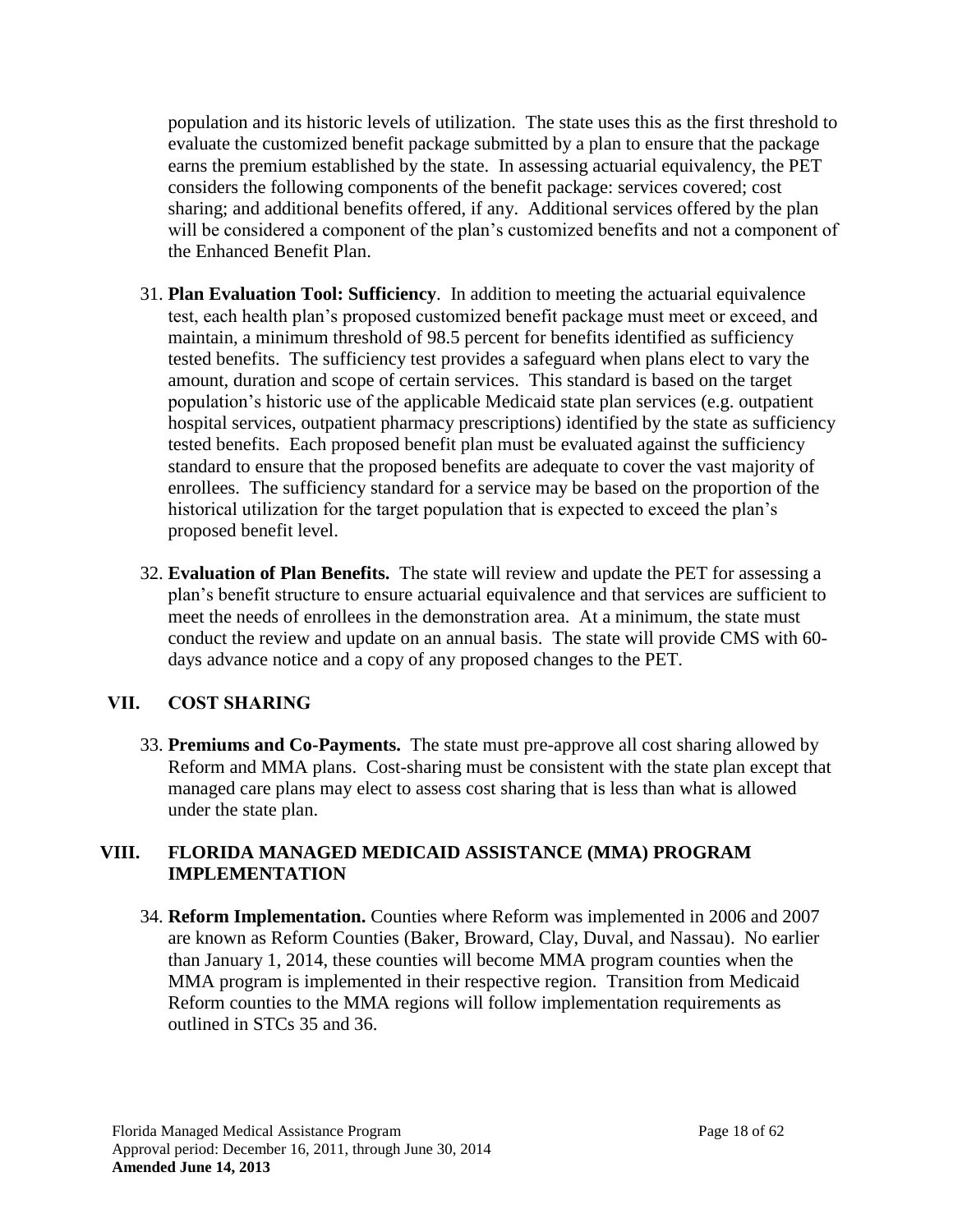<span id="page-18-0"></span>35. **MMA Program Implementation Requirements.** No earlier than January 1, 2014, the state may implement the MMA program in a region if it meets the following implementation requirements for that region (subject to CMS review and approval).

**Implementation Schedule:** The state must submit to CMS a schedule indicating its planned start date for mandatory enrollment in the MMA program in each region of the state. The state may not begin mandatory enrollment in any region until CMS has approved the implementation plan. After CMS' approval of the implementation plan, the state may stagger mandatory enrollment over period beginning no earlier than January 1, 2014. The state will submit an implementation schedule to CMS by October 31, 2013, that specifies the regions to be transitioned in that timeframe with a staggered implementation approach. The state may revise the implementation schedule as needed, and must promptly notify CMS of any changes. The approved implementation plan will become a future attachment to these STCs.

- a) The plan must include:
	- i. Identification of triggers that would prevent the state from proceeding with the next regional area for implementation;
	- ii. Identification of risks with the implementation;
- iii. A mitigation strategy for the identified risks;
- iv. A fail-safe or back-up plan in the event that the mitigation strategy fails;
- v. Identification of circumstances that would stop the state proceeding with the implementation of the next region;
- vi. The role of stakeholder feedback in determining further implementation of the next region; and
- vii. A detailed description of the rapid cycle improvement process and electronic tracking system.

The state is required to submit an amendment no later than October 31, 2013 to Florida's Section 1915(b) Medicaid Managed Care Waiver, control # FL-01.R08, to reflect the phase out of that waiver.

- b) **Transition plan.** The state must conduct an assessment of the plan transition needs for each region and will explain its policies to promote beneficiary continuity and continuation of care, particularly for beneficiaries who will no longer have access to his or her physician and beneficiaries who are enrolled in a managed care plan for their managed long term services and supports.
- c) **Notice information.** The state must provide notice of the change in program authority and open enrollment to individuals in each region in simple and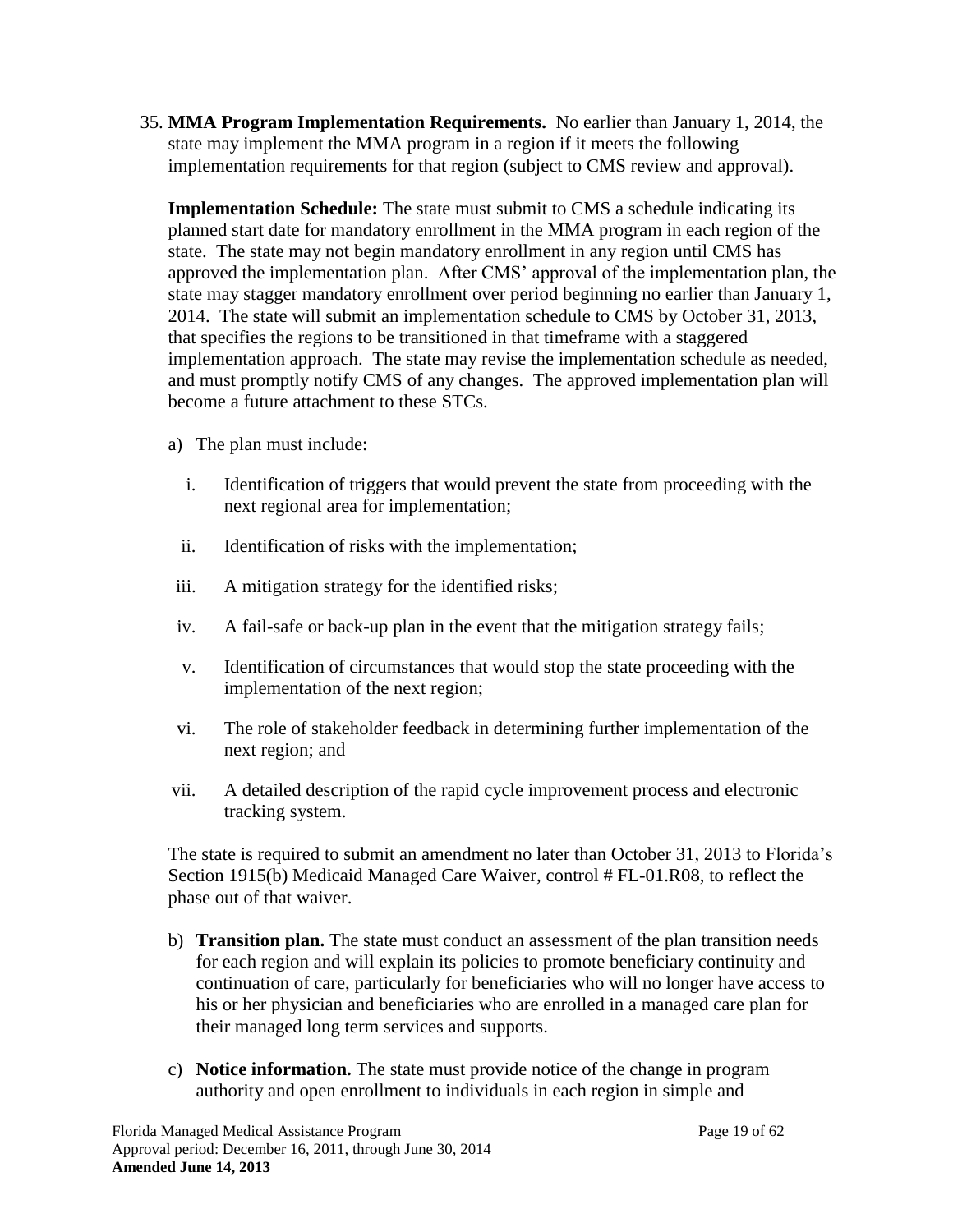understandable terms and in a manner that is accessible to persons who are limited English proficient and individuals living with disabilities.

- d) **Readiness review.** The state must assess plan readiness in each region in accordance with the requirements of 42 CFR 438. Readiness reviews will include, but are not limited to, documentation and confirmation of adequate capacity, access to care outside of the network, access to care for enrollees with special health care needs, and cultural considerations. The state will also notify CMS of its intent to conduct a readiness review 30 days in advance of the review and provide CMS the opportunity to observe the readiness review. The state will provide CMS a copy of their readiness review feedback/corrective action plan letter and approval letters for each readiness review.
- e) **Solvency assessment.** In accordance with STC [17,](#page-8-1) Managed Care Requirements, the state must evaluate the prior business operations of all health plans that apply to operate in the region, and confirm that they meet solvency standards. The state's managed care contract must include penalties for plans that do not complete the contract term.
- <span id="page-19-1"></span>f) **Compliance with Managed Care requirements**. The state must assure that all managed care plans in the region comply with all of the managed care requirements described in paragraph [17](#page-8-1) of these special terms and conditions and EPSDT requirements described in paragraph [27](#page-16-0) of these STCs.
- g) Prior to implementation in each region, the state must submit a report to CMS on its compliance with subparagraphs (b) through (f) above, along with the most recent version of the implementation schedule mentioned in (a). The state may not initiate mandatory MMA program enrollment in a region unless CMS has received this report at least 30 days in advance of the implementation date for each region(s).
- <span id="page-19-0"></span>36. **MMA Program Regions.** The MMA program shall be implemented over a period beginning no earlier than January 1, 2014 and no later than October 1, 2014, as described in paragraph [35.](#page-18-0) The MMA program implementation regions are defined as follows:

| Region           | <b>Counties</b>                                                                                                                                     |
|------------------|-----------------------------------------------------------------------------------------------------------------------------------------------------|
| <b>Region 1:</b> | Escambia, Okaloosa, Santa Rosa and Walton                                                                                                           |
| <b>Region 2:</b> | Bay, Calhoun, Franklin, Gadsden, Gulf, Holmes, Jackson,<br>Jefferson, Leon, Liberty, Madison, Taylor, Wakulla, and<br>Washington                    |
| <b>Region 3:</b> | Alachua, Bradford, Citrus, Columbia, Dixie, Gilchrist,<br>Hamilton, Hernando, Lafayette, Lake, Levy, Marion, Putnam,<br>Sumter, Suwannee, and Union |
| <b>Region 4:</b> | Baker, Clay, Duval, Flagler, Nassau, St. Johns, and Volusia                                                                                         |
| <b>Region 5:</b> | Pasco and Pinellas                                                                                                                                  |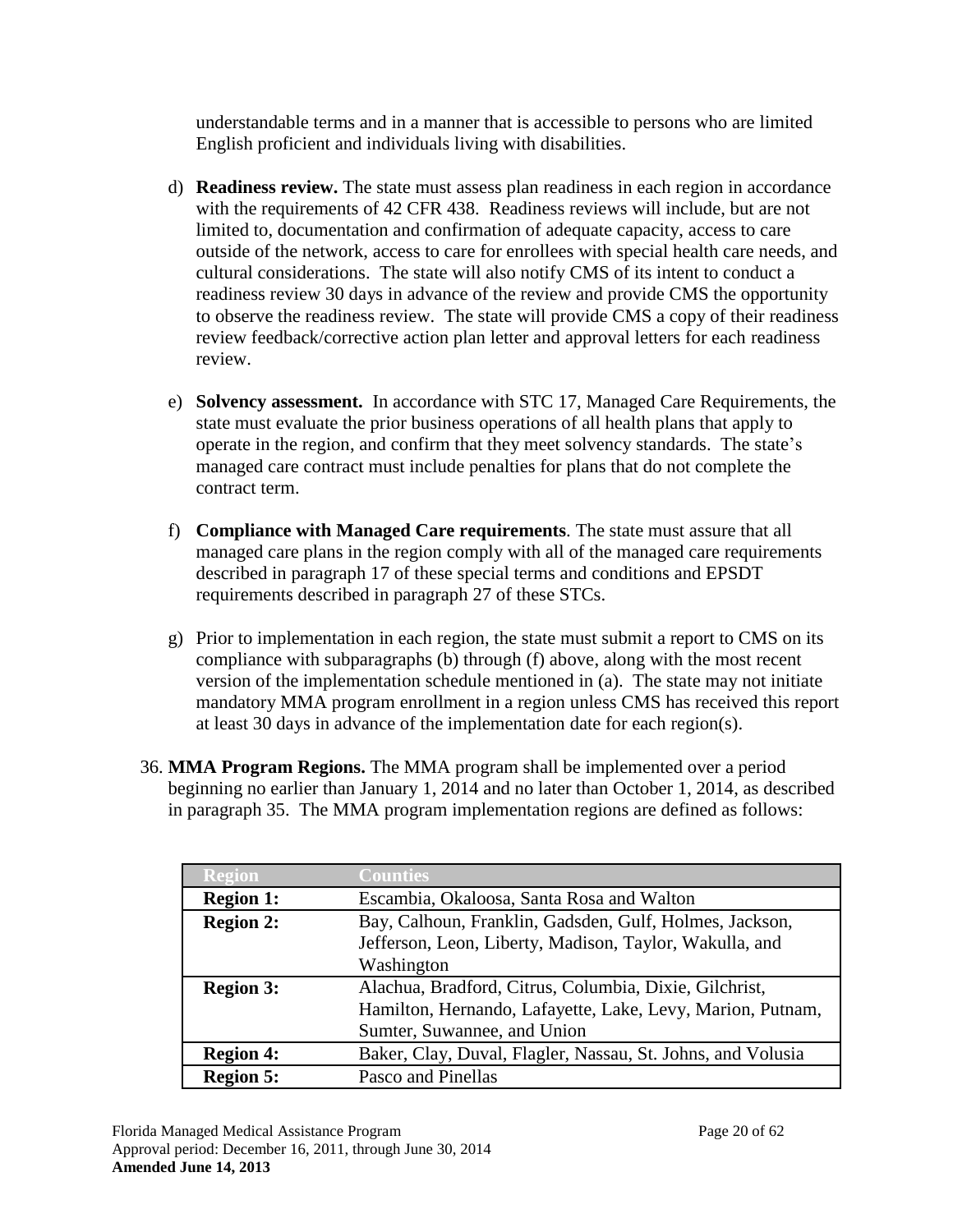| <b>Region 6:</b>  | Hardee, Highlands, Hillsborough, Manatee and Polk             |
|-------------------|---------------------------------------------------------------|
| <b>Region 7:</b>  | Brevard, Orange, Osceola and Seminole                         |
| <b>Region 8:</b>  | Charlotte, Collier, DeSoto, Glades, Hendry, Lee, and Sarasota |
| <b>Region 9:</b>  | Indian River, Martin, Okeechobee, Palm Beach and St. Lucie    |
| <b>Region 10:</b> | <b>Broward</b>                                                |
| <b>Region 11:</b> | Miami-Dade and Monroe                                         |

## **IX. DELIVERY SYSTEMS**

- 37. **Health Plans.** Health plans authorized under this demonstration must be authorized by state statute and must adhere to 42 CFR 438. Contracts with these entities may be risk or non-risk contract types. Capitation rates shall be developed and certified as actuarially sound in accordance with 42 CFR 438.6. The certification shall identify historical utilization of state plan services used in the rate development process. The final contracts developed to implement selective contracting by the state with any managed care organization, provider group, Prepaid Inpatient Health Plan (PIHP) or Prepaid Ambulatory Health Plan (PAHP) shall be subject to CMS Regional Office approval prior to implementation.
	- a) Capitated Managed Care Organization An entity (such as Health Maintenance Organization, Accountable Care Organization, capitated Provider Service Network, or Exclusive Provider Organization) that meets the definition of managed care organization (MCO) as described in 42 CFR 438.2, and which must conform to all of the requirements in 42 CFR 438 that apply to MCOs.
	- b) Provider Service Network (PSN) An entity established or organized by a health care provider or group of affiliated health care providers that meet the requirements of Florida Statutes. A PSN may be reimbursed on a FFS or capitated basis as specified in state statute. Capitated PSNs are categorized as MCOs, and must meet the requirements as described in 42 CFR 438.
	- c) Prepaid Inpatient Health Plan (PIHP), Prepaid Ambulatory Health Plan (PAHP)- Entities that meet the definition or PIHP or PAHP as described in 42 CFR 438.2 and which must conform to all requirements in 42.CFR 438 that apply to PIHPs and PAHPs.
- 38. **Number of Plans per Region.** The state will procure a specified number of plans per region for the MMA program. A minimum and maximum number of plans are specified by region, with a minimum of two plans choices in each of the 11 regions. Of the total contracts awarded per region, at least one award shall be a PSN if any PSNs submit a responsive bid. Issuance and award of the procurements will provide for a choice of plans, as well as market stability.

Should the state not be able contract with at least two plans in a region that is not rural, the state will issue another procurement to obtain a second plan and meet the federal requirements in 438.52. Until two plans are available in the impacted region,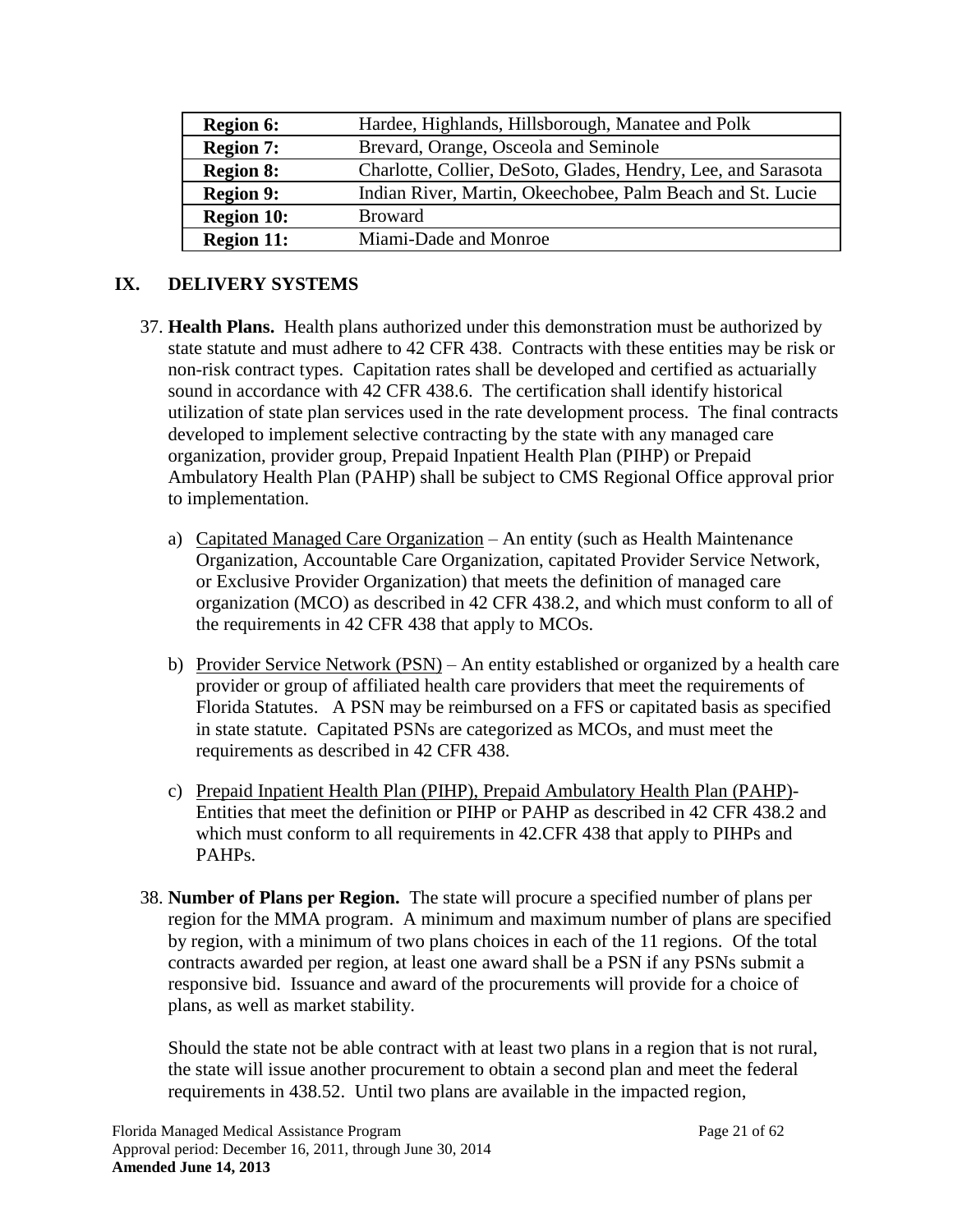beneficiaries may voluntarily choose to enroll in the available managed care plan or to access services through a FFS delivery system.

In addition to regional plans, the state will also seek to contract with specialty plans, as discussed in STC [40.](#page-21-0) Participation of specialty plans will be subject to competitive procurement requirements but will not be considered in assessing regional plan availability. However, the state may not enter into contracts with specialty plans to the extent that the target populations include more than 10 percent of the enrollees of any one region.

Once the state has selected the managed care plans for the MMA program through its competitive bidding process, the state will submit a report to CMS no later than October 31, 2013, that will include:

- a) The name of the managed care plans selected for each region;
- b) For the selected plans, please identify those plans that also provide long term services and supports under the 1915(b)(c) waivers;
- c) The names of managed care plans that will not be continuing by region; and,
- d) The number of enrolled beneficiaries in each plan that will not be continuing.
- 39. **Freedom of Choice.** An enrollee's freedom of choice of providers shall be limited to and through whom individuals may seek services, including the EBAP for populations enrolled in the Florida Medicaid Reform demonstration. The state must provide demonstration enrollees access to the FFS delivery systems as necessary to meet the choice requirements as under 42 CFR 438.52.
	- a) Beneficiaries also have a choice of at least two regional health plans in each region. While beneficiaries are encouraged to select the same MMA plan as their Medicare Advantage or LTC Plan, it is not a requirement.
	- b) Should a beneficiary choose an MMA health plan that is different from their Medicare Advantage or LTC plan, the two entities must coordinate the beneficiaries care to ensure that all needs are met.
- <span id="page-21-0"></span>40. **Specialty Plans.** The contracted plans in the MMA program regions will be encouraged to develop and offer specialty plans to serve individuals with specific conditions or select eligibility groups.

A specialty plan is defined as a plan that exclusively enrolls, or enrolls a disproportionate percentage of, special needs individuals and that has been approved by the state as a specialty plan. Specialty plans are designed for a specific population and currently include plans that primarily serve children with chronic conditions or recipients who have been diagnosed with the human immunodeficiency virus or acquired immunodeficiency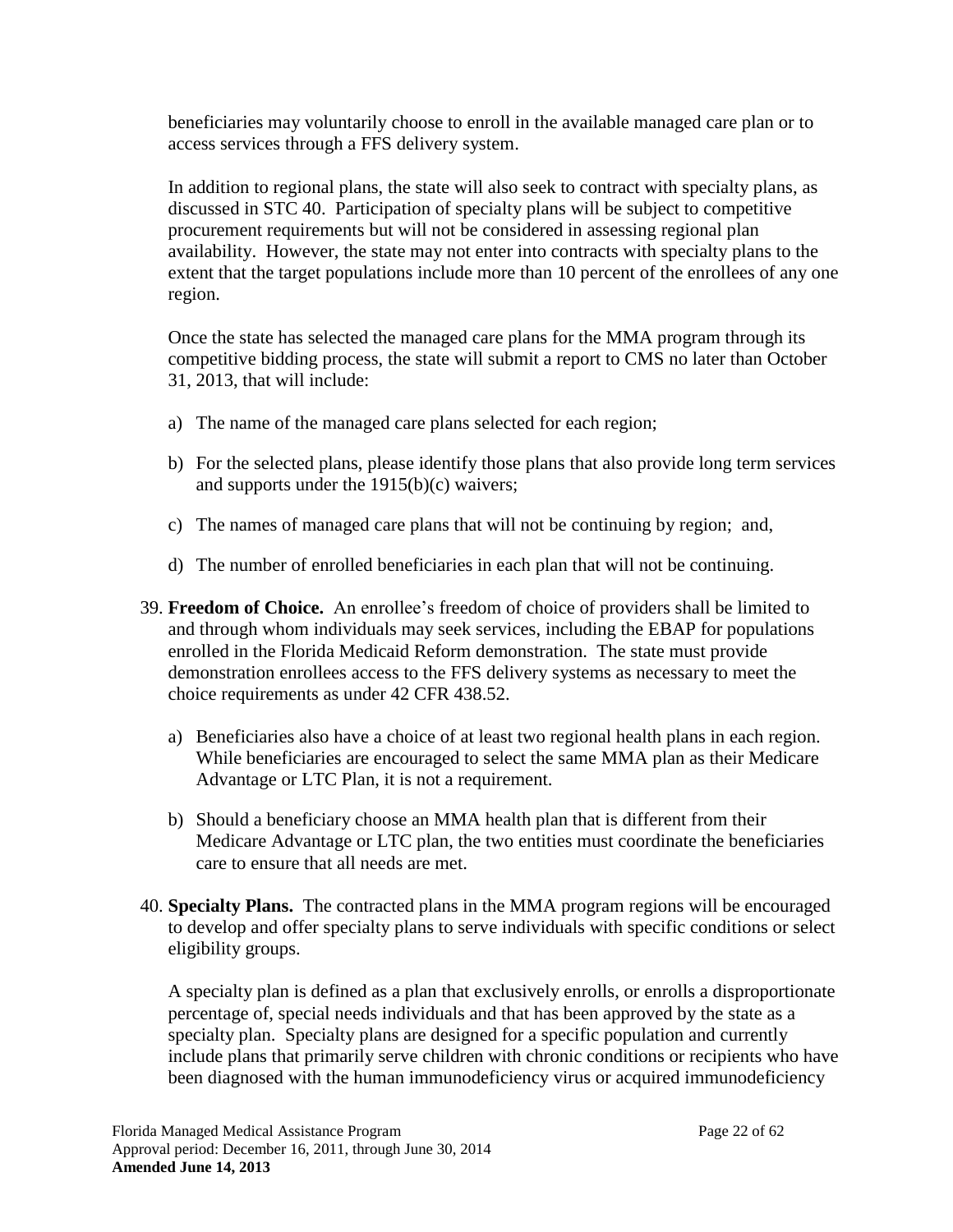syndrome (HIV/AIDS). Participation of specialty plans will be subject to competitive procurement requirements and the aggregate enrollment of all specialty plans in a region may not exceed 10 percent of the enrollees of that region.

The state will identify specialty plans as part of the procurement process and may approve specialty plans on a case-by-case basis using criteria that include appropriateness of the target population and the existence of clinical programs or special expertise and/or providers to serve that target population. The state will not approve plans that discriminate against sicker members of a target population.

The state may also contract with Medicare Advantage Organizations, to serve Medicare-Medicaid enrollees, authorized by the Centers for Medicare & Medicaid Services.

In addition to meeting general financial reserve requirements and network sufficiency requirements, the state will develop enhanced standards for specialty plans that may include but are not limited to:

- a) Appropriate integrated provider network of primary care physicians and specialists who are trained to provide services for a particular condition or population. The network should be an integrated network of primary care physicians (e.g., nephrologists for kidney disease; cardiologists for cardiac disease; infectious disease specialists and immunologists for HIV/AIDS).
- b) Network with sufficient capacity of board-certified specialists in the care and management of the disease for plans that seek to focus services for enrollees with a particular disease state. In addition, it is recognized that individuals have multiple diagnoses, and, therefore, the plan should have sufficient capacity of additional specialists to manage the different diagnoses.
- c) Defined network of facilities that are used for inpatient care, including the use of accredited tertiary hospitals and hospitals that have been designated for specific conditions (e.g., end stage renal disease centers, comprehensive hemophilia centers).
- d) Availability of specialty pharmacies, where appropriate.
- e) Availability of a range of community-based care options as alternatives to hospitalization and institutionalization.
- f) Clearly defined coordination of care component that links and shares information between and among the primary care provider, the specialists, and the patient to appropriately manage co-morbidities.
- g) Use of evidence-based clinical guidelines in the management of the disorder.
- h) Development of a care plan and involvement of the patient in the development and management of the care plan, as appropriate.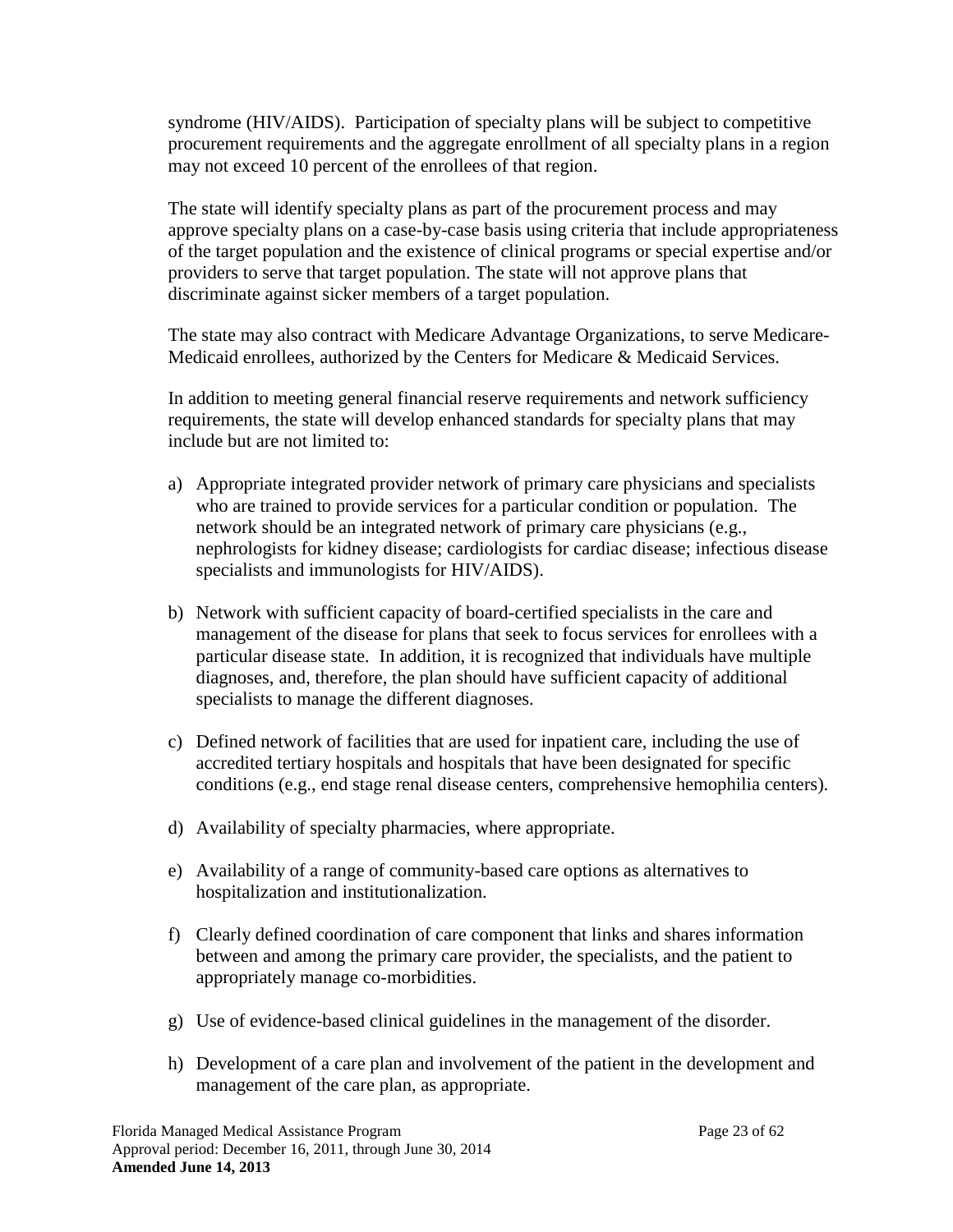- i) Development and implementation of a disease management program specific to the specialty population(s) or disease state(s), including a specialized process for transition of enrollees from disease management services outside of the plan to the plan's disease management program.
- 41. **Incentives are included for plans that exceed Agency defined quality measures.** Plans that exceed such measures during a reporting period may retain an additional 1 percent of revenue.

## 42. **Requirements for Special Populations.**

- a) HIV Specialty Plans
	- i. The state will mandatorily enroll Medicaid beneficiaries identified with a diagnosis of HIV or AIDS to a specialty plan, where available, and when the beneficiary does not select an MMA plan during the 30 day choice period. These beneficiaries may be identified with a combination of diagnosis codes on current claims; HIV or AIDS prescription medications; and laboratory tests and results.
	- ii. The state will notify beneficiaries identified with a diagnosis of HIV or AIDS in writing that the beneficiary must select an MMA plan during the 30 day choice period or the beneficiary will be assigned to a specialty plan available in his or her region. The notification will provide the beneficiary with information regarding the benefits of enrolling in a specialty plan and the 90 day period to make another plan selection without cause.
- iii. When making assignments to an HIV/AIDS specialty plan, the state will consider the beneficiary's PCP and/or current prescriber of HIV or AIDS medications.
- iv. When making assignments to HIV/AIDS specialty plans and the beneficiary's PCP or current prescriber of HIV or AIDS medications is not known or is not an enrolled provider with a specialty plan, the state will assign the beneficiary to a specialty plan available on a rotating basis.
- v. When making assignments to HIV/AIDS specialty plans of beneficiaries who are determined to have co-morbid conditions, the state may assign the beneficiary to the most appropriate specialty plan available in the beneficiary's region.
- b) Children's Specialty Plans
	- i. The State may elect to contract with Children's Specialty Plans to serve Foster Care Children. These plans will have special requirements for immediate assessment, care coordination, and treatment of Foster Care Children. The Children's Specialty Plans are required to furnish EPSDT for Foster Care Children and follow the State's medication formulary for first year of the MMA Program.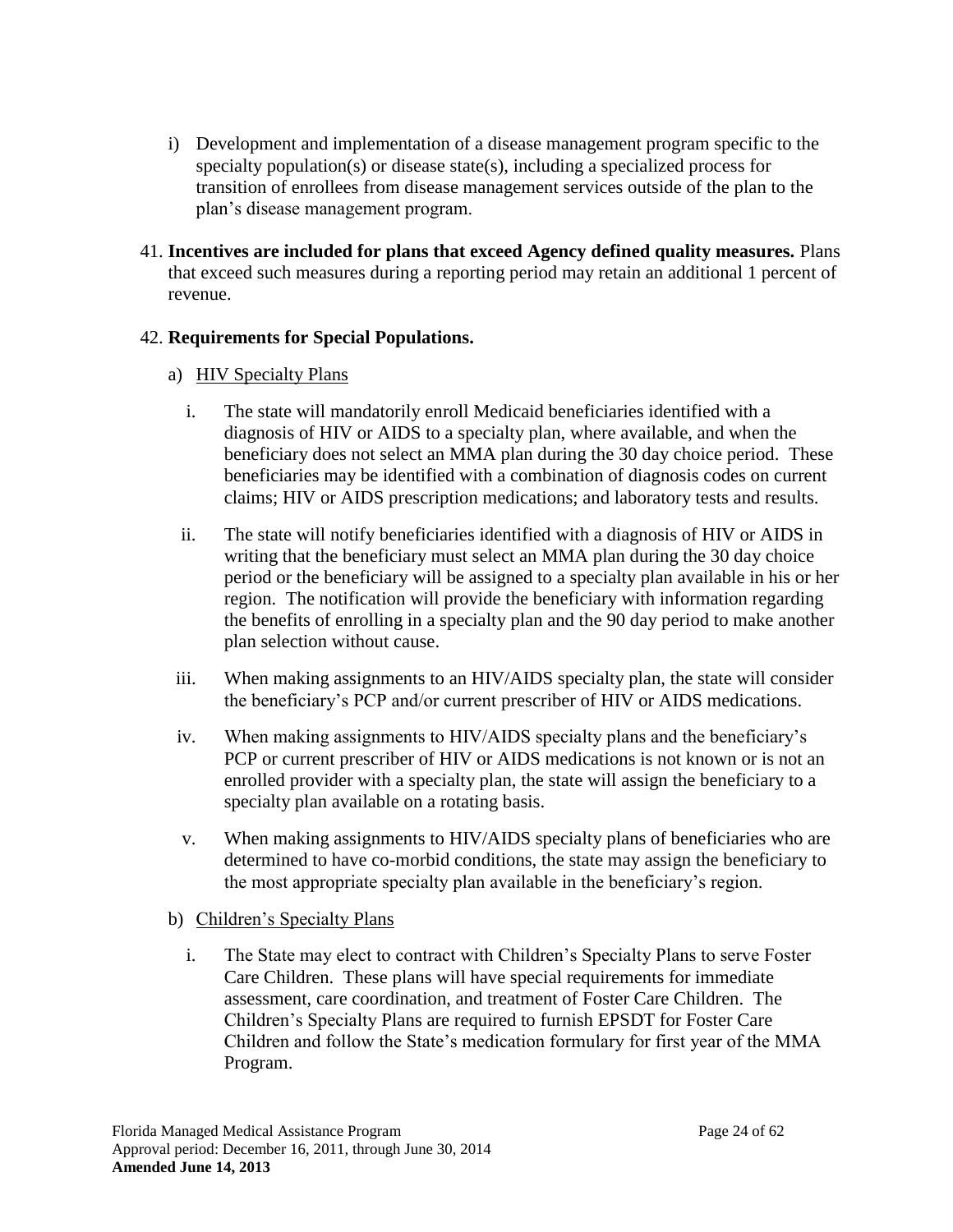- ii. During the plan selection period, the Foster Care child's legal guardian may choose to enroll in an MMA health plan or the Children's Specialty Plans that are available in the child's region.
- iii. Should a Foster Care child's legal guardian fail to make an affirmative selection of an MMA health plan, the state may enroll the foster care child into the Children's Specialty Plan available in the region.

# **X. CONSUMER PROTECTIONS**

<span id="page-24-0"></span>43. **Medical Care Advisory Committee.** In accordance with 42 C.F.R. §431.12, the state must maintain its Medical Care Advisory Committee (MCAC) to advise the Medicaid agency about health and medical care services. The state must ensure that the MCAC is comprised of the representatives set forth in 42 C.F.R. §431.12(d). The state must ensure that the MCAC includes representation of at least four beneficiaries at all times and report to CMS any vacant beneficiary slots that are not filled within 90 days of the date of this amendment or within 90 days of becoming vacant. The state may submit justification to CMS for an unfilled beneficiary slot after 90 days and CMS may grant an exception to this requirement at CMS' discretion. The MCAC must present recommendations and suggestions to the state on the state's comprehensive quality strategy, as described in STC [118.](#page-55-0)

**Subpopulation Advisory Committees.** In addition to the MCAC, the state must convene smaller advisory committees that meet on a regular basis (at least quarterly) to focus on subpopulations, including, but not limited to: beneficiaries receiving managed long-term services and supports; beneficiaries with HIV/AIDS; children, including safeguards and performance measures related to foster children and the provision of dental care to all children; and beneficiaries receiving behavioral health/substance use disorder services.

Each advisory committee must include representation from relevant advocacy organizations, as well as beneficiaries. Each advisory committee must present recommendations and suggestions to the state on the state's comprehensive strategy, as set forth in STC [118.](#page-55-0) In addition, each advisory committee must provide input to the state on the consumer report cards, set forth in STC [115.](#page-54-0)

- 44. **Appointment Assistance.** The state must provide, or ensure the provision of, necessary assistance with transportation and with scheduling appointments for medical, dental, vision, hearing, and mental health.
- 45. **Attempts To Gain an Accurate Beneficiary Address.** The state shall implement the CMS approved process for return mail tracking. The state will use information gained from return mail to make additional outreach attempts through other methods (phone, email, etc.) or complete other beneficiary address analysis from previous claims to strengthen efforts to obtain a valid address.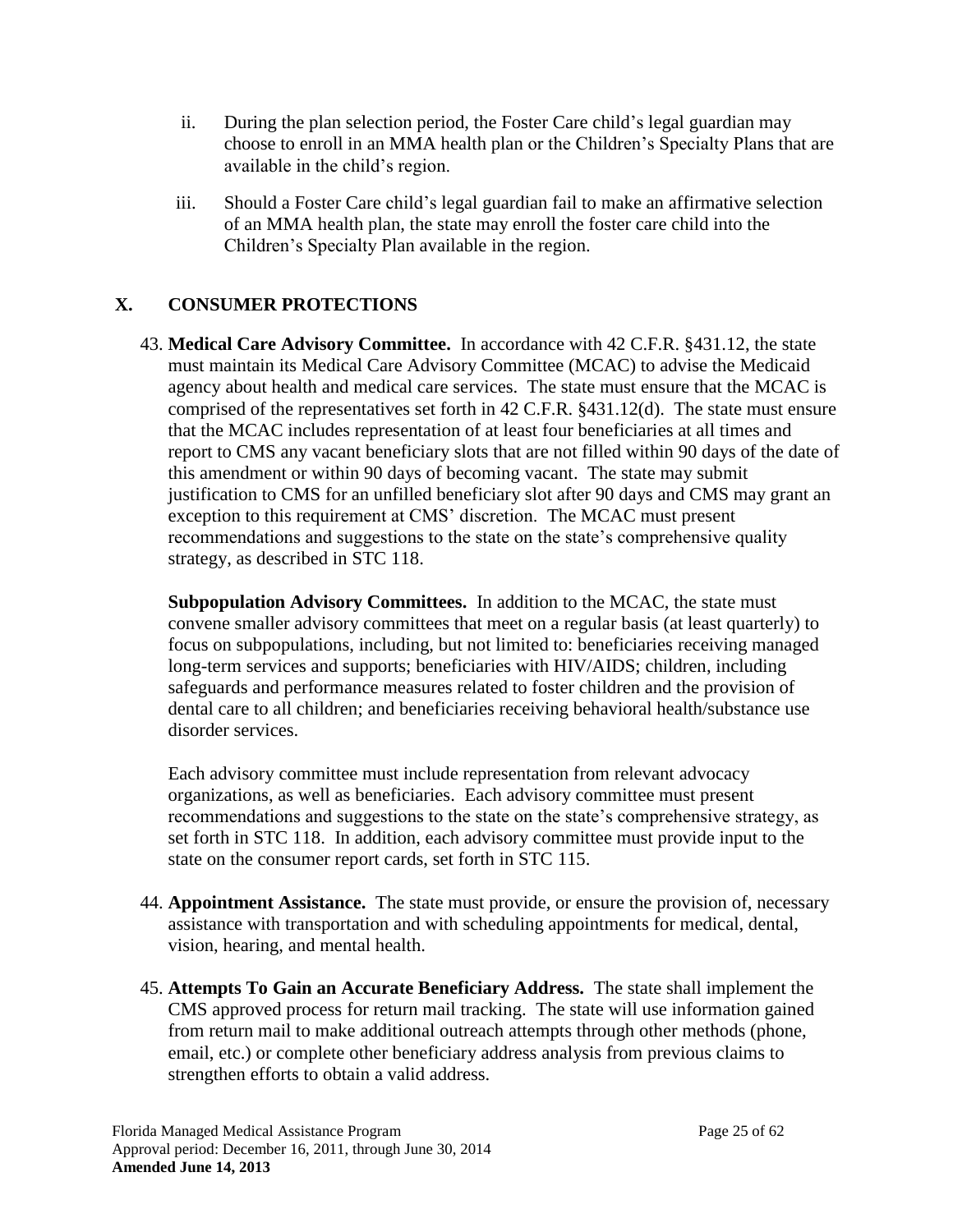- 46. **Verification of Beneficiary's Health plan Enrollment**. The state shall utilize and publicize for health plan network and non-network providers the following eligibility verification processes for beneficiaries' eligibility to be verified so that beneficiaries will not be turned away for services if the beneficiary does not have a card or presents the incorrect card. Providers with a valid Medicaid provider number may use any of the following options to determine enrollee eligibility:
	- a) Utilize the Medicaid Eligibility Verification System (MEVS): eligibility transactions may be submitted using computer software supplied by the vendor, via a point of sale device similar to those used for credit card transactions, over the telephone using a voice response system, or other possibilities depending on what the MEVS vendor offers;
	- b) Perform single transactions (individual verifications) or batch transactions via a secure area on the Medicaid fiscal agent's web portal;
	- c) Utilize the Automated Voice Response System (AVRS): providers enter information via a touchtone telephone and it generates a report with all of the eligibility information for a particular recipient, which can be faxed to the provider's fax machine;
	- d) Submit eligibility transactions via the Electronic Data Interchange (EDI);
	- e) Contact the Medicaid fiscal agent's Provider Services Contact Center at 1-800-289- 7799; or,
	- f) Contact their local Medicaid area office for assistance.
- 47. **Call Center Availability**. The state must keep the existing (non-continuing) health plan call centers open for the first month of implementation to direct callers to either the state, the enrollment broker, or their new health plan.
- 48. **Sample Notification Letters**. The state must send sample beneficiary notification letters to the existing Medicaid providers, either through direct mailing, posted on the MMA program website, or other widely distributed method, so providers are informed of what is being told to the beneficiaries regarding their transition to the MMA program.

### 49. **Educational Tour and Outreach for Beneficiaries, Providers, and Stakeholders**.

a) The state must develop a comprehensive outreach plan to include strategies for communicating with beneficiaries throughout the implementation process. The outreach plan should identify ways in which the state will work collaboratively with beneficiaries, and stakeholders, including the enrollment broker, choice counseling entities, and any other group providing enrollment support for beneficiaries or providers through written notice distribution, outgoing phone calls or other method. The state must initiate beneficiary outreach at least 90 days prior to the implementation of the MMA program in a region and continue through the first 90 days after the implementation of the MMA program.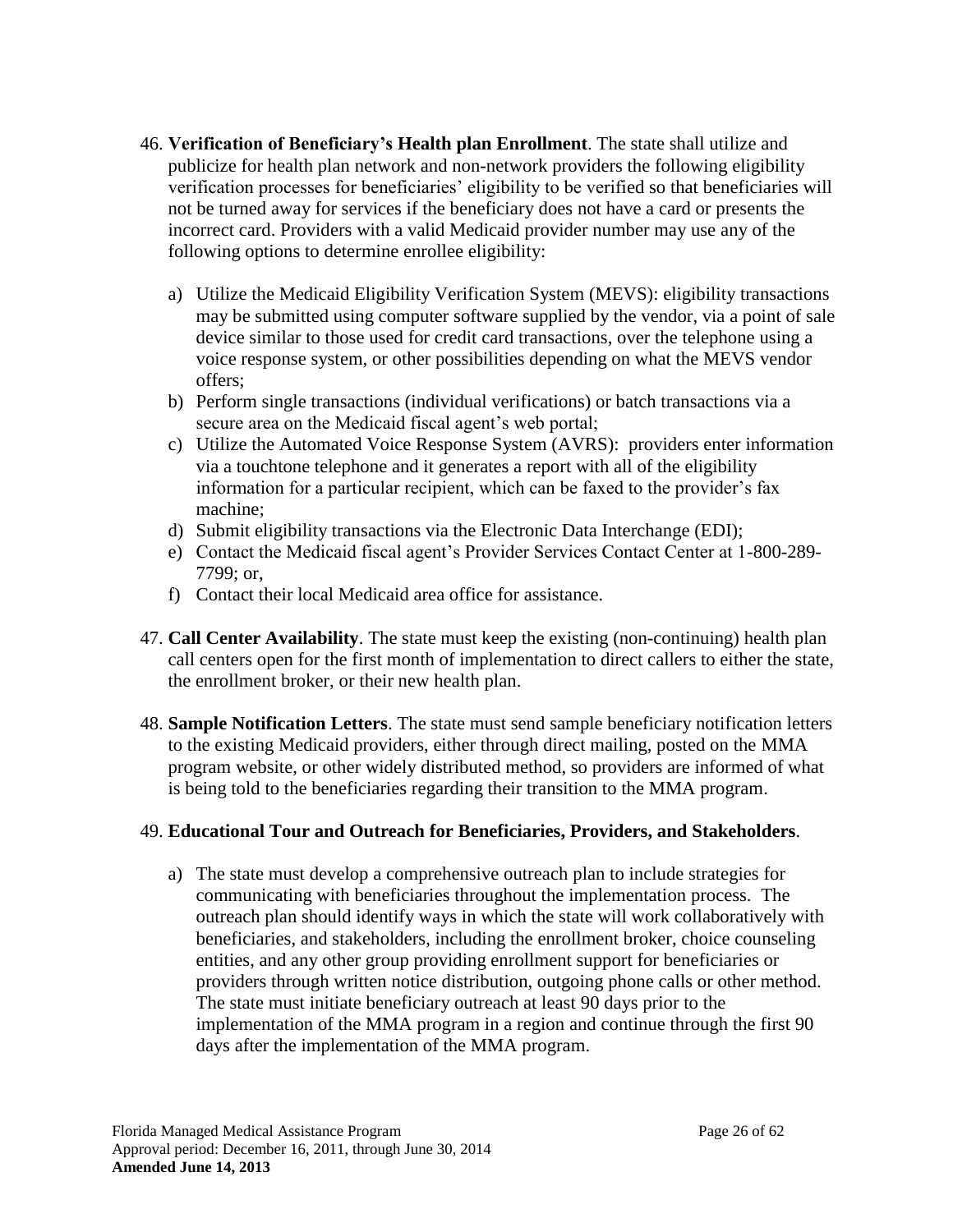- b) The state must develop a comprehensive outreach plan to include strategies for communicating with providers throughout the implementation process. The outreach plan should identify ways in which the state will work collaboratively with providers and health plans to address providers' questions and concerns regarding implementation. Communication and technical assistance to providers should include webinars, trainings on various topics, Q &A documents, and telephone assistance as applicable.
- 50. **Continuation of Care During the Transition Period.** Beneficiaries whose health plans will not continue in their region under the MMA program may continue to receive services from their treating provider for up to 60 calendar days after their enrollment effective date under their new MMA health plan.
	- a) Communication regarding the continuation of services will be publicized through the State's outreach and community strategy to beneficiaries, providers, and the general public.
	- b) Health plans will be required to authorize services and reimburse providers whether the provider is contracted with the health plans or an out of network provider.
	- c) If the health plan has not contracted with the treating provider, the health plan must notify enrollees before the 90 day disenrollment period has ended, that they will not be able to continue with the treating provider and provide the option to either:
		- i. Continue services with a network provider; or,
		- ii. Disenroll for cause.
- 51. **Operated Call Center Operations**. The state must operate a call center(s) independent of the health plans for the duration of the demonstration. This can be achieved either by providing the call center directly or through the enrollment broker or other state contracted entities. Call center operations should be able to help enrollees in making independent decisions about plan choice, and be able to voice complaints about each of the health plans independent of the health plans.
- 52. **Call Center Response Statistics**. During the first 30 days of implementation the state must review all call center response statistics daily to ensure all contracted entities are meeting service level agreements in their contracts. If deficiencies are found, the state and the entity must determine how they will remedy the deficiency as soon as possible. After the first 30 days, if all entities are consistently meeting requirements, the state can lessen the review of call center statistics, but must still review all statistics at least weekly for the first 60 days of implementation. Data and information regarding call center statistics, including beneficiary questions and concerns, must be made available to CMS upon request.
- 53. **Auto-assignment Algorithm Review**. The state must review the outcomes of the autoassignment algorithm, and if a health plan is found to get a larger number of beneficiaries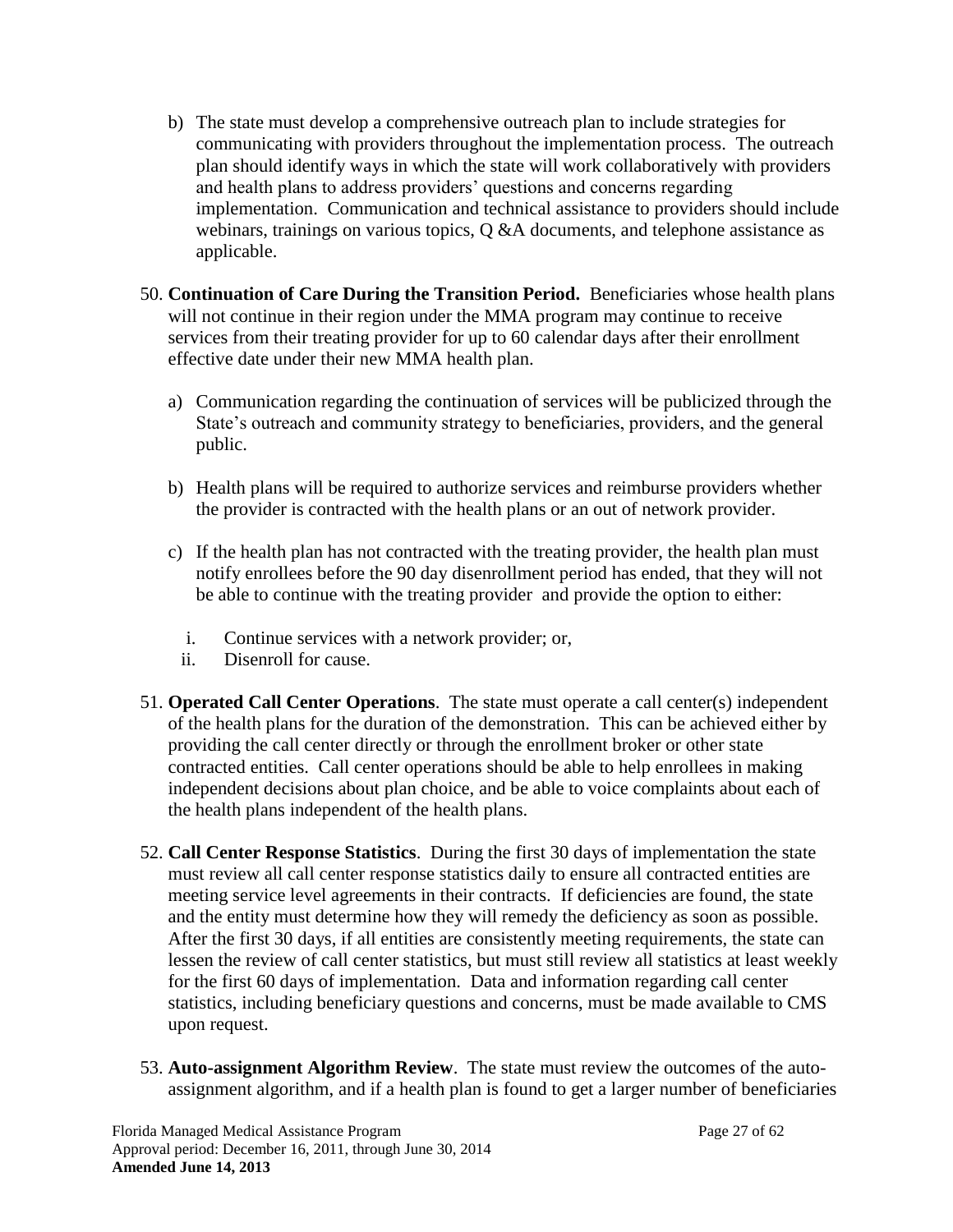associated with no match to an existing provider relationship due to a more limited network, that entity will not be able to receive as many auto-assignees until such time as the network has improved.

- 54. **Implementation Calls with the Health Plans.** The state must develop a schedule of calls with health plans during implementation of MMA program to discuss any issues that arise. The state must submit a copy of the schedule of implementation calls to CMS and allow CMS the opportunity to participate in the state's implementation calls with health plans. The calls should cover all health plans operations and determine plans for correcting any issues as quickly as possible. For the first 60 days in which the region transitions to the MMA program CMS will require weekly reporting of issues encountered and plans for and status of resolution during the Implementation Monitoring conference calls specified in STC [89.](#page-39-1)
- 55. **State Review of Beneficiary Complaints, Grievances, and Appeals**. During the initial implementation of MMA program, the state must review complaint, grievance, and appeal logs for each health plan and data from the state or health plan operated incident management system, to understand what issues beneficiaries and providers are having with each of the health plans. The state will use this information to implement any immediate corrective actions necessary. The state must review these statistics at least weekly for the first 60 days in which the region transitions to the MMA program. The state will continue to monitor these statistics throughout the demonstration period and report on them in the quarterly reports as specified in STC [90.](#page-39-0) Data and information regarding the beneficiary complaints, grievances, and appeals process must be made available to CMS upon request.

## **XI. CHOICE COUNSELING**

- 56. **Choice Counseling Defined.** The state shall contract for choice counselor services in Reform Counties and the MMA program regions to provide full and complete information about managed care plans choices. The state will ensure a choice counseling system that promotes and improves health literacy and provides information to reduce minority health disparities through outreach activities.
- 57. **Choice-Counseling Materials.** Through the choice counselor the state offers an extensive enrollee education and rating system so individuals will fully understand their choices and be able to make an informed selection. Outcomes important to enrollees will be measured consistently for each plan, and the data will be made available publicly.
- 58. **Choice Counseling Information.** The state or the state's administrator provides information on selecting a managed care plan. The state or the state's designated choice counselor provides information about each plan's coverage in accordance with federal requirements. Information includes but is not limited to, benefits and benefit limitations, cost-sharing requirements, network information, contact information, performance measures, results of consumer satisfaction reviews, and data on access to preventive services. In addition, the state may supplement coverage information by providing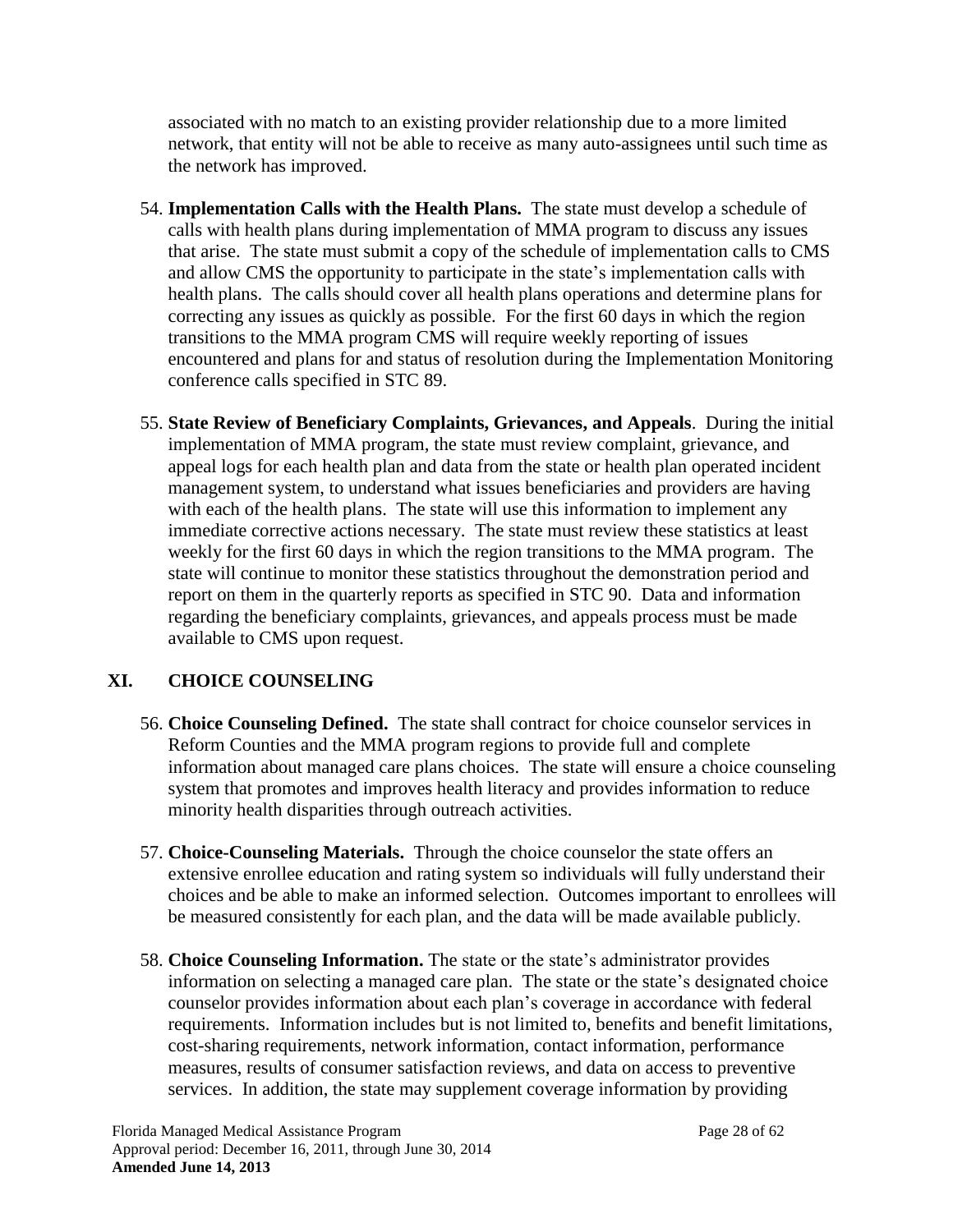performance information on each plan. The supplement information may include medical loss ratios that indicate the percentage of the premium dollar attributable to direct services, enrollee satisfaction surveys and performance data. To ensure the information is as helpful as possible, the state may synthesize information into a coherent rating system.

- 59. **Delivery of Choice Counseling Materials.** Choice counseling materials will be provided in a variety of ways including the internet, print, telephone, and face-to-face. All written materials shall be at the fourth-grade reading level and available in a language other than English when 5 percent of the county speaks a language other than English. Choice counseling shall also provide oral interpretation services, regardless of the language, and other services for impaired recipients, such as TTD/TTY, without charge to the enrollee.
- 60. **Contacting the Choice Counselor.** Individuals contact the state or the state's designated choice counselor to obtain additional information. Choice counseling and enrollment information is available at the Agency for Health Care Administration's website or by phone. The state or the choice counselor will operate a toll-free number that individuals may call to ask questions and obtain assistance on managed care options. The call center will be operational during business days, with extended hours, and will be staffed with professionals qualified to address the needs of the enrollees and potential enrollees. The state must ensure mechanisms are in place to monitor and evaluate choice counseling call center metrics and the individual performance of choice counseling personnel.

## <span id="page-28-1"></span>**XII. ENHANCED BENEFITS ACCOUNT PROGRAM UNDER MEDICAID REFORM AND HEALTHY BEHAVIORS PROGRAM UNDER THE MMA PROGRAM**

- <span id="page-28-0"></span>61. **Medicaid Reform Enhanced Benefits Account Program Defined.** The EBAP provides incentives to capitated managed care plan or FFS PSN enrollees for participating in state defined activities that promote healthy behaviors. An individual who participates in a state defined activity that promotes healthy behaviors earns credits that are posted to an individual's account. Earned credits may be used for health care related expenditures as approved under the EBAP and defined in Section 1905 of the Act. EBAP is available only in Medicaid Reform counties prior to implementation of the managed care plan's Healthy Behaviors programs under the MMA program. The only exception is that recipients who have accrued Enhanced Benefits credits will be able to access the credits for up to one year.
- 62. **Medicaid Reform EBAP Administration Overview.** The state will maintain a list of activities that generate contributions to the account. A menu of benefits or programs will be provided as will the individual value of each item on the menu. The amount available to individuals from their enhanced benefit account will depend on the activities in which they participate up to a maximum amount. Once an enrollee completes an approved activity, the enrollee will be considered an active participant. The state will post earned credits into an account for use by the enrollee. Additional credits may be earned as the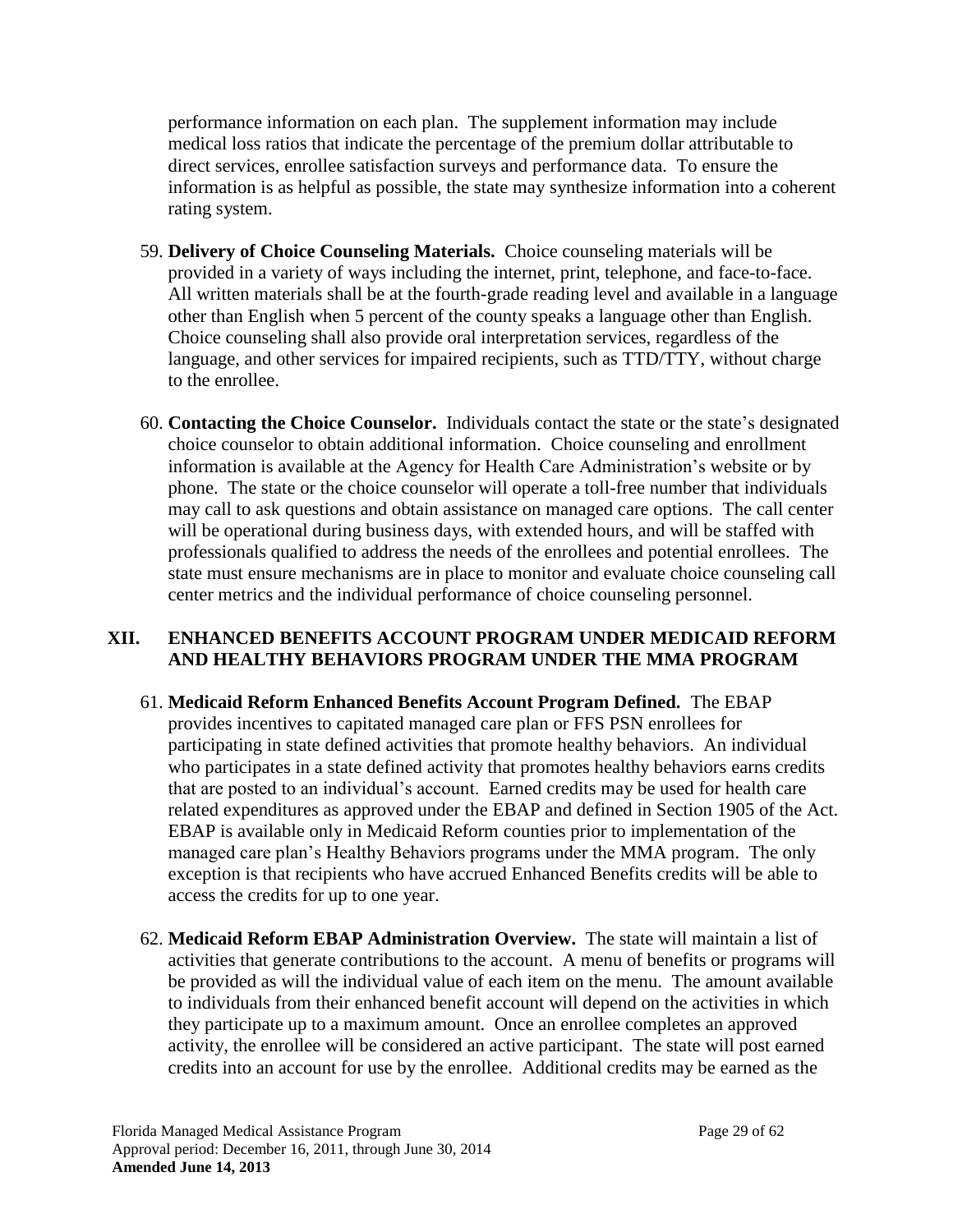enrollee participates in additional activities. In no instance will the individual receive cash.

- 63. **Medicaid Reform Participants Earning Enhanced Benefits Accounts Defined**. All enrollees in a Reform plan, including mandatory and voluntary enrollees, will be eligible to participate in activities to earn enhanced benefits for the duration of their enrollment. The exception to this provision is at the time of EBAP phase out as discussed in Section III, "General Program Requirements".
- 64. **Expansion Population for the Continuation of the EBAP.** In Medicaid in Reform counties, individuals who lose eligibility or transition to MMAP will continue to have limited eligibility under this demonstration for a period of one year. This population retains eligibility under the demonstration solely to access accrued funds in their individual enhanced benefits account for a period of one year. Individuals who lose eligibility for Medicaid will receive no other benefits than those available through the EBAP. This population is limited to individuals who have accrued funds in an individual enhanced benefit account. Upon implementation of the MMA program, recipients who have accrued credits under Medicaid Reform will be able to access those credits for up to one year. These individuals are identified as demonstration Population A.
- <span id="page-29-0"></span>65. **Healthy Behaviors Programs Under the MMA Program.** Through its procurement process, the state must require the managed care plans operating in the MMA program counties to establish Healthy Behaviors programs to encourage and reward healthy behaviors. For Medicare and Medicaid recipients who are enrolled in both an MMA plan and a Medicare Advantage plan, the MMA plan must coordinate their Healthy Behaviors programs with the Medicare Advantage plan to ensure proper coordination.
	- a) The state must monitor to ensure that each plan has, at a minimum, a medically approved smoking cessation program, a medically directed weight loss program, and a substance abuse treatment plan that meet all state requirements.
	- b) Programs administered by plans must comply with all applicable laws, including fraud and abuse laws that fall within the purview of the United States Department of Health and Human Services, Office of Inspector General (OIG). Plans are encouraged to seek an advisory opinion from OIG once the specifics of their Healthy Behaviors programs are determined**.**

### 66. **Participant Access to Credits Under Medicaid Reform (EBAP) and MMA (Healthy Behaviors Programs).**

- a) Beneficiaries have access to EBAP accounts under Medicaid Reform as follows:
	- i. Individuals who are enrolled in a Medicaid Reform plan and who have participated in a state defined activity that promotes healthy behavior and thus have a positive balance;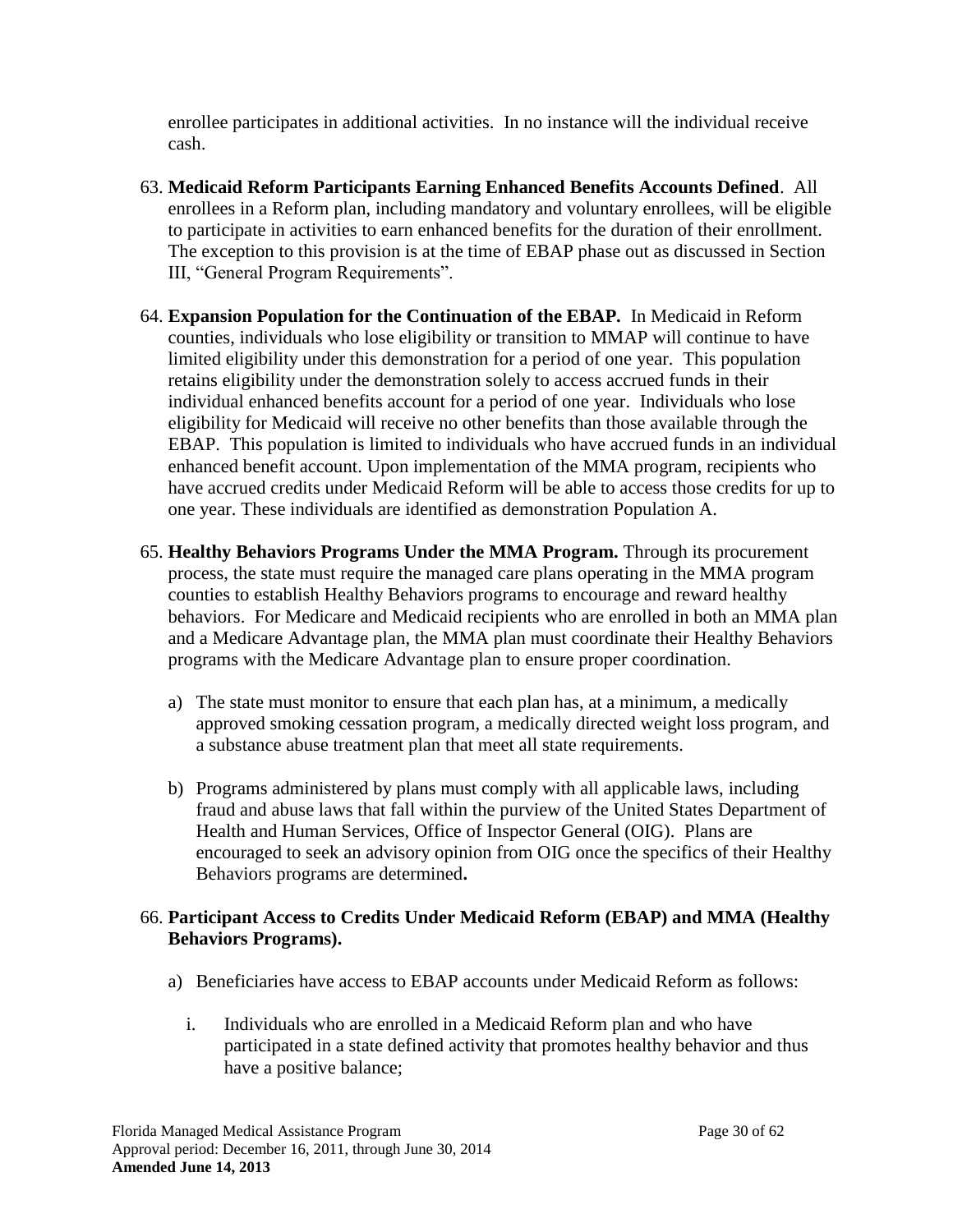- ii. Individuals who no longer are enrolled in a Medicaid Reform plan (either due to loss of eligibility or change of eligibility to an eligibility group not authorized to participate; or transition to a Healthy Behaviors programs through their MMA plan) but who have a positive balance in their account;
- iii. Regardless of the reason for the loss of eligibility to participate in the demonstration, an individual participating in EBAP may retain access to any earned funds for a maximum of one year, except in the instance of termination of the demonstration. Upon implementation of the MMA program, recipients who have accrued credits under Medicaid Reform will be able to access those credits for up to one year; and,
- iv. If an individual subsequently regains Medicaid eligibility, the enrollee will be eligible to participate in the EBAP and earn additional credits until the MMA program has been implemented in the regional where the individual resides.
- b) Beneficiaries have access to Healthy Behaviors accounts under MMA as follows: Managed care plans will not be required to transfer earned credits or rewards or provide access to earned credits or rewards if a beneficiary changes managed care plans. For beneficiaries who lose Medicaid eligibility, plans will be required to maintain record of the credits for 180 days and re-instate earned credits or rewards if the beneficiary re-establishes eligibility and re-enrolls with the plan within 180 days.
- 67. **Federal Financial Participation (FFP) Under Both Medicaid reform and MMA Program.** The state shall claim FFP at the time the enhanced benefits credits are utilized by an enrollee to purchase an approved product, supply, or service.
- 68. **Enhanced Benefits Account Program Contracts Under Medicaid Reform.** The state shall provide CMS a copy of any procurement document to administer the EBAP. In addition, the state will provide the CMS Regional Office a copy of the contract for approval, to administer the EBAP. At a minimum, the contract will specify the scope of work, duration of the contract, and the amount of contract.
- 69. **Effective and Efficient Administration of the Enhanced Benefits Accounts Program Under Medicaid Reform and the Healthy Behaviors programs under the MMA Program.** The state will submit documentation related to EBAP and Healthy Behaviors eligibility activities, respective earnings for each activity, eligible health related expenditures and access to account information in the Annual Report and Quarterly Reports as discussed in Section [XVI,](#page-38-0) General Reporting Requirements.

## **XIII. ADDITIONAL PROGRAMS**

70. **Transition of two current 1915(b)(3) programs and one state plan program.** On January 1, 2014 programs currently authorized under Florida's Section 1915(b) Medicaid Managed Care Waiver, will expire and instead be authorized under this demonstration. These programs will be available in all parts of the state.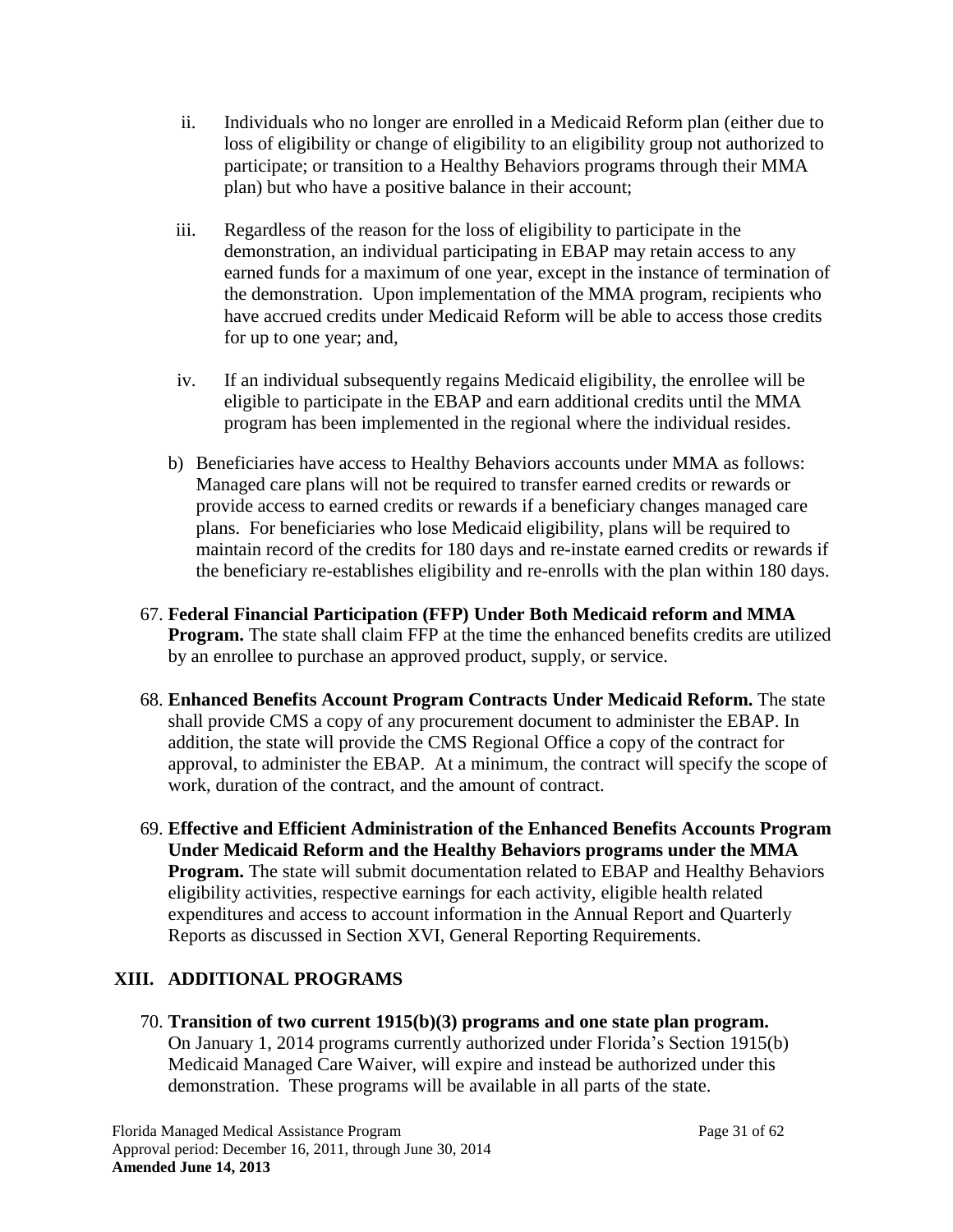- a. The Healthy Start Program authorized as 1915(b)(3) services under Florida's Section 1915(b) Medicaid Managed Care Waiver;
- b. The Program for All Inclusive Care for Children (a component of the Children's Medical Services Network) – authorized as 1915(b)(3) services under Florida's Section 1915(b) Medicaid Managed Care Waiver; and
- c. The Comprehensive Hemophilia Program authorized as state plan covered service under Florida's Section 1915(b) Medicaid Managed Care Waiver.
- 71. **Healthy Start Program.** The Healthy Start program is available statewide for eligible Medicaid recipients. The Healthy Start program is comprised of the following two components:
	- **(a) MomCare**: includes outreach and case management services for all women presumptively eligible and eligible for Medicaid under SOBRA. The MomCare component is mandatory for these women as long as they are eligible for Medicaid, and offers initial outreach to facilitate enrollment with a qualified prenatal care provider for early and continuous health care, Healthy Start prenatal risk screening and WIC services. Recipients may disenroll at any time. In addition, the MomCare component assists and facilitates the provision of any additional identified needs of the Medicaid recipient, including referral to community resources, family planning services, Medicaid coverage for the infant and the need to select a primary care physician for the infant.
	- **(b) Healthy Start Coordinated System of Care**: includes outreach and case management services for eligible pregnant women and children identified at risk through the Healthy Start program. These services are voluntary and are available for all Medicaid pregnant women and children up to the age of 3 who are identified to be at risk for a poor birth outcome, poor health and poor developmental outcomes. The services vary, dependent on need and may include: information, education and referral on identified risks, assessment, case coordination, childbirth education, parenting education, tobacco cessation, breastfeeding education, nutritional counseling and psychosocial counseling. The goal of this component is to increase the intensity and duration of service to Healthy Start beneficiaries.
- 72. **Program for All Inclusive Care for Children (Children's Medical Services Network).**  Participation in the PACC program is voluntary. The PACC program provides the following pediatric palliative care support services to children enrolled in the CMS Network who have been diagnosed with potentially life-limiting conditions and referred by their primary care provider (PCP).
	- a) Support Counseling Face-to-face support counseling for child and family unit in the home, school or hospice facility, provided by a licensed therapist with documented pediatric training and experience.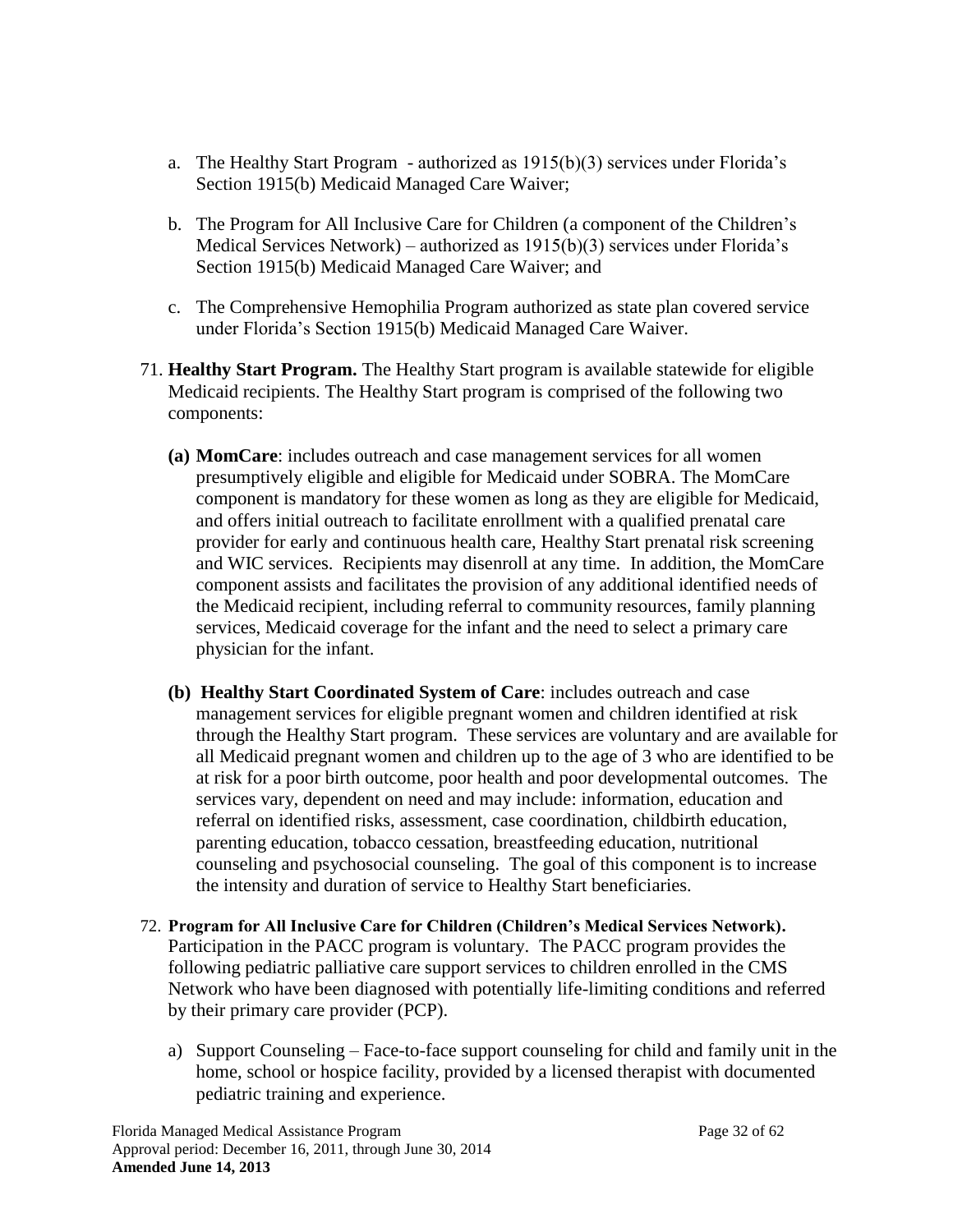- b) Expressive Therapies Music, art, and play therapies relating to the care and treatment of the child and provided by registered or board certified providers with pediatric training and experience.
- c) Respite Support Inpatient respite in a licensed hospice facility or in-home respite for patients who require justified supervision and care provided by RN, LPN, or HHA with pediatric experience. This service is limited to 168 hours per year.
- d) Hospice Nursing Services Assessment, pain and symptom management, and inhome nursing when the experience, skill, and knowledge of a trained pediatric hospice nurse is justified.
- e) Personal Care This service is to be used when a hospice trained provider is justified and requires specialized experience, skill, and knowledge to benefit the child who is experiencing pain or emotional trauma due to their medical condition.
- f) Pain and Symptom Management Consultation provided by a CMS Network approved physician with experience and training in pediatric pain and symptom management.

## *Bereavement and volunteer services are provided but are not reimbursable services*.

73. **Comprehensive Hemophilia Disease Management Program.** The Medicaid Comprehensive Hemophilia Management program operates statewide as a specialized service whereby recipients who have a diagnosis of hemophilia or von Willebrand disease and are enrolled in the fee-for-service (FFS) system, the MediPass program (the MediPass program will be terminated with the implementation of the MMA program), FFS PSN, capitated PSN or an HMO, are required to obtain pharmaceutical services and products related to factor replacement therapy from one of the two contracted vendors. In addition to product distribution, the program provides pharmacy benefit management, direct beneficiary contact, personalized education, enhanced monitoring, and direct support of beneficiaries in the event of hospitalization, at no additional cost to the state. Enrollees have access to a registered nurse and licensed pharmacist 24 hours a day, seven days a week. The enrollees also have access to medical care and treatment through their usual and customary networks, with no restrictions on services or providers, and receive pharmacy products other than those related to factor replacement therapy via the usual and customary networks without restriction, as well.

The populations enrolled in the program have a diagnosis of hemophilia, are currently Medicaid eligible, receive prescribed drugs from the therapeutic MOF Factor IX, and MOE-Antihemophilic Factors, Corifact (MOC therapeutic class), Stimate (P2B therapeutic class), and other therapeutic classes identified by the Agency as treatment for hemophilia or von Willebrand; are in the FFS system, MediPass program (the MediPass program will be terminated upon implementation of the MMA program), FFS PSN, HMO or capitated PSN. Medicaid-Medicare eligible individuals may voluntarily enroll in the program.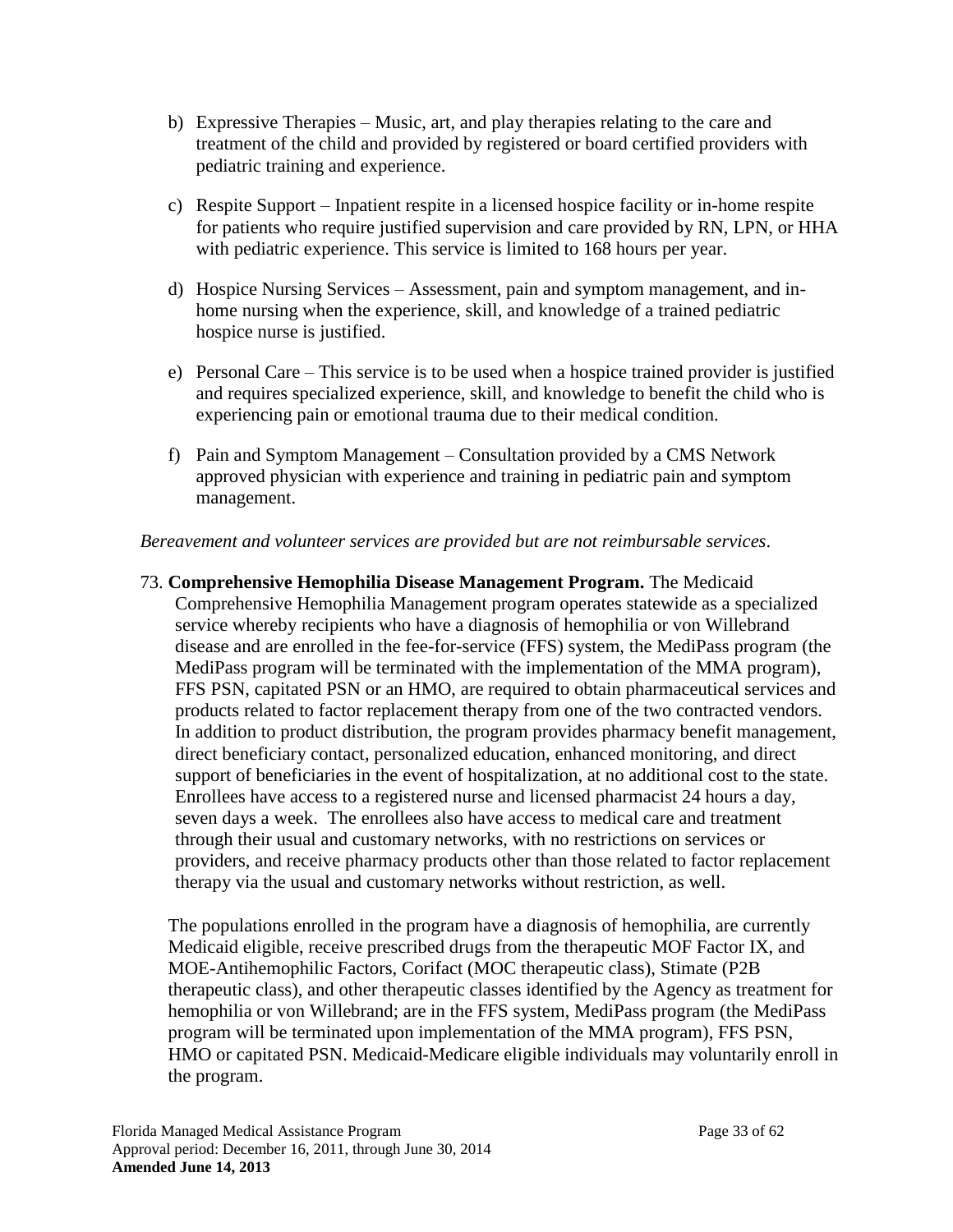## <span id="page-33-3"></span>**XIV. LOW INCOME POOL**

- <span id="page-33-1"></span>74. **Low Income Pool Definition.** The LIP provides government support for the safety net providers that furnish uncompensated care to the Medicaid, underinsured and uninsured populations. The LIP is also designed to establish new, or enhance existing, innovative programs that meaningfully enhance the quality of care and the health of low income populations. Initiatives must broadly drive from the three overarching goals of CMS' Three-Part Aim as described in paragraph [84\(](#page-35-0)a). The LIP consists of a capped annual allotment of \$1 billion total computable for each year of the demonstration extension.
- <span id="page-33-0"></span>75. **Availability of Low Income Pool Funds.** Funds in the LIP are available to the state on an annual basis subject to any penalties that are assessed by CMS for the failure to meet milestones as discussed in Section XV "Low Income Pool Milestones". Funds available through the LIP may be reduced to recoup payments made to providers that are determined by CMS to have been made in excess of allowable costs. Any necessary recoupments will be achieved through a reduction of FFP claimed against LIP payments or through disallowance. Available funds not distributed in a DY may be rolled over to the next DY. All LIP funds must be expended by June 30, 2014. LIP dollars that are lost as a result of penalties or recoupment are surrendered by the state and not recoverable.
- <span id="page-33-2"></span>76. **LIP Reimbursement and Funding Methodology.** LIP permissible expenditures defining state authorized expenditures from and entities eligible to receive LIP reimbursement are defined in the Reimbursement and Funding Methodology document dated October 2012. This document limits LIP payments to allowable costs incurred by providers and requires the state to reconcile LIP payments to auditable costs. CMS is currently working with the state on reconciliations for DY 4. The state submitted to CMS Reconciliations for DY 5 on May 31, 2013.

CMS has determined that payments made to providers in DY 1-3 are in excess of allowable costs; therefore, the state is required to return the federal portion of \$104,351,578 total computable expenditures claimed in excess of allowable cost and/or in excess of applicable cost limits. This will be achieved through a reduction of the amount available to be claimed under the pool by \$104 million the first year of the state's intended renewal period in the event the demonstration is renewed or, by issuing a disallowance to the state.

If the reconciliations for DY 4 identify LIP payments in excess of allowable cost consistent with paragraph [75](#page-33-0) and the Reimbursement and Funding Methodology document implementing the LIP, the state must modify the Reimbursement and Funding Methodology applicable to DY 6 to ensure that payments under the LIP are consistent with the LIP goals and that providers will not receive payments that exceed their costs utilizing the cost reconciliation information to inform payment methodology modifications. CMS will also work with the state to identify modifications to the Methodology to address any cost documentation or audit processes necessary to fully meet cost reconciliation requirements. Any changes required by CMS will be applied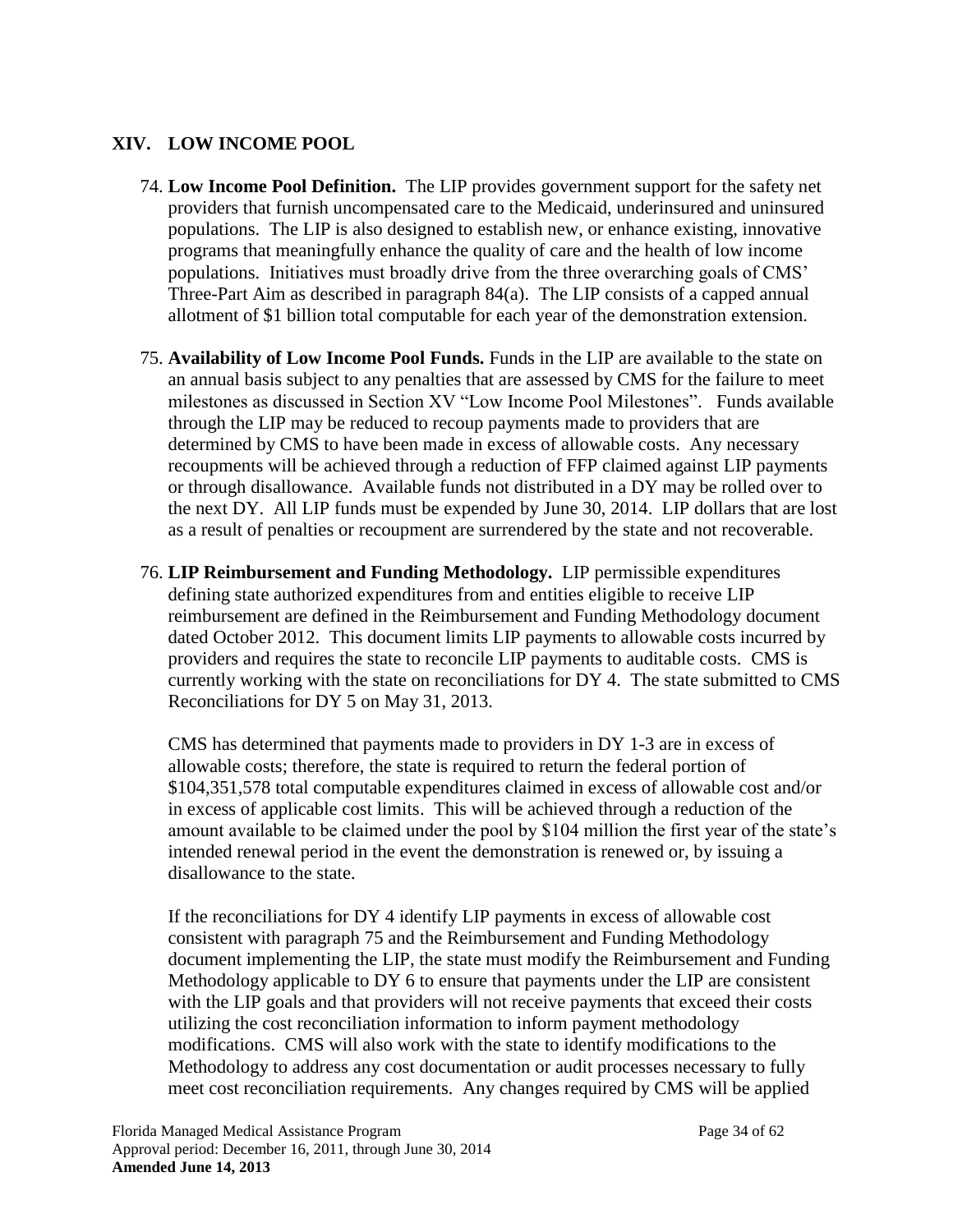prospectively to payments and audits for the next demonstration year. The state may claim LIP payments based on the existing Methodology during the 60 day reconciliation finalization period. Claims after that period can only be made on the modified final approved Reimbursement and Funding Methodology approved by March 1, 2012. Changes to the Reimbursement and Funding Methodology document requested by the state must be approved by CMS and are only approved for one demonstration year.

DY 4 and 5 reconciliation results will be reflected in the Reimbursement and Funding Methodology documents for DY 9 and 10. If the final reconciliations for DY 4 and 5 result in a finding that payments were made in excess of cost, the Reimbursement and Funding Methodology must be further modified to ensure that payments in the next demonstration year will not result in payments in excess of allowable cost, particularly methodologies that provide payments to providers that have received payments during any prior demonstration year in excess of allowable costs as defined in paragraph [75](#page-33-0) and the Reimbursement and Funding Methodology. Any required modifications to the DY 7 annual Reimbursement and Funding Methodology document must be approved by CMS before FFP will be made available for the next demonstration year's LIP payments.

The state shall by February 1 of each year of the demonstration, submit a protocol to ensure that the payment methodologies for distributing LIP funds to providers supports the goals of the LIP as described in paragraph [74](#page-33-1) and that providers receiving LIP payments do not receive payments in excess of their cost of providing services. FFP is not available for LIP payments until the protocol is finalized and approved by CMS.

- 77. **Low Income Pool Permissible Expenditures.** Funds from the LIP may be used for health care costs (medical care costs or premiums) that would be within the definition of medical assistance in Section 1905(a) of the Act. These health care costs may be incurred by the state, by hospitals, clinics, or by other provider types to furnish medical care for the uninsured and underinsured for which compensation is not available from other payors, including other federal or state programs. Such costs may include premium payments, payments for provider access systems (PAS) and insurance products for such services provided to otherwise uninsured individuals, as agreed upon by the state and CMS. These health care costs may also include costs for Medicaid services that exceed Medicaid payments (after all other Title XIX payments are made, including disproportionate share hospital payments).
- 78. **Low Income Pool Expenditures - Non-Qualified Aliens.** LIP funds cannot be used for costs associated with the provisions of health care to non-qualified aliens.
- 79. **Low Income Pool Permissible Expenditures 10 percent Sub Cap.** Up to 10 percent of the capped annual allotment of the LIP funds may be used for hospital expenditures other than payments to providers for the provision of health care services to an uninsured or underinsured individual. Payments from this sub-cap may be used for the improvement or continuation of specialty health care services that benefit the uninsured and underinsured, such as capacity building and infrastructure, hospital trauma services, hospital neonatal services, rural hospital services, pediatric hospital services, teaching or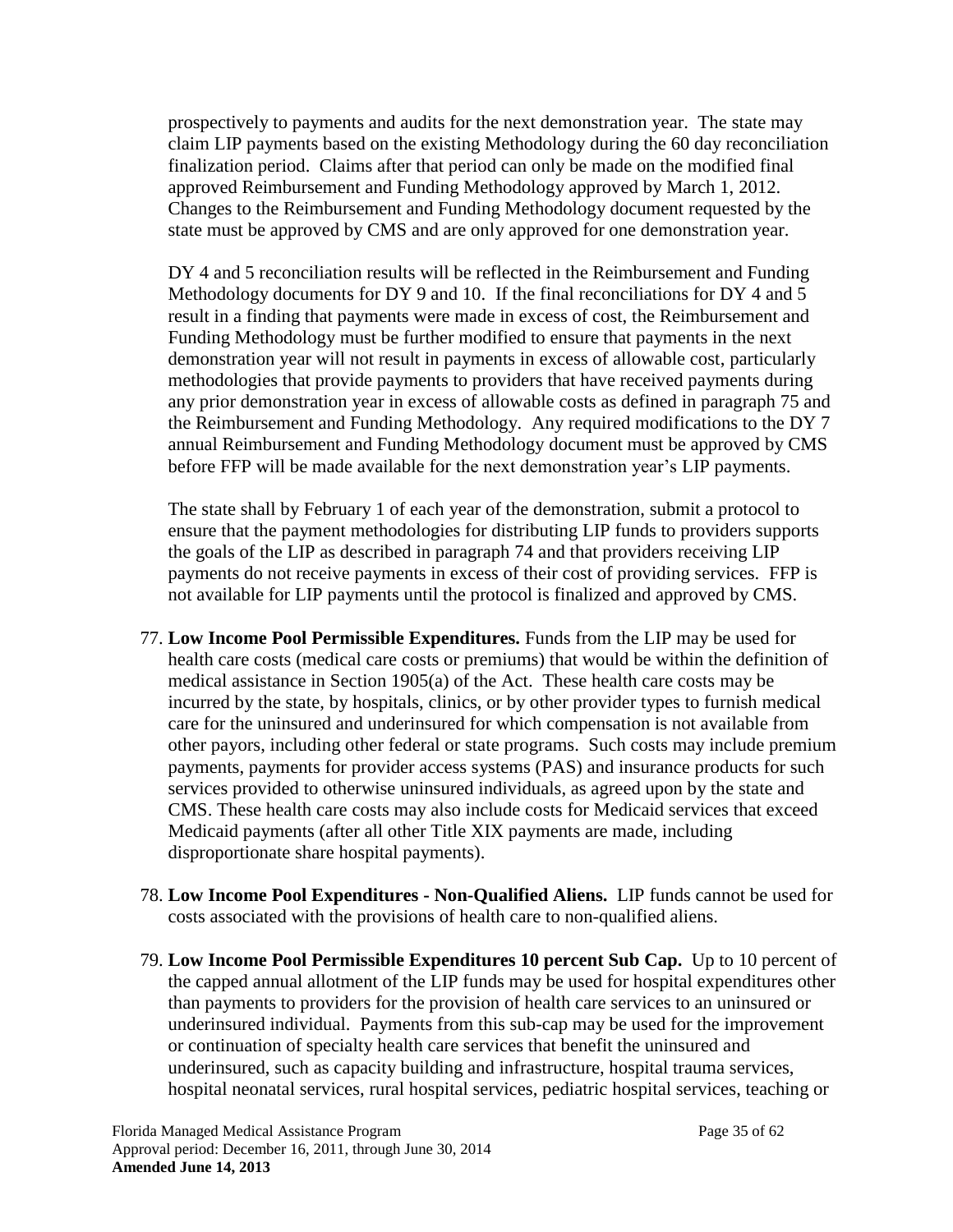specialty hospital services, or safety net providers. The reimbursement methodologies for these expenditures and the non-federal share of funding for such expenditures will be defined in the Reimbursement and Funding Methodology Document as discussed in paragraph [76.](#page-33-2)

- 80. **Low Income Pool Permissible Hospital Expenditures.** Hospital cost expenditures from the LIP will be paid at cost and are further defined in the Reimbursement and Funding Methodology document utilizing methodologies from the CMS-2552 cost report plus mutually agreed upon additional costs. The state agrees that it shall not receive FFP for Medicaid and LIP payments to hospitals in excess of cost.
- 81. **Low Income Pool Permissible Non-Hospital Based Expenditures.** To ensure services are paid at cost, the Reimbursement and Funding Methodology document defines the cost reporting strategies required to support non-hospital based LIP expenditures.
- 82. **Permissible Sources of Funding Criteria.** Sources of non-Federal funding must be compliant with section 1903(w) of the Act and applicable regulations. Federal funds received from other federal programs (unless expressly authorized by federal statute to be used for matching purposes) shall be impermissible.

# <span id="page-35-1"></span>**XV. LOW INCOME POOL MILESTONES**

- 83. **Aggregate LIP Funding.** At the beginning of each DY, \$1 billion in LIP funds will be available to the state. These amounts will be reduced by any milestone penalties that are assessed by CMS. Two tiers of milestones, as described in paragraph's [84](#page-35-0) and [85,](#page-36-0) must be met for the state and facilities to have access to 100 percent of the annual LIP funds. Funds not distributed in a DY may be rolled over to the next DY.
- <span id="page-35-0"></span>84. **Tier - One Milestone.** Tier-one milestones are defined as follows:
	- a) Development and implementation of a state initiative that requires Florida to allocate \$50 million in total LIP funding in DY 7 and DY 8 to establish new, or enhance existing, innovative programs that meaningfully enhance the quality of care and the health of low income populations. Initiatives must broadly drive from the three overarching goals of CMS' Three-Part Aim.
		- i. Better care for individuals including safety, effectiveness, patient centeredness, timeliness, efficiency, and equity;
		- ii. Better health for populations by addressing areas such as poor nutrition, physical inactivity, and substance abuse; and,
		- iii. Reducing per-capita costs.

Expenditures incurred under this program must be permissible LIP expenditures as defined under Section, Low Income Pool. The state will utilize DY 6 to develop the program. The program must be implemented with LIP funds allocated and expenditures incurred in DYs 7 and 8.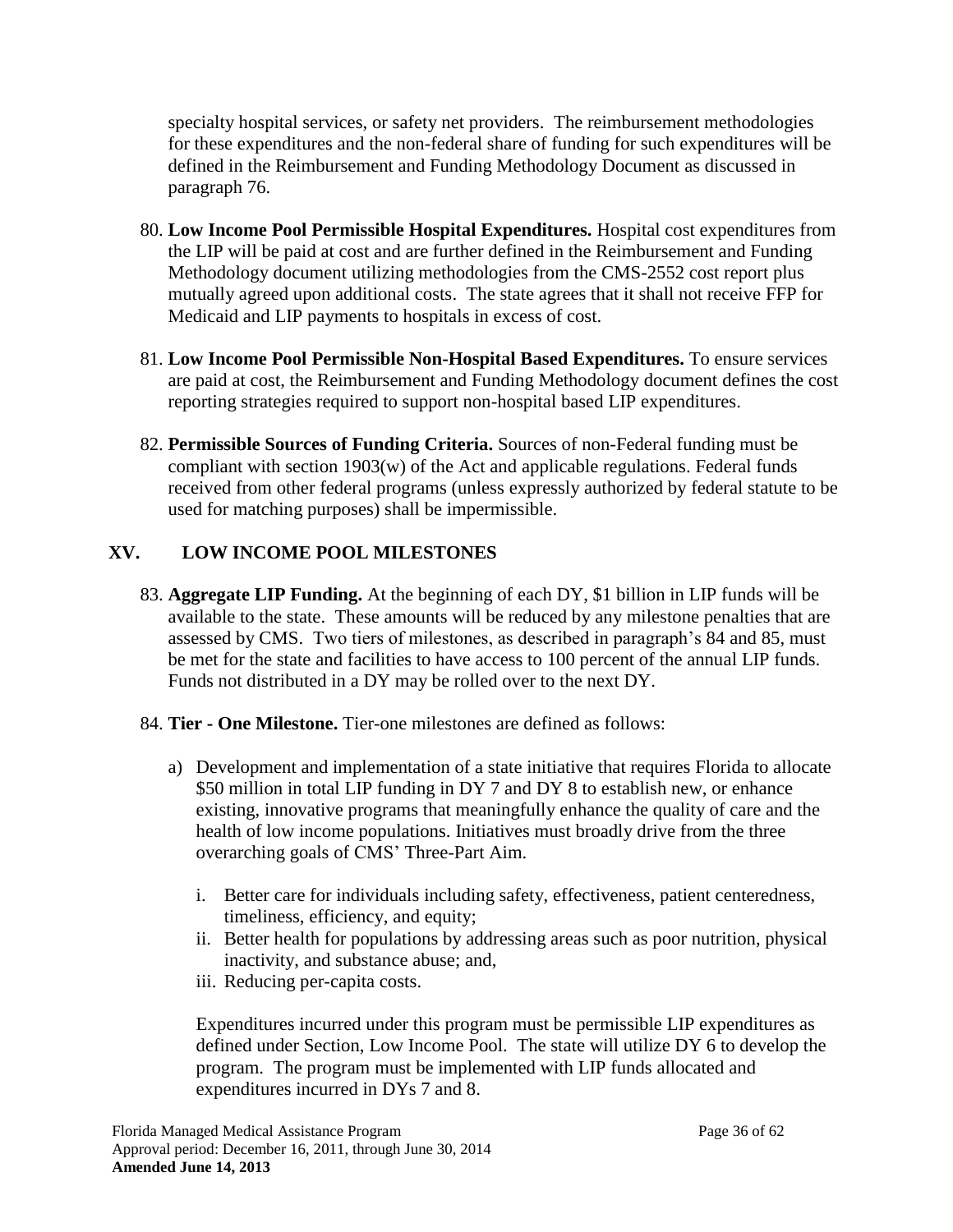- b) Timely submission of all hospital, FQHC, and County Health Department LIP reconciliations in the format required per the LIP Reimbursement and Funding Methodology protocol. The state shall submit to CMS, within 30 days from the date of formal approval of the waiver extension request, a schedule for the completion of the LIP Provider Access Systems (PAS) reconciliations for the 3-year extension period. CMS will provide comments to the state on the reconciliation schedules within 30 days. The state will submit the final reconciliation schedule to CMS within 60 days of the original submission date.
- c) Timely submission of all demonstration deliverables as described in the STCs including the submission of Quarterly and Annual Reports.
- d) Development and submission of an annual "Milestone Statistics and Findings Report" and a "Primary Care and Alternative Delivery Systems Expenditure Report". Within 60 days following the acceptance of the terms and conditions, the state must submit templates for these reports and anticipated timelines for report submissions.
- e) Timely submission of all other reporting requirements under Sections [XVI,](#page-38-0) General reporting Requirements, [XIX,](#page-51-0) Evaluation of the Demonstration and [XX,](#page-54-1) Measurement of Quality of Access to Care and Improvement.
- f) CMS will assess penalties on an annual basis for the state's failure to meet tier-one milestones or components of tier-one milestones. Penalties of \$6 million will be assessed annually for each tier-one milestone that is not met. Penalties will be determined by December  $31<sup>st</sup>$  of each DY and assessed to the state in the following DY. LIP dollars that are lost as a result of tier-one penalties not being met, are surrendered by the state.
- <span id="page-36-0"></span>85. **Tier-Two Milestones.** Tier-two milestones initiatives must drive from the three overarching goals of the Three-Part Aim as described in paragraph [84\(](#page-35-0)a). The initiatives will focus specifically on: infrastructure development; innovation and redesign; and population focused improvement. Participating facilities must implement new, or enhance existing, health care initiatives, investments, or activities with the goal of meaningfully improving the quality of care and the health of populations served (including low income populations) and meet established hospital specific targets, to receive 100 percent of allocated LIP funding. Tier-two milestones apply to facilities that receive the largest annual allocations of LIP funds and put at risk 3.5 percent of each of these facility's annual LIP allocation. The milestones apply to the 15 hospitals which are allocated the largest annual amounts in LIP funding. If the total annual LIP funds allocated for the 15 hospitals, do not total at least \$700 million, the population of hospitals must be expanded until \$700 million is reached.

Hospitals will be required to select and participate in 3 initiatives. Depending on the breadth of health care activities undertaken by a facility, CMS may consider exceptions to the requirement that three initiatives must be implemented.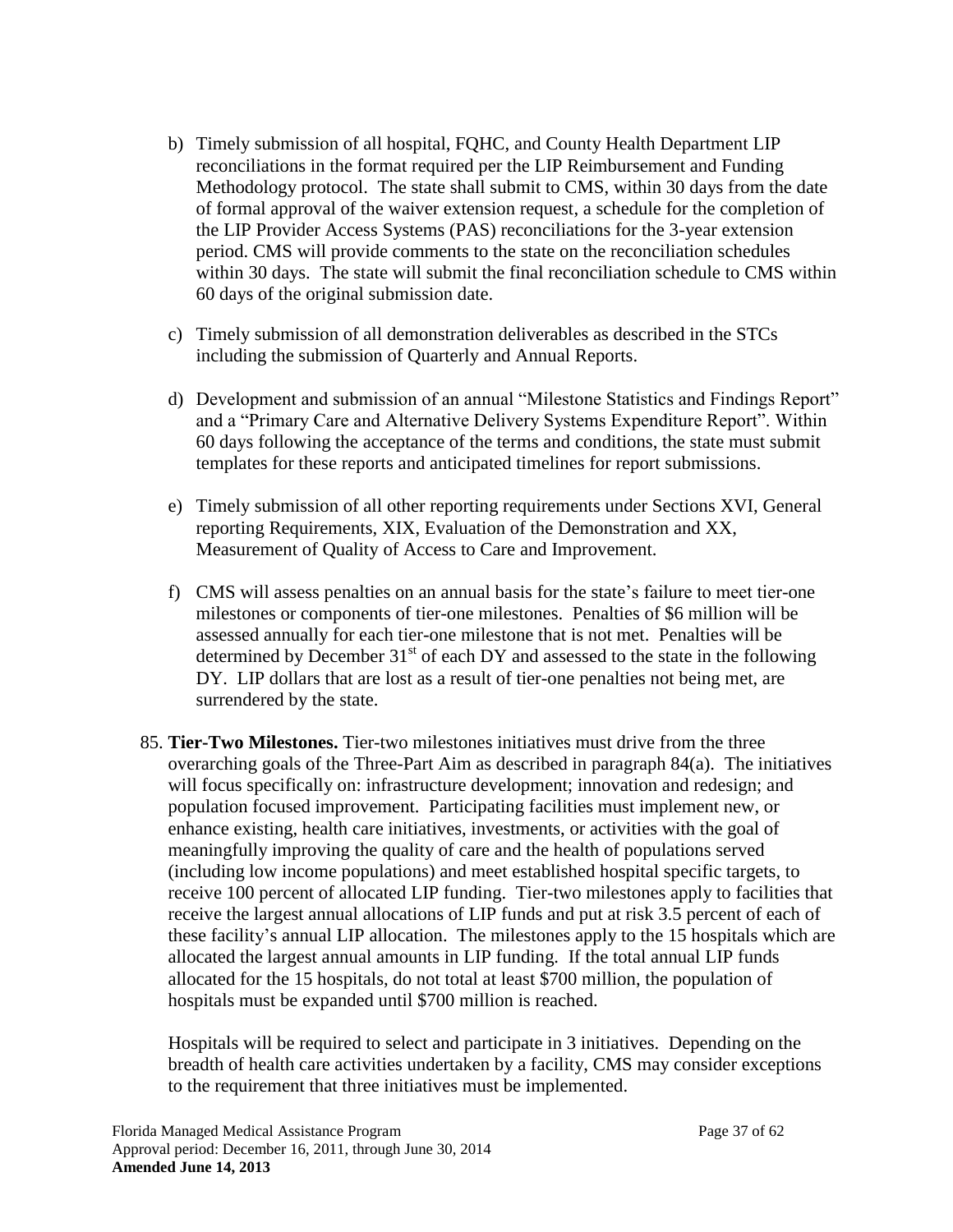Once a facility is identified as a top 15 hospital, it must continue to achieve milestones to receive future DY LIP funding regardless of whether it drops out of the top 15 category. Exceptions to this requirement may be considered by CMS. Hospitals entering the top 15 category in future DYs will be subject to timelines similar to program planning/success and execution timelines.

A top 15 hospital cannot select quality improvement initiatives under which it is currently receiving or may be eligible to receive other federal dollars unless the LIP outcome goals are enhanced over previously established targets.

Within 90 days following the acceptance of the terms and conditions, CMS and the state will, through a collaborative process, finalize the plan and procedures including the specific health care initiatives, investments, and activities, and the applicable standards, measures, and evaluation measures and protocols that will allow for the implementation and monitoring of tier-two milestones and evaluation of the impact of these initiatives. The specific metrics chosen should support the measurements required in paragraph [110\(](#page-51-1)a)(vii-ix). CMS must approve the final plan and procedures which will require that tier-two facilities receiving funds in SFY 2011-2012 must submit its milestone plan by March 31, 2012, including baseline data and outcome targets, to meet their DY 6 (SFY 2011-2012) tier-two milestone.

Hospital initiatives that can be implemented under tier-two milestones, which are tied to the Three-Part Aim, include the following and are drawn from recent demonstration experiences:

- a) Infrastructure Development Investments in technology, tools and human resources that will strengthen the organization's ability to serve its population and continuously improve its services. Examples of such initiatives are:
	- i. Increase in Primary Care capacity including residency programs and externships;
	- ii. Introduction of Telemedicine;
	- iii. Enhanced Interpretation Services and Culturally Competent Care; and,
	- iv. Enhanced Performance Improvement Capacity;
- b) Innovation and Redesign Investments in new and innovative models of care delivery that have the potential to make significant, demonstrated improvements in patient experience, cost, and disease management. Examples of such initiatives are:
	- i. Expansion of Medical Homes;
	- ii. Primary Care Redesign; and,
	- iii. Redesign for Efficiencies (e.g. Program Integrity).
- c) Population-focused Improvement Investments in enhancing care delivery for the 5 10 highest burden (morbidity, cost, prevalence, etc) conditions/services present for the population in question. Examples of such initiatives are:
	- i. Improved Diabetes Care Management and Outcomes;
	- ii. Improved Chronic Care Management and Outcomes;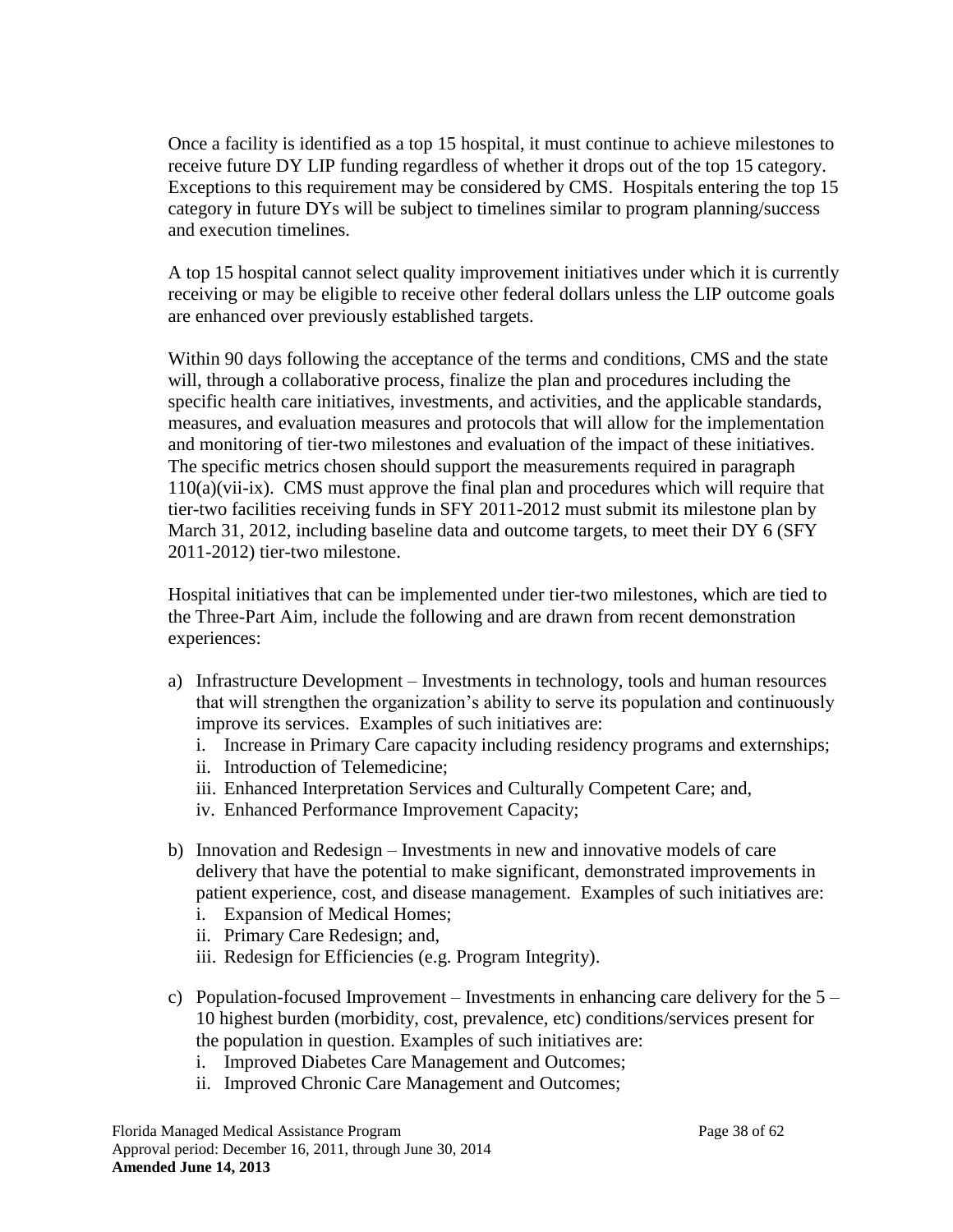- iii. Reduction of Readmissions;
- iv. Improved Quality (with attention to reliability and effectiveness, and targeted to particular conditions or high-burden problems);
- v. Emergency Department Utilization and Diversion;
- vi. Reductions in Elective Preterm Births; and,
- vii. PICU and NICU Quality and Safety (e.g. pediatric catheter associated blood stream infection rates).

Between January 1 2012 and March 31, 2012, the tier-two milestone facility's receiving funds in SFY 2011-2012 must submit a plan/program including baseline data and outcome targets, to meet their DY 6 (SFY 2011-2012) tier-two milestone. Subsequent year LIP funds allocated to these hospitals will be made available based upon the successful execution of the facilities targeted health care initiatives.

The state must assess a penalty of 3.5 percent of a facility's annual LIP allocation for failing to meet tier-two milestones or components of tier-two milestones. Penalties, if applicable, will be determined by December  $31<sup>st</sup>$  of each DY (with the exception of DY 6, which will be determined by March 31, 2012) and assessed to the facility in the remaining 6 months of the same DY. LIP dollars that are not paid out as a result of tier-two milestones not being met, are surrendered by the facility and state.

# <span id="page-38-0"></span>**XVI. GENERAL REPORTING REQUIREMENTS**

- 86. **General Financial Requirements.** The state must comply with all general financial requirements set forth in Section [XVII.](#page-42-1)
- 87. **Reporting Requirements Relating to Budget Neutrality.** The state must comply with all reporting requirements set forth in Section [XVIII.](#page-48-0)
- 88. **Managed Care Data Requirements.** All managed care organizations shall maintain an information system that collects, analyzes, integrates and reports data as set forth at 42 CFR 438.242. This system shall include encounter data that can be reported in a standardized format. Encounter data requirements shall include the following:
	- a) Encounter Data (Health Plan Responsibilities) The health plan must collect, maintain, validate and submit data for services furnished to enrollees as stipulated by the state in its contracts with the health plans.
	- b) Encounter Data (State Responsibilities) The state shall, in addition, develop mechanisms for the collection, reporting, and analysis of these, as well as a process to validate that each plan's encounter data are timely, complete and accurate. The state will take appropriate actions to identify and correct deficiencies identified in the collection of encounter data. The state shall have contractual provisions in place to impose financial penalties if accurate data are not submitted in a timely fashion. Additionally, the state shall contract with its EQRO to validate encounter data through medical record review.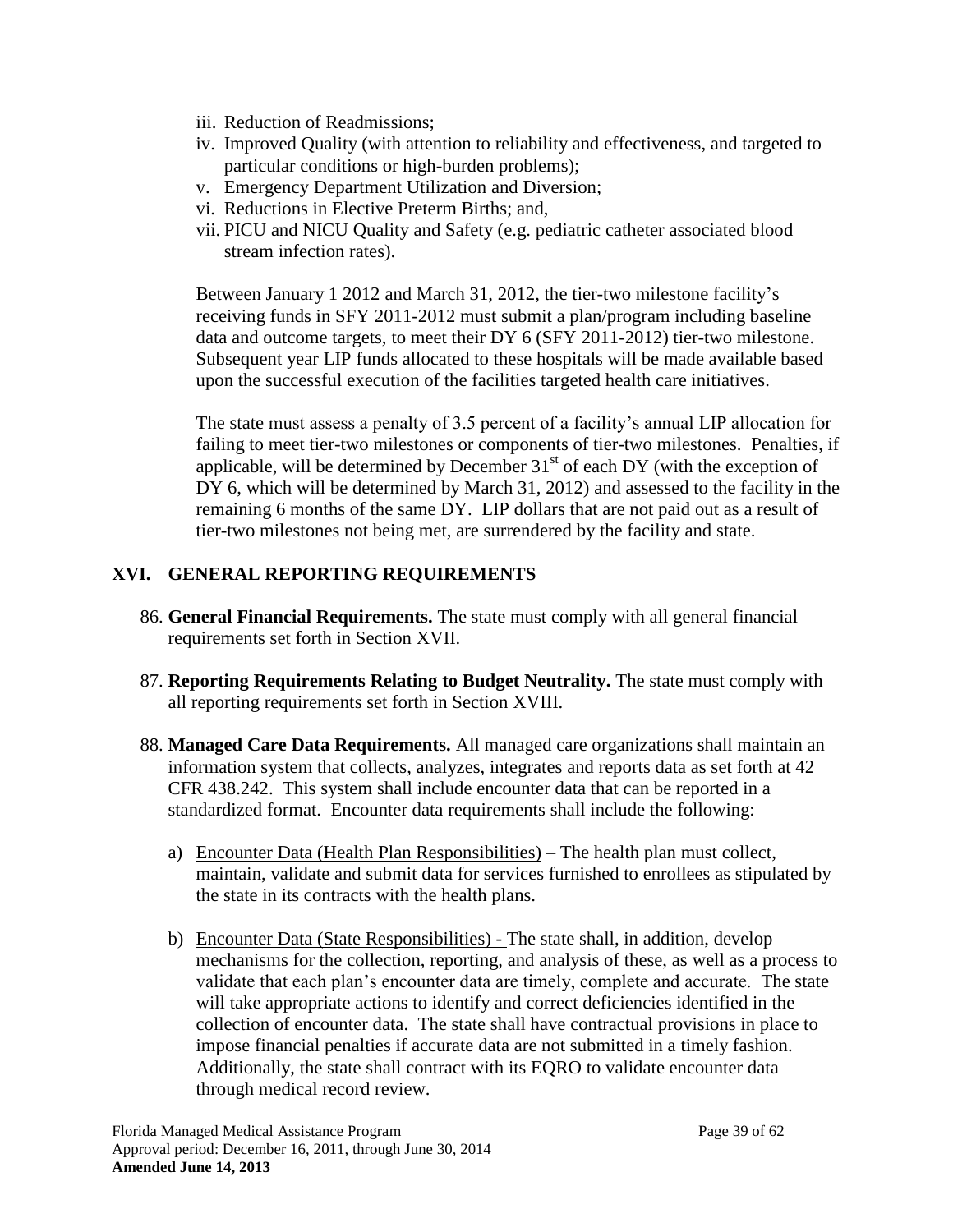- c) Encounter Data Validation Study for New Capitated Managed Care Plans If the state contracts with new managed care organizations, the state shall conduct a validation study 18 months after the effective date of the contract to determine completeness and accuracy of encounter data. The initial study shall include validation through a sample of medical records of demonstration enrollees.
- d) Submission of Encounter Data to CMS The state shall submit encounter data to the Medicaid Statistical Information System (MSIS) and when required T-MSIS (Transformed MSIS) as is consistent with federal law. The state must assure that encounter data maintained at managed care organizations can be linked with eligibility files maintained at the state.
- <span id="page-39-1"></span>89. **Monitoring Calls.** During the implementation phase of the MMA program, CMS will schedule weekly implementation calls that will continue until at least 60 days after the last region is implemented. The state and CMS shall jointly develop the agenda for the calls.
	- **a)** CMS will schedule monthly conference calls with the state. The purpose of these calls is to discuss any significant actual or anticipated developments affecting the demonstration. Areas to be addressed include but are not limited to, health plan operations (such as contract amendments, rate certifications, plans withdrawing or entering the demonstration), health care delivery, enrollment, quality of care, access, benefit packages including EPSDT, dental care, the Enhanced Benefits Account Program (until MMA program is implemented), Healthy Behaviors Programs, choice counseling activities, audits, lawsuits, financial reporting related to budget neutrality issues, health plan financial performance that is relevant to the demonstration, progress on evaluations, state legislative developments, and any demonstration amendments, concept papers or state plan amendments the state is considering submitting that impact the demonstration. The state and CMS shall discuss quarterly expenditure reports submitted by the state for purposes of monitoring budget neutrality. CMS shall update the state on any amendments or concept papers under review as well as federal policies and issues that may affect any aspect of the demonstration. The state and CMS shall jointly develop the agenda for the calls.
- <span id="page-39-0"></span>90. **Quarterly Reports.** The state must submit progress reports, to include the items outlined below (see also Attachment A), no later than 60 days following the end of each quarter. The intent of these reports is to present the state's analysis and the status of the various operational areas under the demonstration. These quarterly reports must include, but are not limited to:
	- a) An updated budget neutrality monitoring spreadsheet including enrollment data, member month data, and expenditure data in the format provided by CMS. As described in STC 94(d)(iv), reports on the state's progress in developing the necessary CMS-64 reporting system changes to accommodate the MMA program, should the 1115 demonstration be renewed;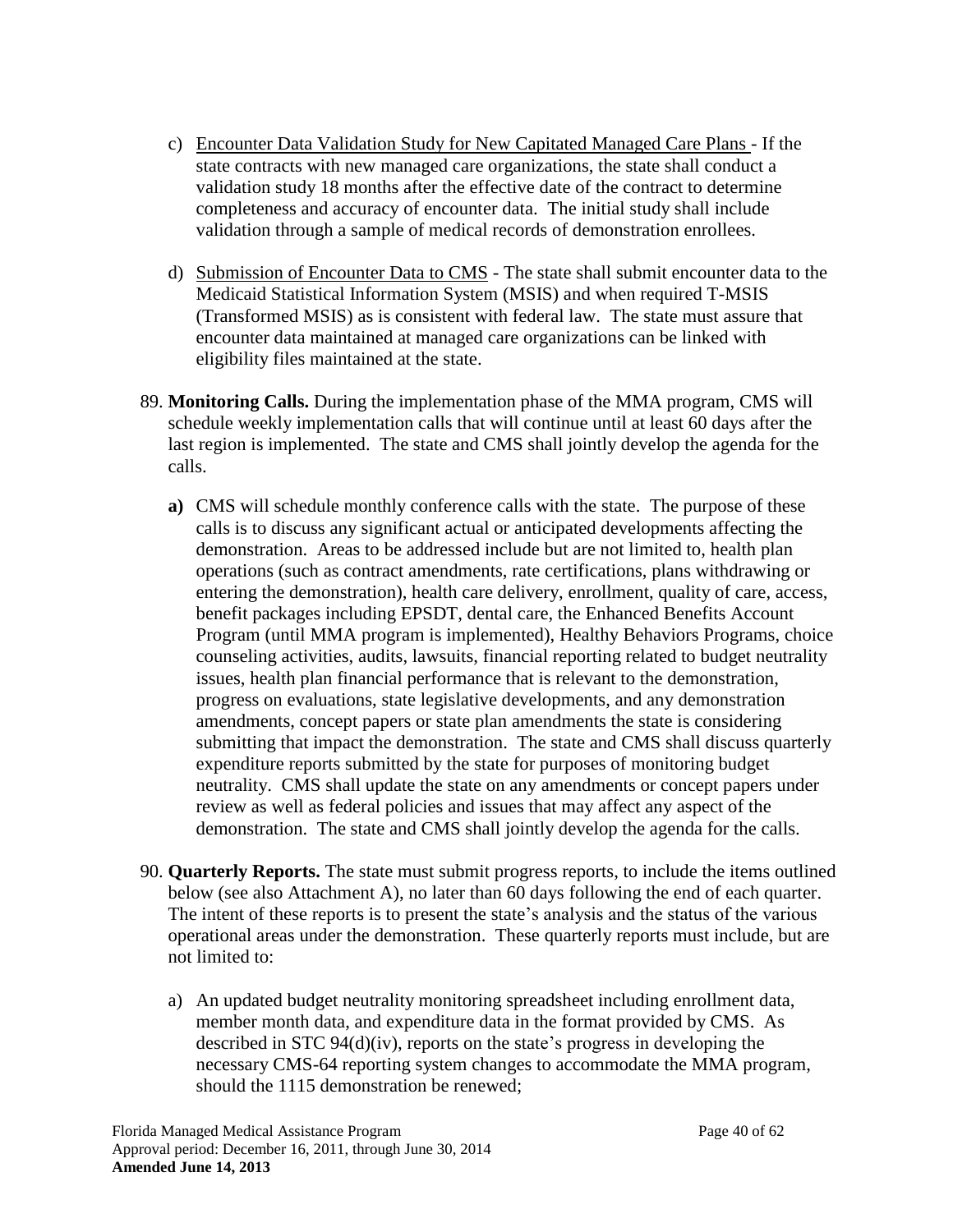b) A discussion of events occurring during the quarter, or anticipated to occur in the near future, that affect health care delivery, including but not limited to: approval and contracting with new plans; geographic expansion; benefits; enrollment and disenrollment; quality of care; access; pertinent legislative or litigation activity; and other operational issues;

A discussion of network adequacy reporting from medical and dental plans including customer service reporting; average speed of answer at the plans and call abandonment rates; summary of capitated managed care plan and FFS PSNs appeals for the quarter including overturn rate and any trends identified; enrollee complaints and grievance reports to determine any trends; and summary analysis of the managed care plans critical incident report which includes, but is not limited to, incidents of abuse, neglect and exploitation;

- c) Action plans for addressing any policy, administrative, or budget issues identified;
- d) State efforts related to the collection and verification of encounter data, and utilization data;
- e) Medical Loss Ratio data pertaining to Medicaid plan operations in demonstration counties;
- f) Enrollment data disaggregated by plan and by the following specifications: eligibility category, TANF and SSI, total number of enrollees; market share; and percentage change in enrollment by plan. In addition, the state will provide a summary of voluntary and mandatory selection rates and disenrollment data;
- g) Choice of plans and capacity of plans participating in the Reform and MMA Program counties including the number of beneficiaries who made an affirmative choice verses being auto-enrolled into a plan;
- h) Efforts to promote alignment and integration with Medicare for Medicare-Medicaid eligible individuals, including the number of participants who are in an MMA plan and an affiliated Medicare Advantage plan.
- i) Documentation of the efforts to promote full and timely access to medical, vision, hearing, dental, mental health, and other care and services covered under the EPSDT benefit for children, as well as services required by the Florida Department of Children and Families for foster care children.
- j) Low Income Pool activities and associated expenditures;
- k) Activities related to choice counseling including efforts to improve health literacy and the methods used to obtain public input including recipient focus groups;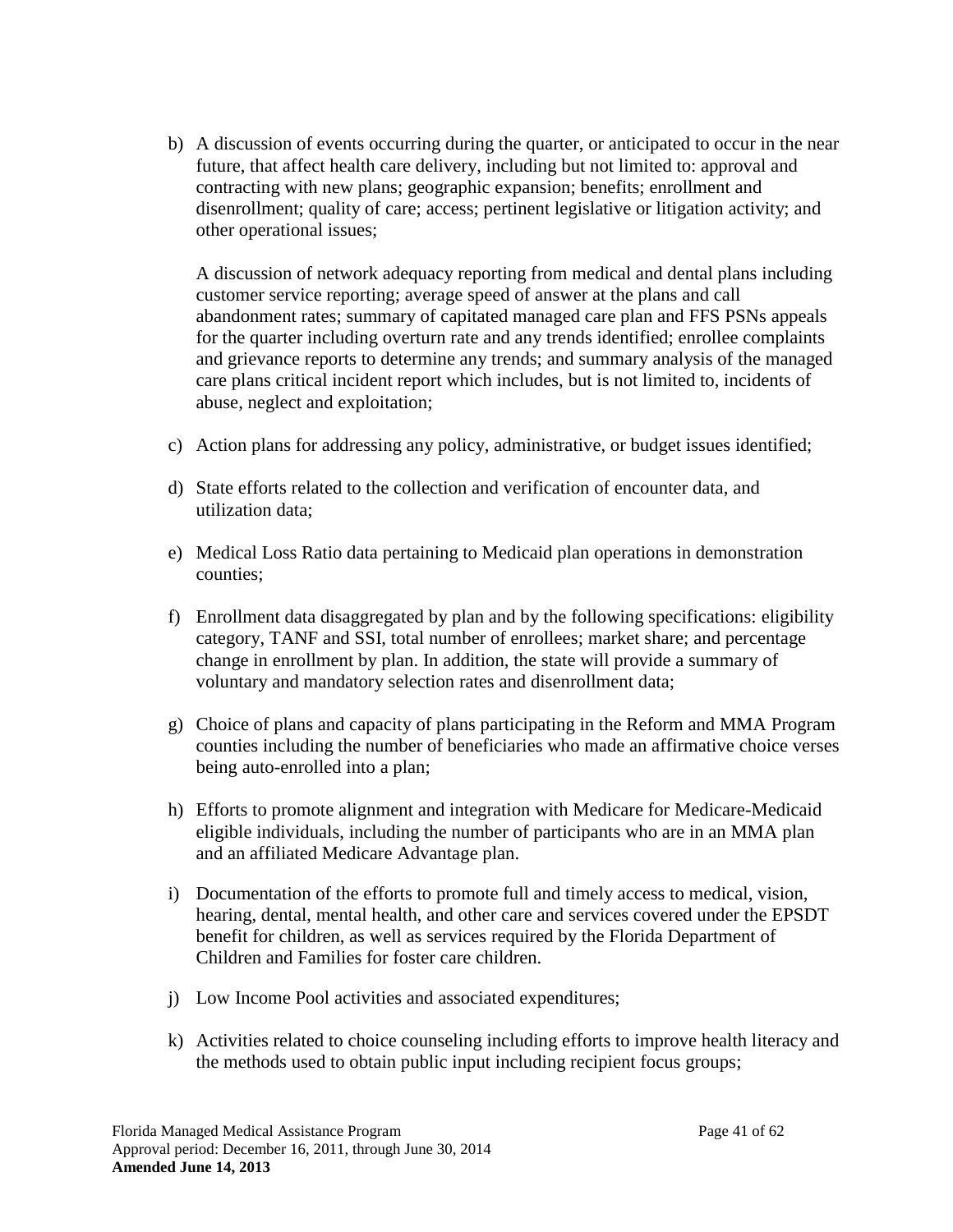- l) Participation rates in the Enhanced Benefits Account Program until implementation of the MMA program and the Healthy Behaviors Programs after MMA implementation. This shall include: participation levels; summary of activities and the associated expenditures; number of accounts established including active participants and individuals who continue to retain access to funds in an account but no longer actively participate; estimated quarterly deposits in accounts, and expenditures from the account;
- m) Status of managed care plan performance, initiatives and activities, as measured by HEDIS, CAHPs and other quality metrics;
- n) Description of the implementation progress of expanding managed care, challenges encountered, and how the challenges were addressed;
- o) Progress toward the demonstration goals; and,
- p) Evaluation activities including the contracting status with an independent evaluator.
- <span id="page-41-0"></span>91. **Annual Report.** The state must submit an annual report no later than 120 days after the close of each DY. Within 30 days of receipt of comments from CMS, a final annual report must be submitted.

The report must documenting accomplishments, project status, quantitative and case study findings, interim evaluation findings, utilization data, and policy and administrative difficulties in the operation of the demonstration. This report must also contain a discussion of the items that must be included in the quarterly reports required under paragraph [90](#page-39-0) and include a section that provides qualitative and quantitative data that describes the impact the LIP has had on the rate of uninsurance in Florida since implementation of the demonstration.In addition, the annual report must address the following items.

- a) Yearly enrollment reports must be included for all demonstration enrollees for each demonstration year (DY) that include the member months, as required to evaluate compliance with the budget neutral agreement, and the total number of unique enrollees within the DY.
- b) Pursuant to STC [118,](#page-55-0) the state must report on the implementation and effectiveness of the updated Comprehensive Quality Strategy as it impacts the demonstration.
- c) Managed Care Delivery System. The state must document accomplishments, project status, quantitative and case study findings, interim evaluation findings, utilization data, progress on implementing cost containment initiatives and policy and administrative difficulties in the operation of the demonstration. The state must provide the CAHPS survey, outcomes of any focused studies conducted and what the state intends to do with the results of the focused study, outcomes of any reviews or interviews related to measurement of any disparities by racial or ethnic groups,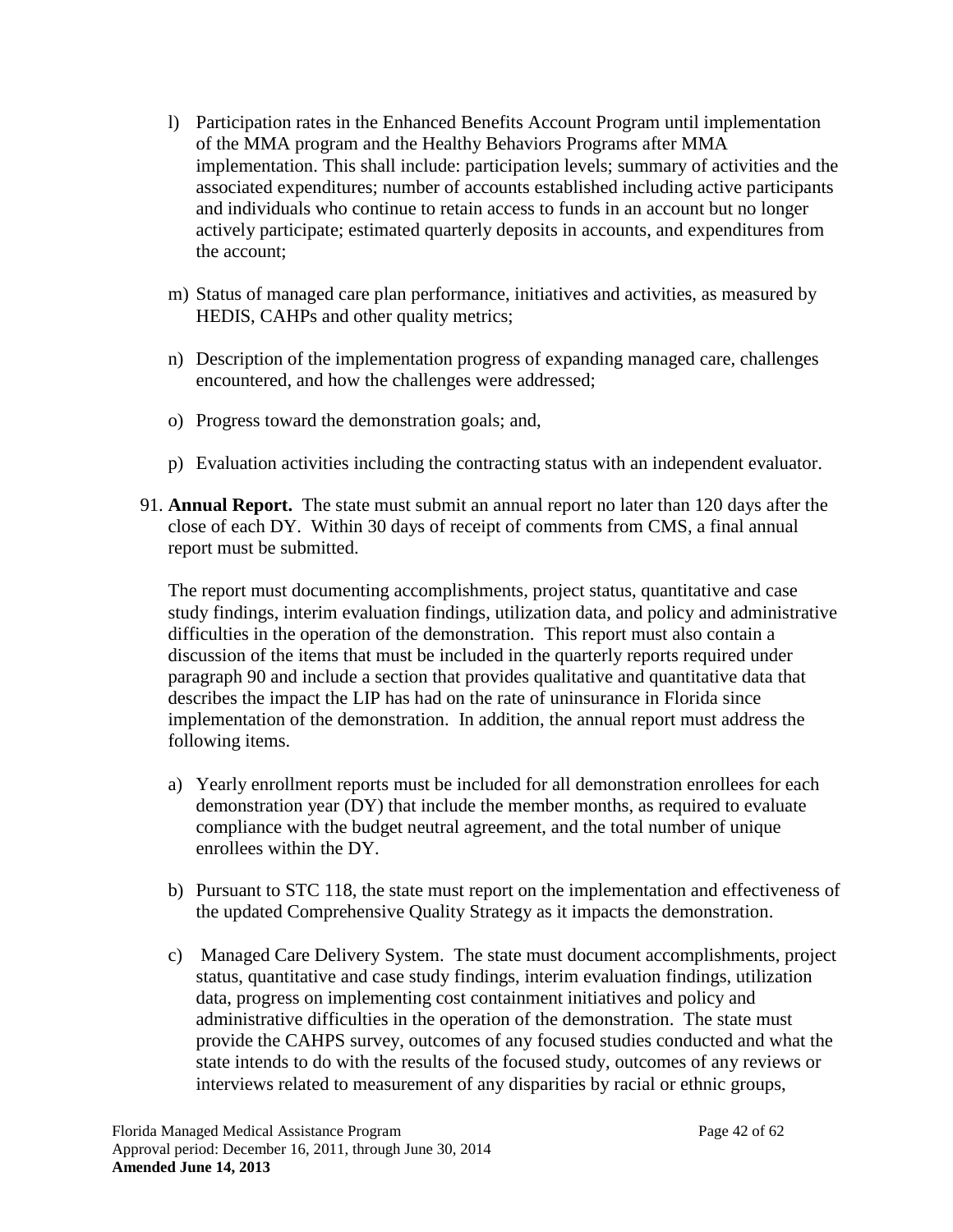annual summary of network adequacy by plan including an assessment of the provider network pre and post implementation and managed care plan compliance with provider 24/7 availability, summary of outcomes of any on-site reviews including EQRO, financial, or other types of reviews conducted by the state or a contractor of the state, summary of performance improvement projects being conducted by the state and any outcomes associated with the interventions, outcomes of performance measure.

- d) Medicare-Medicaid Eligible Enrollees. The state must report on the efforts to promote alignment and integration with Medicare for dual-eligible individuals.
- e) Children including foster care children. The state must report on the efforts to promote full and timely access to medical, vision, hearing, dental, mental health and other care and services covered under the EPSDT benefits for children, as well as services required by the Florida Department of Children and Families for foster care children.
- f) Managed Care Expansion. The state must report on the implementation progress, challenges encountered, and how the challenges were addressed, as specified in section [X,](#page-0-0) Consumer Protections.
- g) Evaluation. The state must report on the contracting status with an independent evaluator.
- <span id="page-42-3"></span>92. **Transition Plan.** The state is required to prepare and incrementally revise, a Transition Plan consistent with the provisions of the Affordable Care Act (ACA) for individuals enrolled in the demonstration, including how the state plans to coordinate the transition of these individuals to a coverage option available under the ACA without interruption in coverage to the maximum extent possible. The state must submit a draft final report to CMS by July 1, 2012, with progress updates included in each quarterly report required by paragraph [90.](#page-39-0) On June 24, 2012, the state notified CMS that a transition was not applicable to the demonstration.

### <span id="page-42-1"></span>**XVII. GENERAL FINANCIAL REQUIREMENTS**

- <span id="page-42-2"></span>93. **Quarterly Expenditure Reports.** The state must provide quarterly expenditure reports using Form CMS-64 to report total expenditures for services provided through this demonstration under section 1115 authority that are subject to budget neutrality. This project is approved for expenditures applicable to services rendered during the demonstration period. CMS shall provide FFP for allowable demonstration expenditures only as long as they do not exceed the pre-defined limits on the costs incurred as specified in Section [XIV.](#page-33-3)
- <span id="page-42-0"></span>94. **Reporting Expenditures Subject to the Budget Neutrality Expenditure Limit.** All expenditures for health care services for demonstration participants and categories, as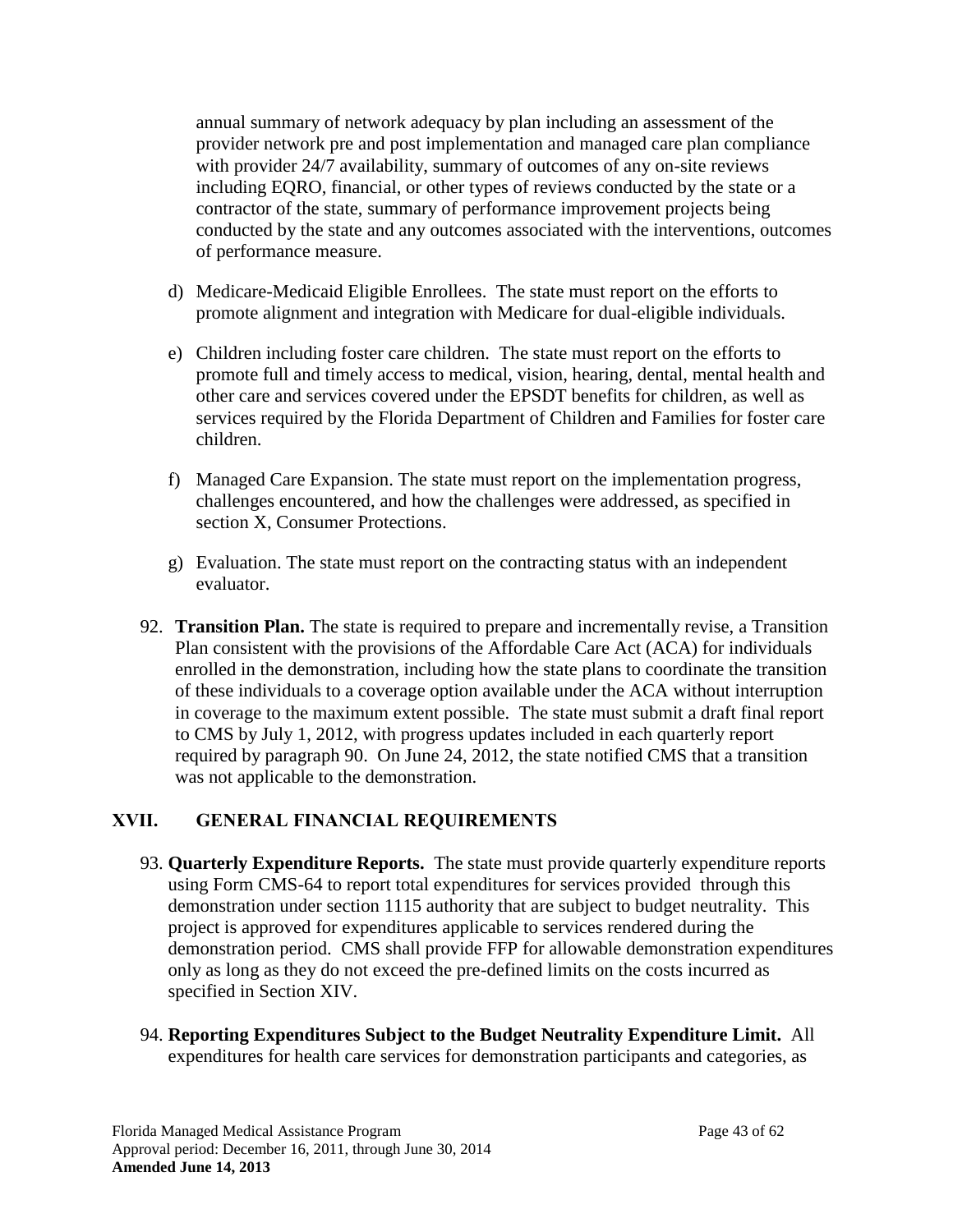described in section (d), are subject to the budget neutrality agreement. The following describes the reporting of expenditures subject to the budget agreement:

- a) Tracking Expenditures. In order to track expenditures, the state must report demonstration expenditures through the Medicaid and Children's Health Insurance Program Budget and Expenditure System (MBES/CBES), following routine CMS-64 reporting instructions outlined in Section 2500 of the state Medicaid Manual. All demonstration expenditures claimed under the authority of Title XIX of the Act and subject to the budget neutrality expenditure limit must be reported each quarter on separate Forms CMS-64.9 Waiver and/or 64.9P Waiver, identified by the demonstration project number (11-W-00206/4) assigned by CMS, including the project number extension which indicates the demonstration year (DY) in which services were rendered or for which capitation payments were paid. In addition to reporting through the CMS-64 the state's expenditures on dental care, the state must also report on spending on dental care through the health plans.
- b) Cost Settlements. For monitoring purposes, cost settlements attributable to the demonstration must be recorded on the appropriate prior period adjustment schedules (Form CMS-64.9P Waiver) for the Summary Sheet Line 10B, in lieu of Lines 9 and 10C. For any cost settlement not attributable to this demonstration, the adjustments should be reported as otherwise instructed in the state Medicaid Manual.
- c) Pharmacy Rebates. The state may propose a methodology for assigning a portion of pharmacy rebates to the demonstration in a way that reasonably reflects the actual rebate-eligible pharmacy utilization of the demonstration population, and which reasonably identifies pharmacy rebate amounts with DYs. Use of the methodology is subject to the approval in advance by the CMS Regional Office, and changes to the methodology must also be approved in advance by the Regional Office. The portion of pharmacy rebates assigned to the demonstration using the approved methodology will be reported on the appropriate Forms CMS-64.9 Waiver for the demonstration and not on any other CMS-64.9 form (to avoid double counting). Each rebate amount must be distributed as state and Federal revenue consistent with the federal matching rates under which the claim was paid.
- d) Use of Waiver Forms. For each DY, a waiver Form CMS-64.9 Waiver and/or 64.9P Waiver must be submitted each quarter, using the waiver names listed below. The waiver names designate the waiver forms in the MBES/CBES system to report Title XIX expenditures associated with the demonstration.
	- i. **Through June 30, 2014, the current MEGs (MEG 1:** SSI**, MEG 2:** TANF, **MEG 3:** Low Income Pool) with the following currently approved population mappings will be utilized for the CMS-64 reporting purposes. Demonstration Populations 1 and 7 represent Reform counties and include all enrolled mandatory and voluntary participants. Populations 2 through 5 represent non-reform counties and include all individuals who would be mandatory participants if Reform was effective in that county.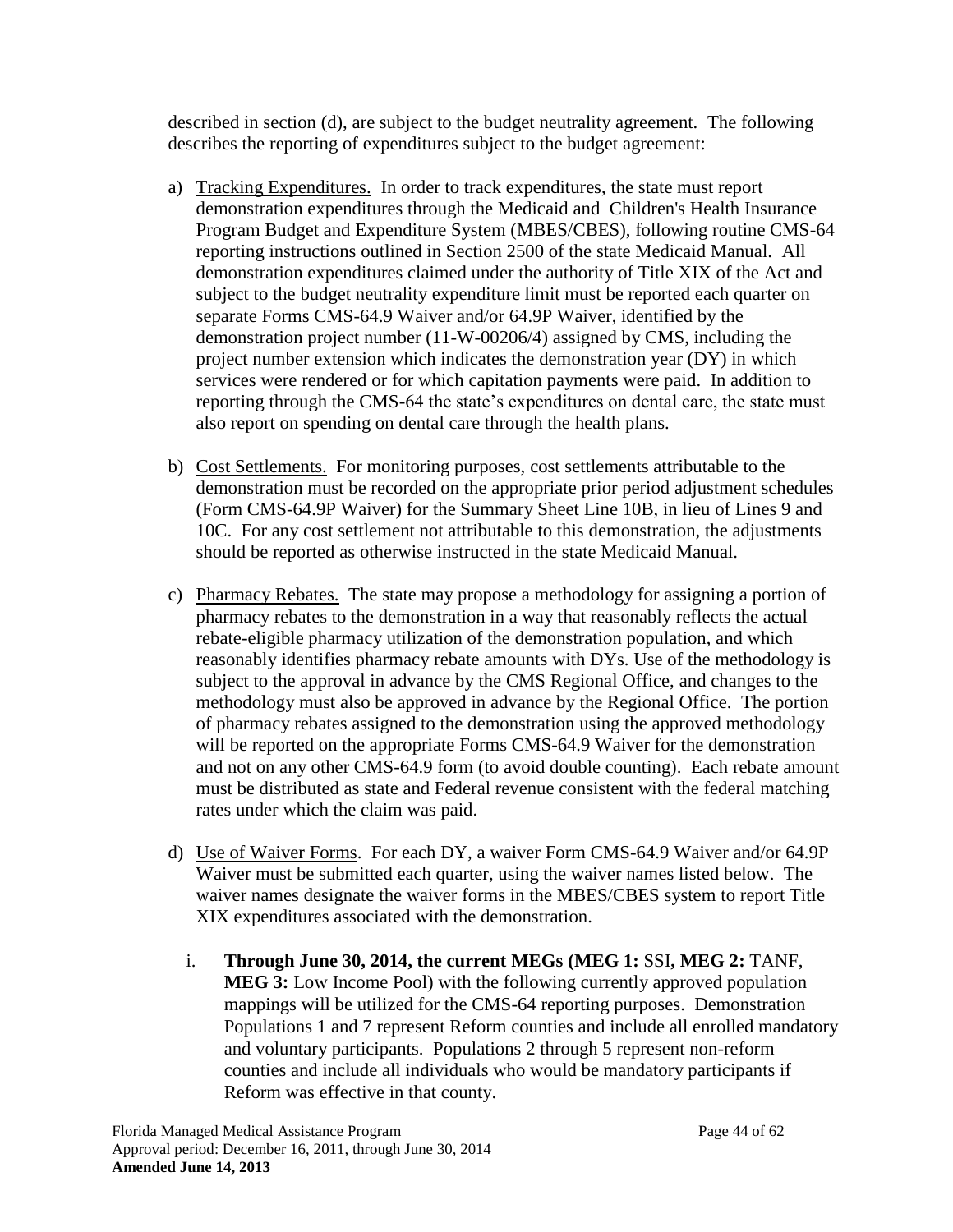- (A) :**Demonstration Population 1 (MEG 1)** (Aged/Disabled): Aged and disabled demonstration enrollees.
- (B) **Demonstration Population 2 (MEG 1)** (FMR-SSI+DsEldw/oMcare): Aged and disabled individuals without Medicare in non-Reform counties who would be required to enroll in the demonstration.
- (C) **Demonstration Population 3 (MEG 2)** (FMR-TANF): Individuals qualifying under TANF in non-Reform counties who would be required to enroll in the demonstration.
- (D) **Demonstration Population 4 (MEG 2**) (FMR-SOBRA/FC): Individuals qualifying under SOBRA or Foster Care in non-Reform counties who would be required to enroll in the demonstration.
- (E) **Demonstration Population 5 (MEG 1)** (FMR->65): Individuals 65 and older in non-Reform counties who would be required to enroll in the demonstration.
- (F) **Demonstration Population 6 (MEG 3)** (Low Income Pool): Demonstration expenditures allowed under the Low Income Pool.
- (G) **Demonstration Population 7 (MEG 2)** (TANF & related grp): TANF demonstration enrollees.
- **ii.** Beginning no earlier than January 1, 2014, expenditures associated with mandatory and voluntary MMA enrollees will be reported using the currently approved classification as defined in (i) above.
- **iii. If the 1115 Research and Demonstration Waiver is renewed,** the CMS-64 will reflect the expenditures for statewide MMA populations, including those attributable to MMA voluntary populations. The following names and definitions will be utilized for the CMS-64 reporting purposes:
	- (A) MEG 1: SSI
	- (B) MEG 2: TANF
	- (C) MEG 3: Low Income Pool

At this time, the CMS-64 will reflect the expenditures for statewide MMA populations, including those attributable to MMA voluntary populations.

- **iv. Progress Reports.** The state must submit quarterly progress reports on its progress in developing new programming logic to accommodate the necessary CMS-64 reporting system changes, should the 1115 demonstration be renewed.
- e) Excluded Services. The following services are excluded from the demonstration:
	- i. ID Waiver (HCBS Waiver Services);
	- ii. Home Safe Net (Behavioral Services) until the MMA program is implemented;
- iii. Behavioral Health Overlays Services (Services Only) until the MMA program is implemented;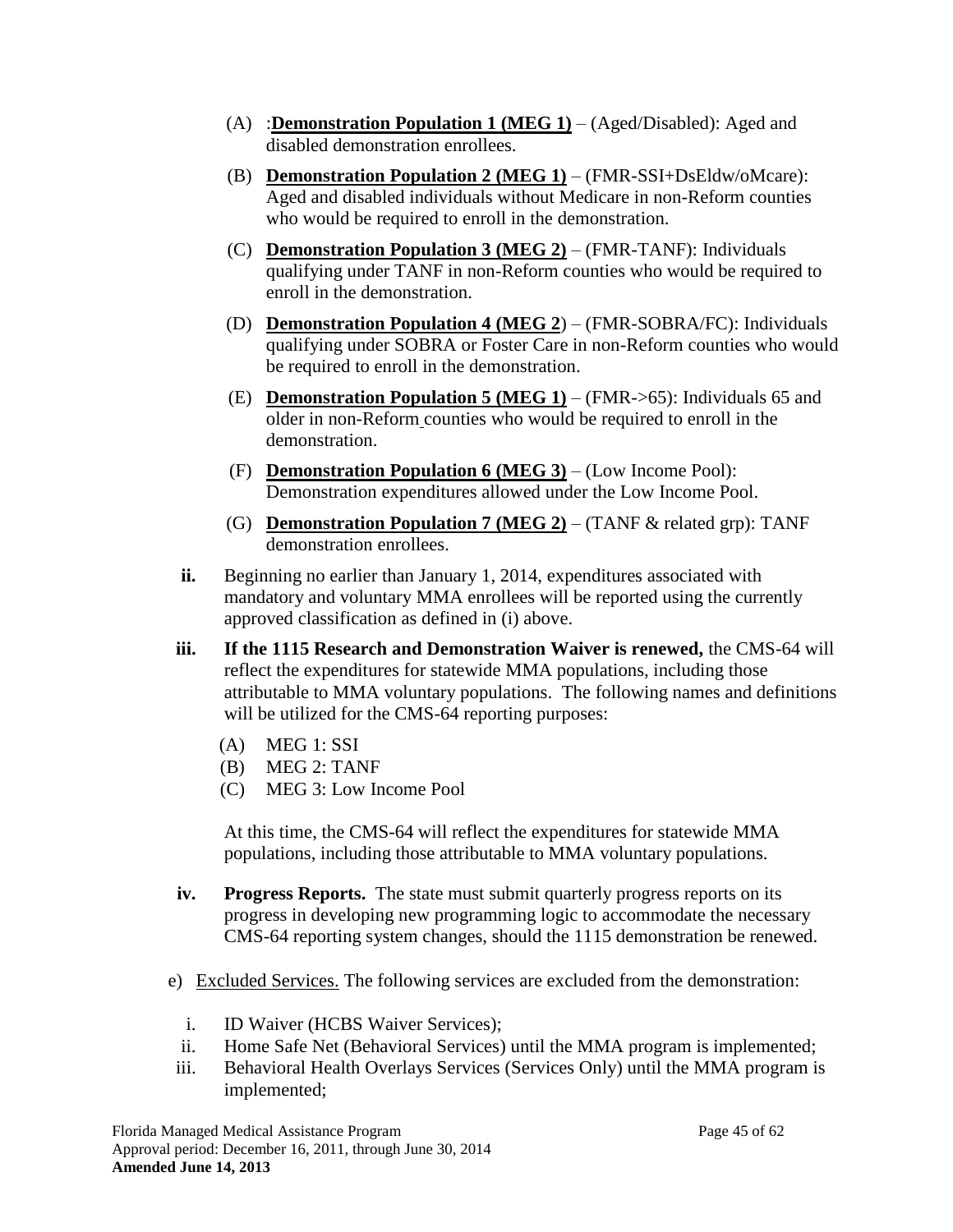- iv. ICF/IID Institutional Services;
- v. Family & Supported Living Waiver Services;
- vi. Katie Beckett Model Waiver Services;
- vii. Brain & Spinal Cord Waiver Services; and
- viii. School Based Admin Claiming.
- f) Mandated Increase in Physician Payment Rates in 2013 and 2014. Section 1202 of the Health Care and Education Reconciliation Act of 2010 (Pub. Law 110-152) requires state Medicaid programs to pay physicians for primary care services at rates that are no less than what Medicare pays, for services furnished in 2013 and 2014. The federal government provides a federal medical assistance of 100 percent for claimed the amount by which the minimum payment exceeds the rates paid for those services as of July 1, 2009. The state may exclude from the budget neutrality test for this demonstration the portion of the increase for which the federal government pays 100 percent. These amounts should be reported on the base forms CMS-64.9, 64.21, or 64.21U (or their "P" counterparts), and not on any waiver form.
- g) Cost-Sharing Adjustments. Applicable cost-sharing contributions from enrollees that are collected by the state from enrollees under the demonstration must be reported to CMS each quarter on Form CMS-64 Summary Sheet line 9D, columns A and B. In order to assure that these collections are properly credited to the demonstration, premium and cost-sharing collections (both total computable and federal share) should also be reported separately by DY on Form CMS-64 Narrative. In the calculation of expenditures subject to the budget neutrality expenditure limit, premium collections applicable to demonstration populations will be offset against expenditures. These section 1115 premium collections will be included as a manual adjustment (decrease) to the demonstration's actual expenditures on a quarterly basis.
- h) Title XIX Administrative Costs. Administrative costs will not be included in the budget neutrality agreement, but the state must separately track and report additional administrative costs that are directly attributable to the demonstration. All administrative costs must be identified on the Forms CMS-64.10 Waiver and/or 64.10P Waiver.
- i) Claiming Period. All claims for expenditures subject to the budget neutrality agreement (including any cost settlements) must be made within 2 years after the calendar quarter in which the state made the expenditures. Furthermore, all claims for services during the demonstration period (including any cost settlements) must be made within 2 years after the conclusion or termination of the demonstration. During the latter 2-year period, the state must continue to identify separately net expenditures related to dates of service during the operation of the demonstration on the CMS-64 waiver forms in order to properly account for these expenditures in determining budget neutrality.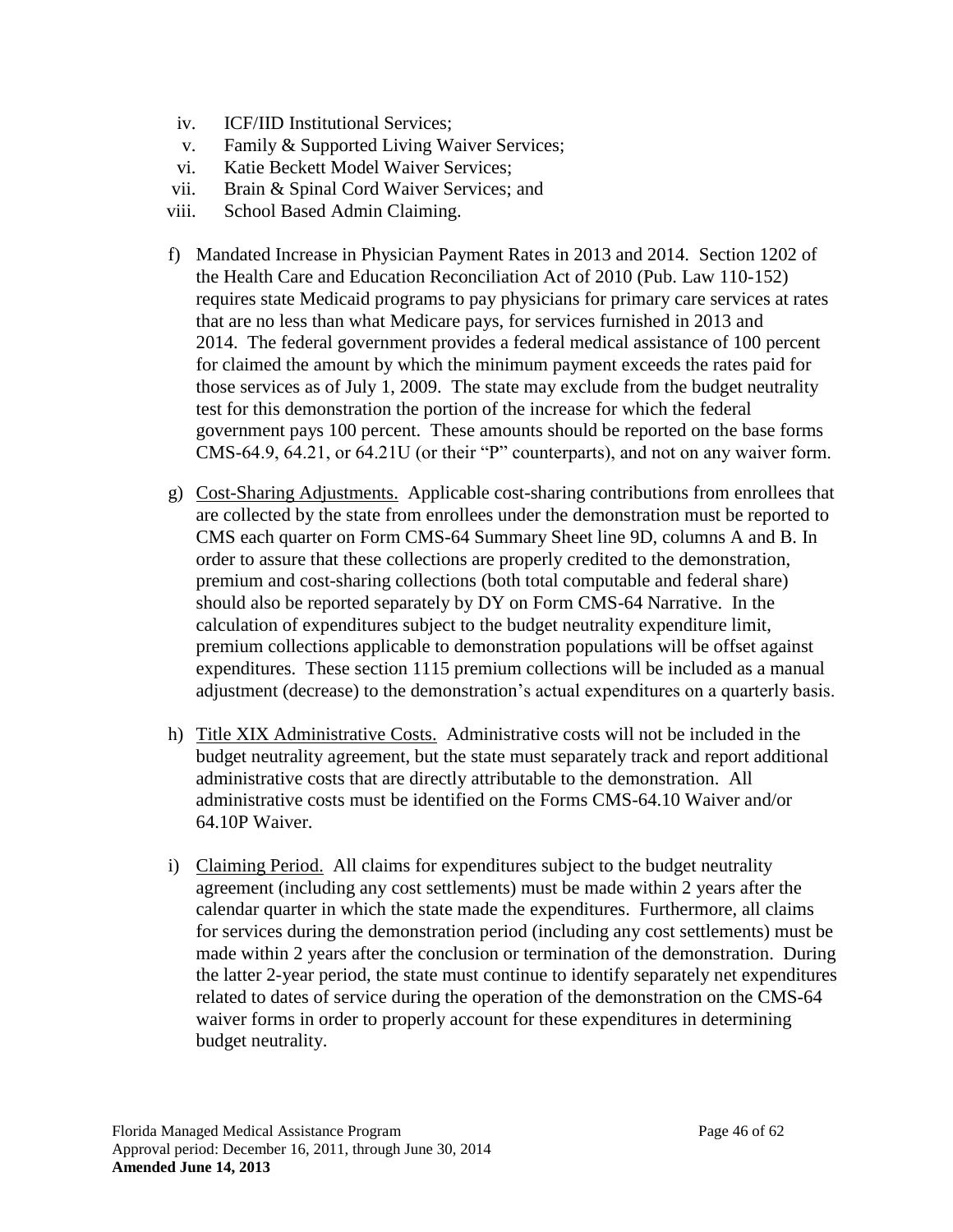- <span id="page-46-0"></span>95. **Reporting Member Months.** The following describes the reporting of member months for demonstration Populations.
	- a) For the purpose of calculating the budget neutrality expenditure limit and for other purposes, the state must provide to CMS, as part of the Quarterly Report required under paragraph [90,](#page-39-0) the actual number of eligible member months for the three MEGs described in paragraph [106](#page-49-0) the state must provide CMS, upon request, eligible member months by population as defined in paragraph [94\(](#page-42-0)d). The state must submit a statement accompanying the Quarterly Report which certifies the accuracy of this information. To permit full recognition of "in-process" eligibility, reported counts of member months may be subject to revision.
	- b) The term "eligible member/months" refers to the number of months in which persons are eligible to receive services. For example, a person who is eligible for 3 months contributes 3 eligible member months to the total. Two individuals who are eligible for 2 months each contribute 2 eligible member months to the total, for a total of 4 eligible member/months.
	- c) Starting January 1, 2014, the state must begin reporting separate member month totals for mandatory and voluntary individuals enrolled in MMA that are not already represented in the member month reporting in place prior to that date. The member months must be subtotaled according to the MEGs defined in subparagraph (d)(i) above.
- 96. **Standard Medicaid Funding Process.** The standard Medicaid funding process must be used during the demonstration. The state must estimate matchable demonstration expenditures (total computable and federal share) subject to the budget neutrality expenditure limit and separately report these expenditures by quarter for each federal fiscal year (FFY) on the Form CMS-37 (narrative section) for both the Medical Assistance Payments (MAP) and state and Local Administrative Costs (ADM). CMS shall make federal funds available based upon the state's estimate, as approved by CMS. Within 30 days after the end of each quarter, the state must submit the Form CMS-64 quarterly Medicaid expenditure report, showing Medicaid expenditures made in the quarter just ended. CMS shall reconcile expenditures reported on the Form CMS-64 with federal funding previously made available to the state, and include the reconciling adjustment in the finalization of the grant award to the state.
- 97. **Extent of FFP.** Subject to CMS approval of the source(s) of the non-federal share of funding, CMS shall provide FFP at the applicable federal matching rates for the following, subject to the limits described in Section XVI:
	- a) Administrative costs associated with the administration of the demonstration;
	- b) Net expenditures and prior period adjustments, made under approved Expenditure Authorities granted through section 1115(a)(2) of the Act, with dates of service during the operation of the demonstration;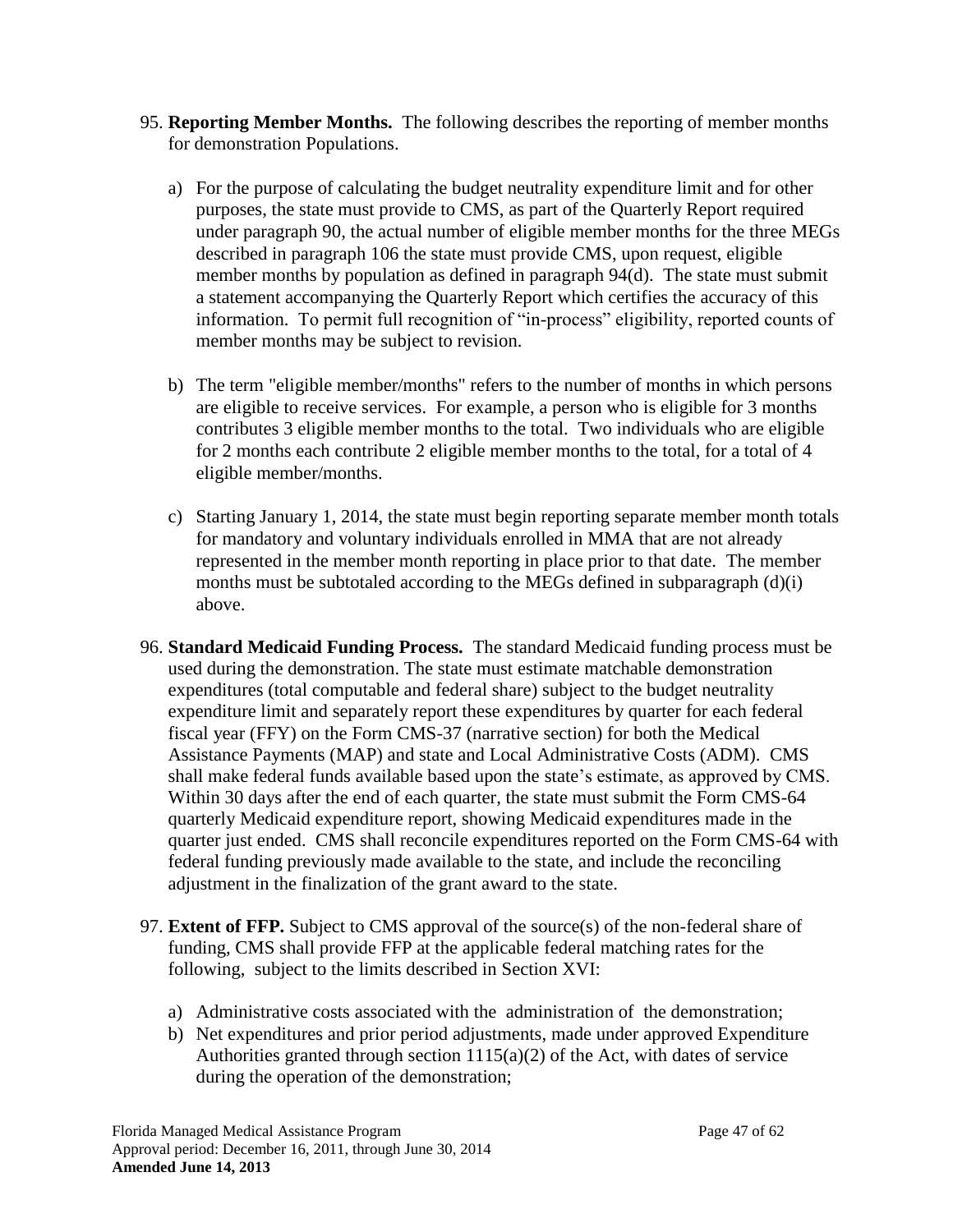- c) Net expenditures and prior period adjustments for Medicaid Reform Plan premiums paid to managed care entities and fee for service coverage options;
- d) Net Expenditures associated with the LIP, as described in Section XIII; and,
- e) Net Expenditures associated with the EBAP.

Pursuant to standard Medicaid financing rules, FFP is excluded for payments with respect to care or services for any individual who is an inmate of a public institution (except as a patient in a medical institution) pursuant to the payment exclusion in paragraph (A) following section  $1905(a)(29)$  of the Act.

In addition, pursuant to standard Medicaid financing rules, FFP is excluded for payments with respect to care or services for any individual who has not attained 65 year of age and who is a patient in an institution for mental diseases pursuant to the payment exclusion in paragraph (B) following section  $1905(a)(29)$  of the Act, except as provided in section 1905(a)(16) for inpatient psychiatric services for individuals under age 21.

- 98. **Sources of Non-Federal Share.** The state provides assurance that the matching nonfederal share of funds for the demonstration is state/local monies. The state further assures that such funds shall not be used as the match for any other federal grant or contract, except as permitted by law. All sources of non-federal funding must be compliant with section 1903(w) of the Act and applicable regulations. In addition, all sources of the non-federal share of funding are subject to CMS approval.
	- a) CMS may review at any time the sources of the non-federal share of funding for the demonstration. The state agrees that all funding sources deemed unacceptable by CMS shall be addressed within the time frames set by CMS.
	- b) The state shall provide information to CMS regarding all sources of the non-federal share of funding for any amendments that impact the financial status of the program.
	- c) The state assures that all health care related taxes comport with section 1903(w) of the Act and all other applicable federal statutory and regulatory provisions, as well as the approved Medicaid state plan.
- 99.**State Certification of Funding Conditions.** The state must certify that the following conditions for non-federal share of the demonstration expenditures are met:
	- a) Units of government, including governmentally-operated health care providers, may certify that state or local tax dollars have been expended as the non-federal share of funds under the demonstration;
	- b) To the extent the state utilizes certified public expenditures (CPEs) as the funding mechanism for Title XIX (or under section 1115 authority) payments, CMS must approve a cost reimbursement methodology. This methodology must include a detailed explanation of the process by which the state would identify those costs eligible under Title XIX (or under section 1115 authority) for purposes of certifying public expenditures;
	- c) To the extent the state utilizes CPEs as the funding mechanism to claim federal match for payments under the demonstration, governmental entities to which general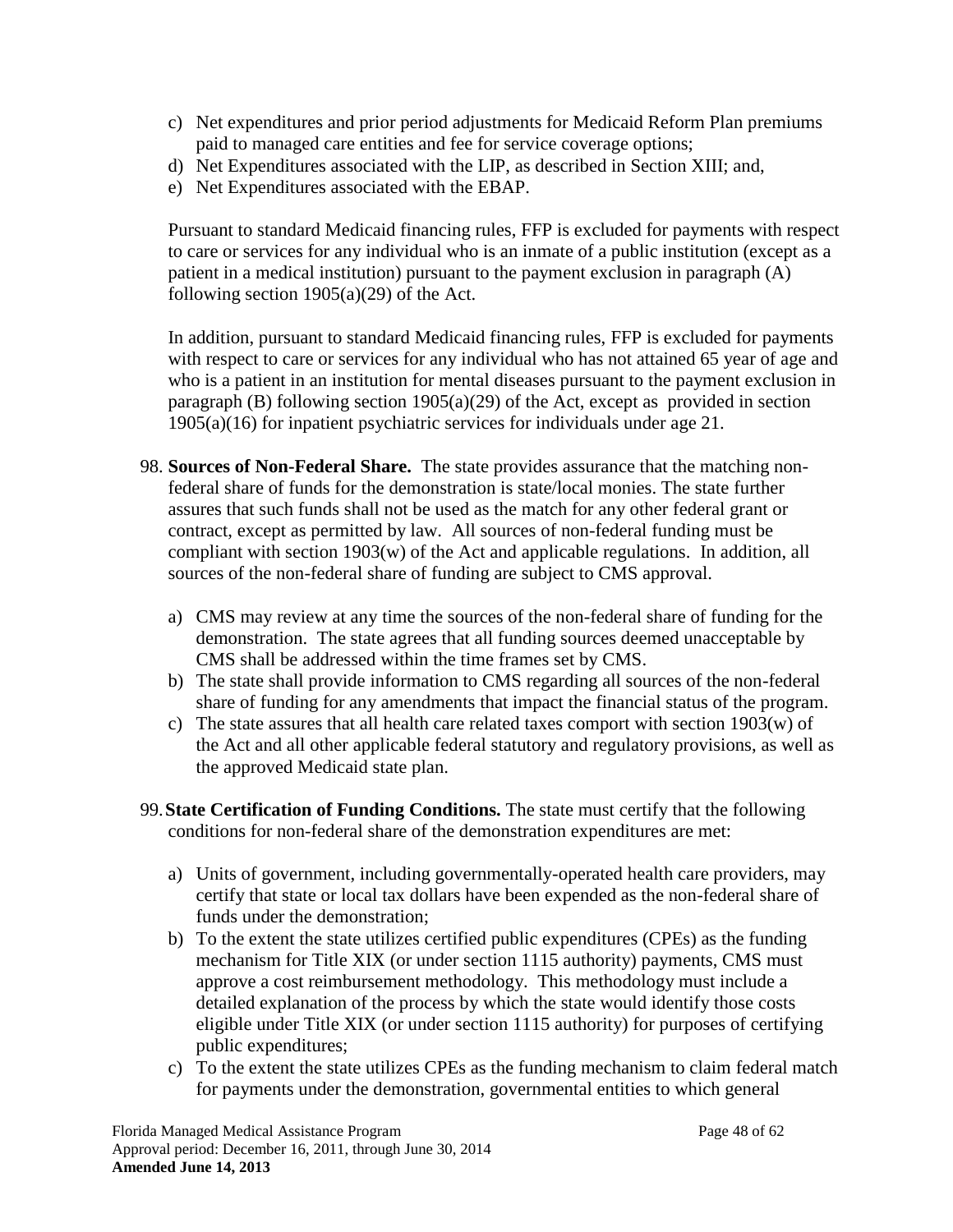revenue funds are appropriated must certify to the state the amount of such tax revenue (state or local) used to satisfy demonstration expenditures. The entities that incurred the cost must also provide cost documentation to support the state's claim for federal match;

- d) The state may use intergovernmental transfers to the extent that such funds are derived from state or local tax revenues and are transferred by units of government within the state. Any transfers from governmentally-operated health care providers must be made in an amount not to exceed the non-federal share of Title XIX payments; and,
- e) Under all circumstances, health care providers must retain 100 percent of the reimbursement amounts claimed by the state as demonstration expenditures. Moreover, no pre-arranged agreements (contractual or otherwise) may exist between the health care providers and the state government to return and/or redirect any portion of the Medicaid payments. This confirmation of Medicaid payment retention is made with the understanding that payments that are the normal operating expenses of conducting business (such as payments related to taxes, including health care provider-related taxes, fees, and business relationships with governments that are unrelated to Medicaid and in which there is no connection to Medicaid payments) are not considered returning and/or redirecting a Medicaid payment.
- 100. **MSIS Data Submission.** The state shall submit its MSIS data electronically to CMS in accordance with CMS requirements and timeliness standards, including the required transition to T-MSIS.
- 101. **Monitoring the Demonstration.** The state must provide CMS with information to effectively monitor the demonstration, upon request, in a reasonable timeframe.
- 102. **Program Integrity.** The state must have processes in place to ensure that there is no duplication of federal funding for any aspect of the demonstration.

## <span id="page-48-0"></span>**XVIII. MONITORING BUDGET NEUTRALITY**

The following describes the method by which budget neutrality will be assured under the demonstration. The demonstration will be subject to a limit on the amount of federal Title XIX funding that the state may receive on selected Medicaid expenditures during the demonstration period. Paragraphs [103](#page-48-1) and [104](#page-49-1) specify the two independent financial caps on the amount of federal Title XIX funding that the state may receive on expenditures subject to the budget neutrality limit as defined in paragraph [94.](#page-42-0) Federal financial payments for the Medicaid Reform aspects of the demonstration are limited by a Per Member Per Month (PMPM) method cap and the payments for the LIP aspects are limited by an aggregate cap.

<span id="page-48-1"></span>103. **Budget Neutrality Limit for the LIP.** The LIP amount is capped at \$1 billion total computable for each DY. Funds not distributed in a DY may be rolled over to the next DY. The federal share of the annual \$1 billion total computable is the maximum amount of FFP that the state may receive during the extension period for the types of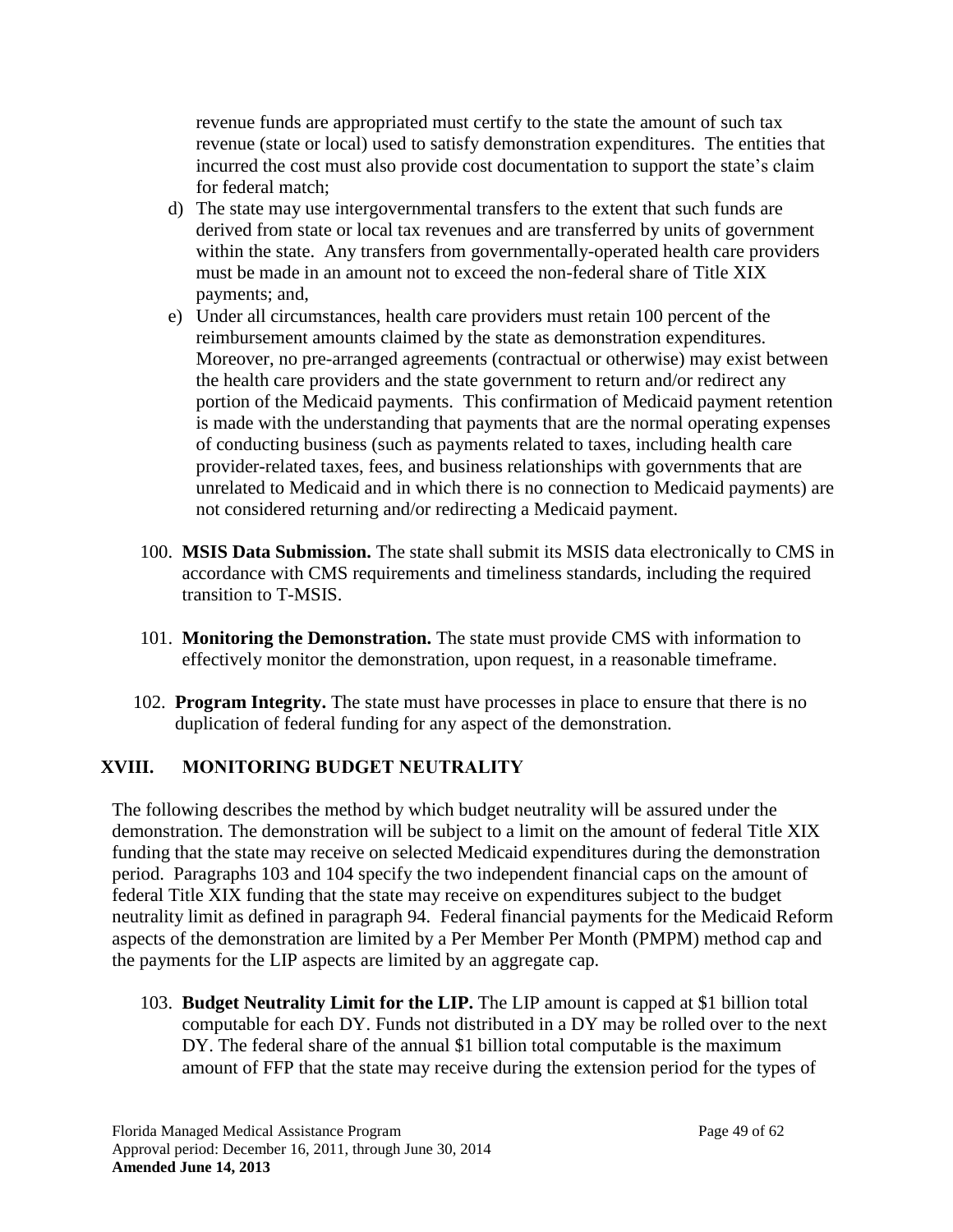Medicaid expenditures for the LIP. For each DY, the federal share will be calculated using the FMAP rate(s) applicable to that year.

- <span id="page-49-1"></span>104. **Limit on PMPM Title XIX Funding.** The state shall be subject to a limit on the amount of federal Title XIX funding that the state may receive on the Medicaid and demonstration expenditures identified in paragraph [94](#page-42-0) during the approval period of the demonstration. The limit is determined using a PMPM method. The budget neutrality targets are set on a yearly basis with a cumulative budget neutrality limit for the length of the entire demonstration. All data supplied by the state to CMS is subject to review and audit, and if found to be inaccurate, will result in a modified budget neutrality limit. CMS' assessment of the state's compliance with these limits will be done using the CMS-64 Report from the MBES/CBES System.
- 105. **Risk.** The state shall be at risk for the per capita cost of demonstration enrollees under this budget neutrality agreement, but not for the number of demonstration enrollees. By providing FFP for all demonstration enrollees, the state will not be at risk for changing economic conditions which impact enrollment levels. However, by placing the state at risk for the per capita costs for demonstration enrollees, CMS assures that the federal demonstration expenditures do not exceed the level of expenditures that would have occurred had there been no demonstration.
- <span id="page-49-0"></span>106. **Budget Neutrality Expenditure Limit.** The following describes the method for calculating the budget neutrality expenditure limit for the demonstration. Demonstration expenditures are defined under the following Medicaid Eligibility Groups (MEGs) as referenced in paragraph [94\(](#page-42-0)d):
	- a) MEG 1: SSI
	- b) MEG 2: TANF
	- c) MEG 3 : Low Income Pool

For the purpose of calculating the overall PMPM expenditure limit for the demonstration, separate budget estimates will be calculated for each year on a demonstration year (DY) basis. The annual estimates will then be added together to obtain an expenditure estimate for the entire demonstration period. The federal share of this estimate will represent the maximum amount of FFP that the state may receive during the extension period for the types of Medicaid expenditures for the SSI and TANF MEGs. Budget neutrality calculations for both with and without waiver expenditures are applied on a statewide basis. For each DY, the federal share will be calculated using the FMAP rate(s) applicable to that year. For the purpose of monitoring budget neutrality, the \$1 billion in annual LIP expenditures is considered as both with and without waiver expenditures.

a) Projecting Service Expenditures - Each yearly estimate of Medicaid Reform service expenditures will be the cost projections for the SSI and TANF MEGs in subparagraph (b) below. The annual budget estimate for each MEG will be the product of the projected PMPM cost for the MEG, times the actual number of eligible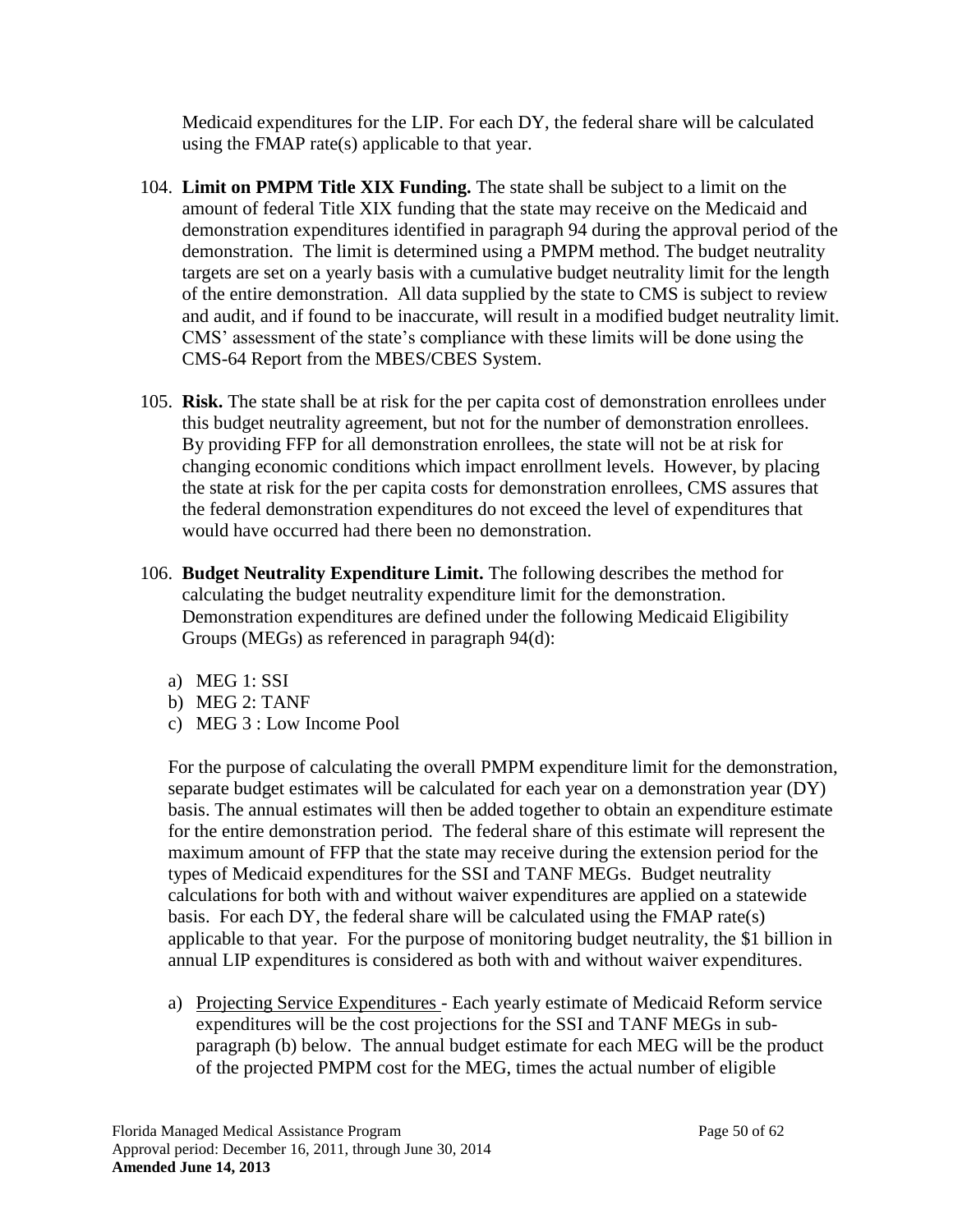member months as reported to CMS by the state under the guidelines set forth in paragraph [95.](#page-46-0)

b) Projected PMPM Cost - The PMPM costs for each MEG used to calculate the annual budget neutrality expenditure limit for this demonstration are specified below. The PMPM estimates for SSI MEG and TANF MEG are applied to the member months reported based on the standards in place as of June 2013. The PMPM estimates for SSI MEG and TANF MEG are applied to the member months reported for MMA enrollees, discussed in paragraph 95(c).

| <b>Demonstration</b><br>Year | <b>SSI MEG</b> | <b>Trend</b><br>Rate | <b>TANF</b><br><b>MEG</b> | <b>Trend</b><br>Rate | <b>SSI</b><br><b>MEG</b><br><b>MMA</b> | <b>TANF</b><br><b>MEG</b><br><b>MMA</b> |
|------------------------------|----------------|----------------------|---------------------------|----------------------|----------------------------------------|-----------------------------------------|
| DY 1 (SFY<br>2007)           | \$<br>948.79   | 8.0%                 | \$199.48                  | 8.0%                 |                                        |                                         |
| DY 2 (SFY)<br>2008)          | \$1,024.69     | 8.0%                 | \$215.44                  | 8.0%                 |                                        |                                         |
| DY 3 (SFY)<br>2009)          | \$1,106.67     | 8.0%                 | \$232.68                  | 8.0%                 |                                        |                                         |
| DY 4 (SFY)<br>2010)          | \$1,195.20     | 8.0%                 | \$251.29                  | 8.0%                 |                                        |                                         |
| DY 5 (SFY)<br>2011)          | \$1,290.82     | 8.0%                 | \$271.39                  | 8.0%                 |                                        |                                         |
| DY 6 (SFY<br>2012)           | \$1,356.65     | 5.1%                 | \$285.77                  | 5.3%                 |                                        |                                         |
| DY 7 (SFY)<br>2013)          | \$1,425.84     | 5.1%                 | \$300.92                  | 5.3%                 |                                        |                                         |
| DY 8 (SFY<br>2014)           | \$1,498.56     | 5.1%                 | \$316.87                  | 5.3%                 | \$294.01                               | \$583.64                                |

- 107. **How the Limit will be Applied**. The limits as defined in paragraphs [103](#page-48-1) through [106](#page-49-0) will apply to the actual expenditures for the demonstration, as reported by the state under Section [XVIII.](#page-48-0) If at the end of the demonstration period the budget neutrality provision has been exceeded, the excess federal funds will be returned to CMS. There will be no new limit placed on the FFP that the state can claim for expenditures for recipients and program categories not listed.
- 108. **Impermissible DSH, Taxes or Donations**. CMS reserves the right to adjust the budget neutrality ceiling to be consistent with enforcement of impermissible provider payments, health care related taxes, new federal statutes, or policy interpretations implemented through state Medicaid Director letters, other memoranda, or regulations. CMS reserves the right to make adjustments to the budget neutrality cap if any health care related tax that was in effect during the base year, or provider related donation that occurred during the base year, is determined by CMS to be in violation of the provider donation and health care related tax provisions of 1903(w) of the Social Security Act.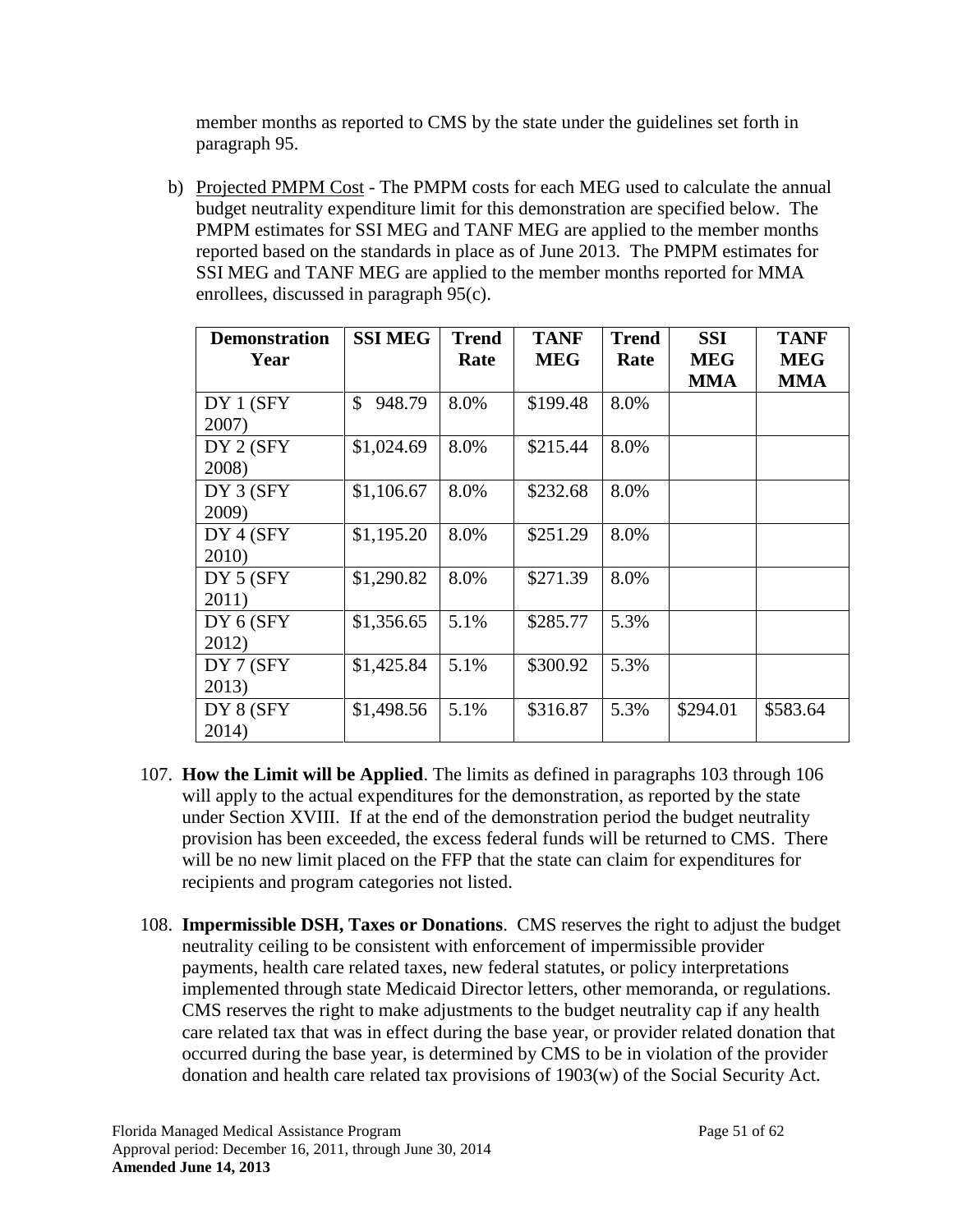Adjustments to annual budget targets will reflect the phase out of impermissible provider payments by law or regulation, where applicable.

109. **PMPM Expenditure Review.** CMS shall enforce budget neutrality over the life of the demonstration, rather than on an annual basis. However, no later than 6 months after the end of each demonstration year, the state will calculate an annual expenditure target for the completed year and report it to CMS as part of the reporting guidelines in paragraph [91.](#page-41-0) This amount will be compared with the actual FFP claimed by the state under budget neutrality. Using the schedule below as a guide for the PCCM budget limit, if the state exceeds the cumulative target, they shall submit a corrective action plan to CMS for approval. The state will subsequently implement the approved program.

| Year   | Cumulative target definition                          | Percentage  |
|--------|-------------------------------------------------------|-------------|
| Year 6 | Years 1 through 6 combined budget neutrality cap plus | 1 percent   |
| Year 7 | Years 1 through 7 combined budget neutrality cap plus | 0.5 percent |
| Year 8 | Years 1 through 8 combined budget neutrality cap plus | 0 percent   |

# **XIX. EVALUATION OF THE DEMONSTRATION**

<span id="page-51-1"></span><span id="page-51-0"></span>110. **Submission of Draft Evaluation Design Update.** The state must submit to CMS for approval, within 120 days of the approval date of the MMA amendment, a draft evaluation design update that builds and improves upon the evaluation design that was approved by CMS on October 31, 2012. At a minimum, the draft design must include a discussion of the goals, objectives and specific testable hypotheses, including those that focus specifically on target populations for the demonstration, and more generally on beneficiaries, providers, plans, market areas and public expenditures. The analysis plan must cover all elements in paragraph [112\)](#page-52-0). The updated design should be described in sufficient detail to determine that it is scientifically rigorous. The data strategy must be thoroughly documented. The updated design should accommodate and reflect the staggered implementation of the MMA program to produce more reliable estimates of program impacts. The design should describe how the evaluation and reporting will develop and be maintained to assure its scientific rigor and completion. In summary, the demonstration evaluation will meet all standards of leading academic institutions and academic journal peer review, as appropriate for each aspect of the evaluation, including standards for the evaluation design, conduct, interpretation and reporting of findings. Among the characteristics of rigor that will be met are the use of best available data; controls for and reporting of the limitations of data and their effects on results; and the generalizability of results.

The updated design must describe the state's process to contract with an independent evaluator, ensuring no conflict of interest.

The design, including the budget and adequacy of approach, to assure the evaluation meets the requirements of [112\(](#page-52-0)a), is subject to CMS approval. The budget and approach must be adequate to support the scale and rigor reflected in the paragraph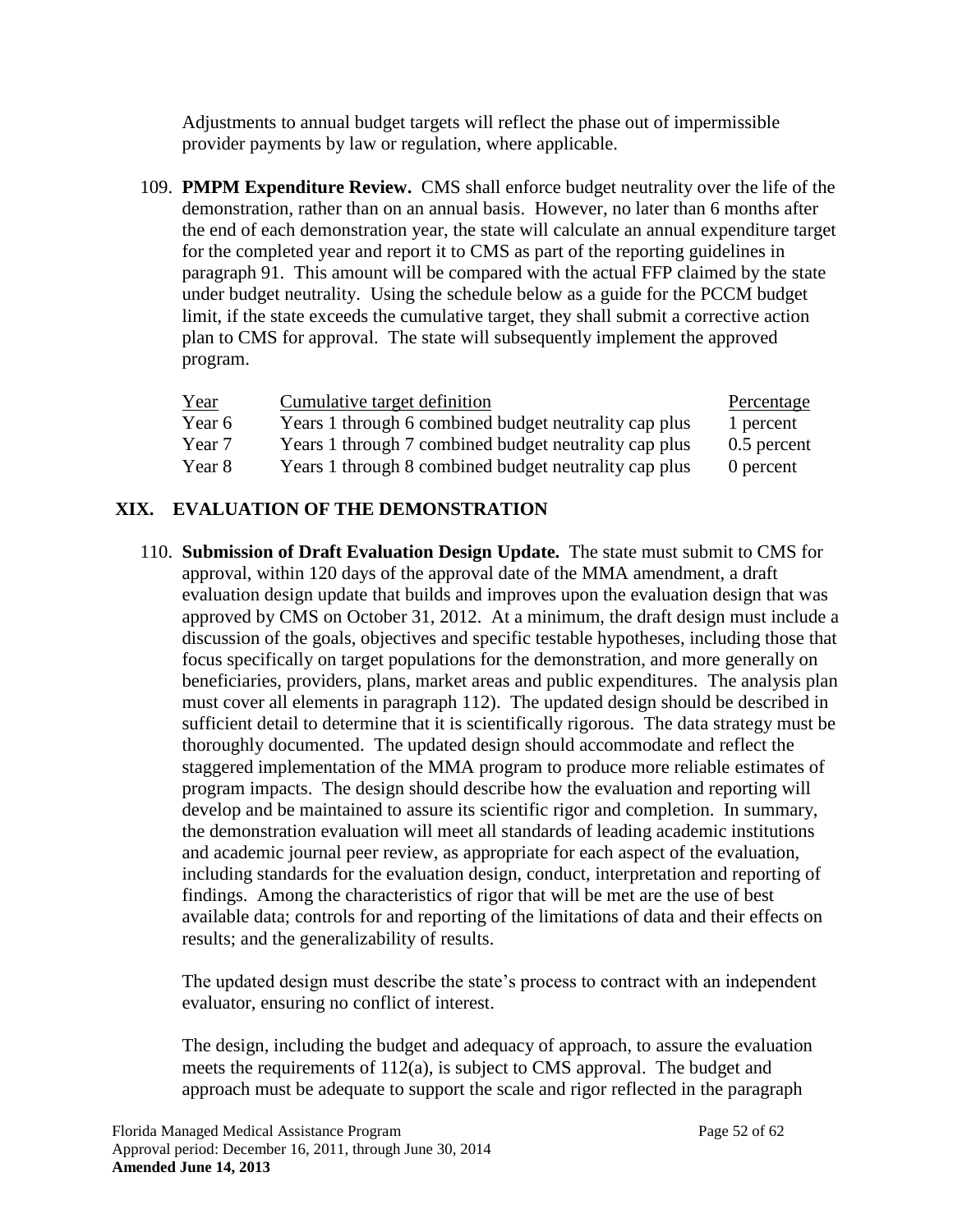above. The rigor also described above also applies as appropriate throughout Sections [XIX](#page-51-0) and [XX.](#page-54-1)

111. **Cooperation with Federal Evaluators.** Should HHS undertake an evaluation of any component of the demonstration, the State shall cooperate fully with CMS or the evaluator selected by HHS. The state shall submit the required data to HHS or its contractor

## <span id="page-52-0"></span>112. **Evaluation Design.**

- a) Domains of Focus **–** The state must propose as least one research question that it will investigate within each of the domains listed below. The research questions should focus on processes and outcomes that relate to the CMS Three-Part Aim of better care, better health, and reducing costs. With respect to domains vii, viii, and ix, the state must propose two research questions under each domain (one each from Tier-One and Tier-Two milestones).
	- i. The effect of managed care on access to care, quality and efficiency of care, and the cost of care;
	- ii. The effect of customized benefit plans on beneficiaries' choice of plans, access to care, or quality of care;
- iii. Participation in the Enhanced Benefits Account Program (EBAP) and the MMA plans' Healthy Behaviors programs (upon implementation of the MMA program) and its effect on participant behavior or health status;
- iv. The impact of the demonstration as a deterrent against Medicaid fraud and abuse;
- v. The effect of LIP funding on the number of uninsured and underinsured, and rate of uninsurance;
- vi. The effect of LIP funding on disparities in the provision of healthcare services, both geographically and by population groups;
- vii. The impact of Tier-One and Tier-Two milestone initiatives on access to care and quality of care (including safety, effectiveness, patient centeredness, timeliness, efficiency, and equity);
- viii. The impact of Tier-One and Tier-Two milestone initiatives on population health;
- ix. The impact of Tier-One and Tier-Two milestone initiatives on per-capita costs (including Medicaid, uninsured, and underinsured populations) and the costeffectiveness of care;
- x. The effect of having separate managed care programs for acute care and LTC services on access to care, care coordination, quality, efficiency of care, and the cost of care. Baseline data to evaluate this domain will be collected prior to June 30, 2014;
- xi. The effect of having separate managed care programs for acute care and LTC services on the demonstration's impact as a deterrent against Medicaid fraud and abuse. Baseline data to evaluate this domain will be collected prior to June 30, 2014;
- xii. The effect of transitioning the EBAP program from direct state operation to the MMA plans' Healthy Behaviors programs; and,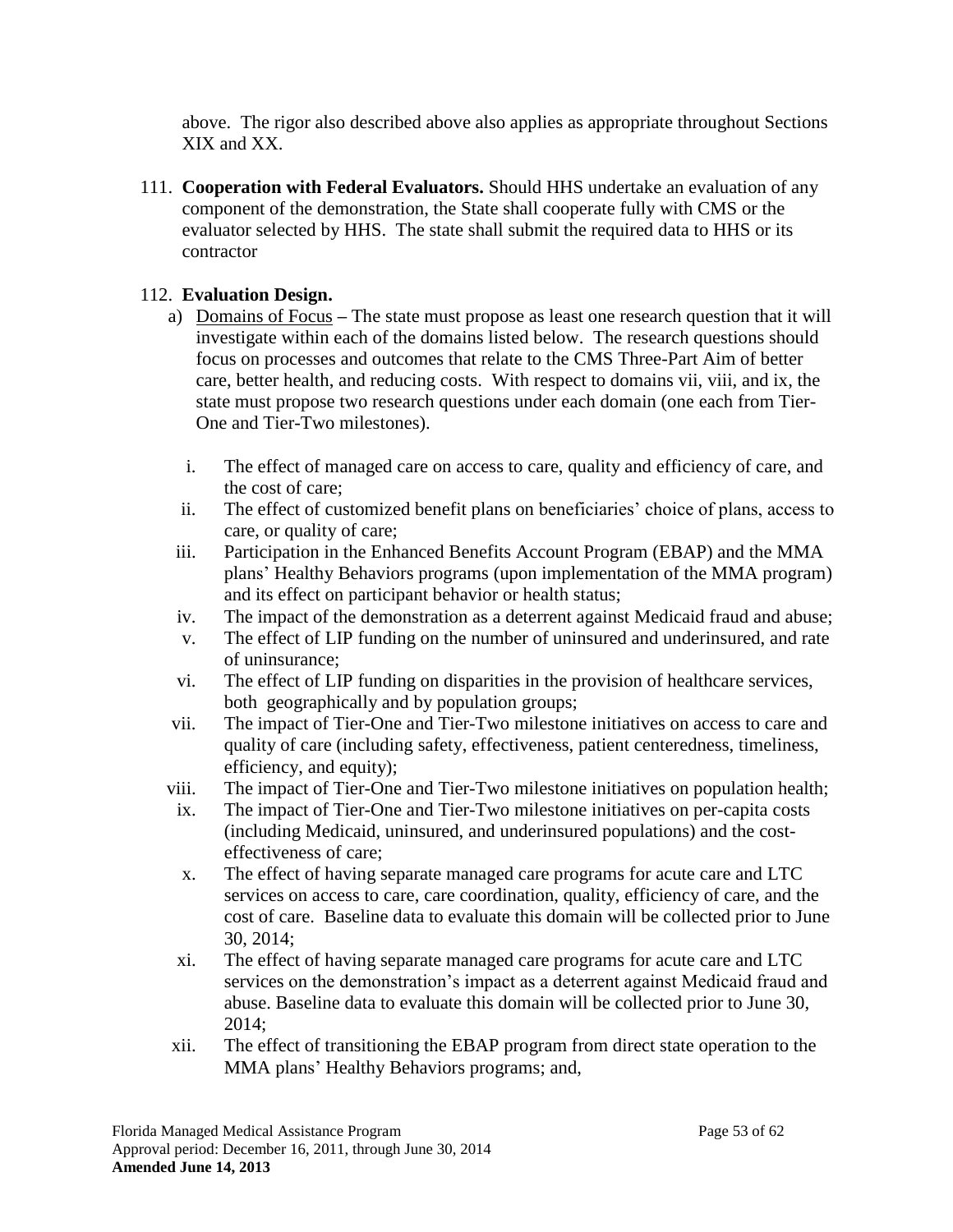- xiii. The impact of efforts to align with Medicare and improving beneficiary experiences and outcomes for dual-eligible individuals.
- b) Measures. The draft evaluation design must discuss the outcome measures that shall be used in evaluating the impact of the demonstration during the period of approval, including:
	- i. A description of each outcome measure selected, including clearly defined numerators and denominators, and National Quality Forum (NQF) numbers (as applicable);
	- ii. The measure steward;
- iii. The baseline value for each measure;
- iv. The sampling methodology for assessing these outcomes; and
- v. The methods of data collection.
- c) Sources of Measures. CMS recommends that the state use measures from nationallyrecognized sources and those from national measures sets (including CMS's Core Set of Health Care Quality Measures for Children in Medicaid and CHIP, and the Initial Core Set of Health Care Quality Measures for Medicaid-Eligible Adults).
- d) The evaluation design must also discuss the data sources used, including the use of Medicaid encounter data, enrollment data, EHR data, and consumer and provider surveys. The draft evaluation design must include a detailed analysis plan that describes how the effects of the demonstration shall be isolated from other initiatives occurring in the state. The evaluation designs proposed for each question may include analysis at the beneficiary, provider, and aggregate program level, as appropriate, and include population stratifications to the extent feasible, for further depth and to glean potential non-equivalent effects on different sub-groups.
- 113. **Final Evaluation Design and Implementation.** CMS shall provide comments on the draft design and the draft MMA evaluation strategy within 60 days of receipt, and the state shall submit a final design within 60 days of receipt of CMS' comments. The state must implement the evaluation design and submit its progress in each of the quarterly and annual progress reports. The state must submit to CMS a draft of the evaluation final report by October 31, 2014. The state must submit the final evaluation report within 60 days after receipt of CMS' comments.

The state must submit to CMS a draft of the evaluation final report by October 31, 2014. The final report must include the following:

a) An executive summary;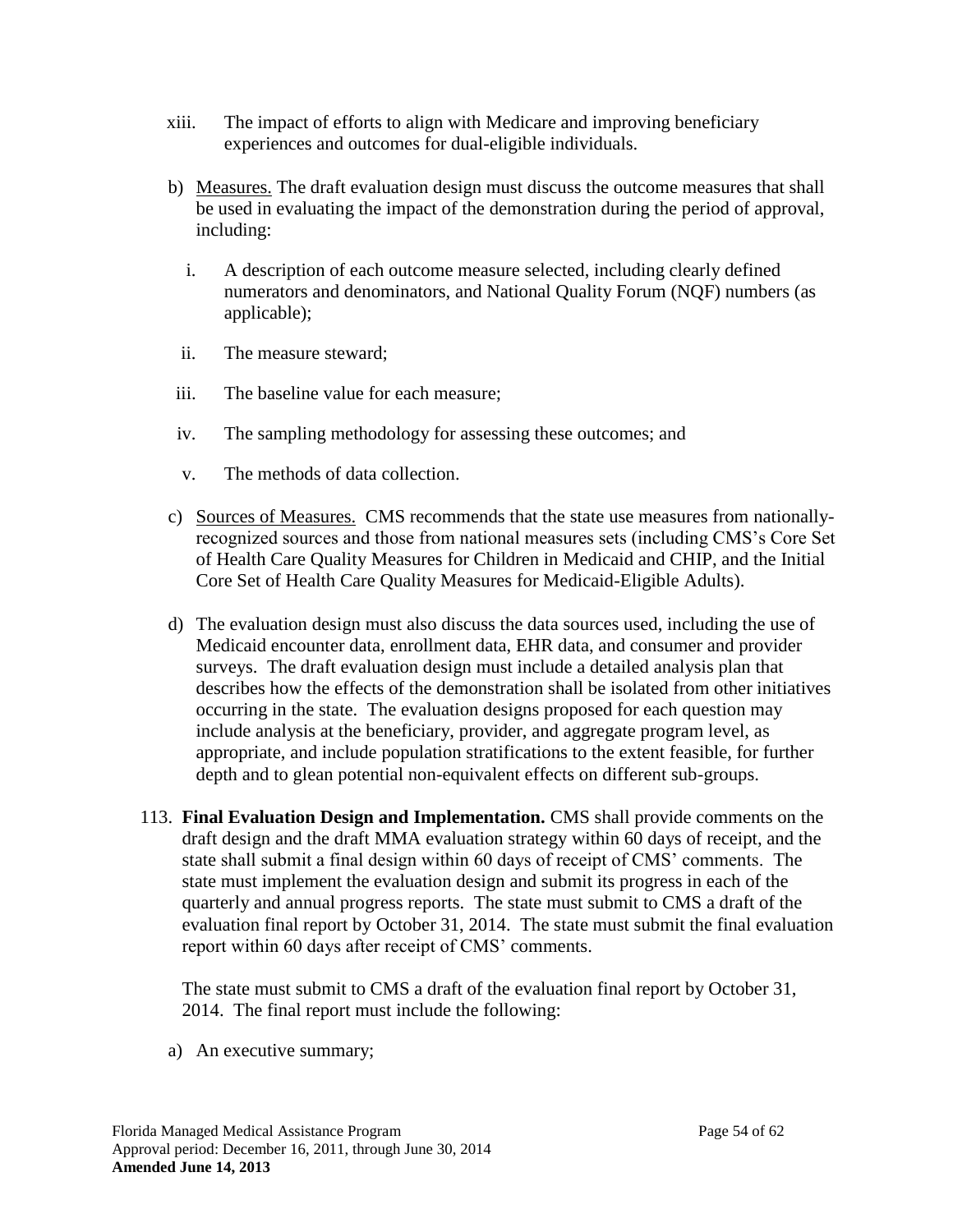- b) A description of the demonstration, including programmatic goals, interventions implemented, and resulting impact of these interventions;
- c) A summary of the evaluation design employed, including hypotheses, study design, measures, data sources, and analyses;
- d) A description of the population included in the evaluation (by age, gender, race/ethnicity, etc.);
- e) Final evaluation findings, including a discussion of the findings (interpretation and policy context); and
- f) Successes, challenges, and lessons learned.

## <span id="page-54-1"></span>**XX. MEASUREMENT OF QUALITY OF CARE AND ACCESS TO CARE IMPROVEMENT**

114. **External Quality Review (EQR).** The state is required to meet all requirements for external quality review (EQR) found in 42 C.F.R. Part 438, subpart E. In addition to routine encounter data validation processes that take place at the MCO/PIHP and state level, the state must maintain its contract with its external quality review organization (EQRO) to require the independent validation of encounter data for all MCOs and PIHPs at a minimum of once every three years.

The state should generally have available its final EQR technical report to CMS and the public, in a format compliant with Section 508 of the Rehabilitation Act (29 U.S.C. § 794d), by April 30th of each year, for data collected within the prior 15 months. This submission timeframe will align with the collection and annual reporting on managed care data by the Secretary of Health and Human Services each September 30th, which is a requirement under the Affordable Care Act [Sec. 2701 (d)(2)].

- <span id="page-54-0"></span>115. **Consumer Health Plan Report Cards.** On an annual basis, the state must create and make readily available to beneficiaries, providers, and other interested stakeholders, a health plan report card, in a format compliant with Section 508 of the Rehabilitation Act (29 U.S.C. § 794d), that is based on performance data on each health plan included in the annual EQR technical report. Each health plan report card must be posted on the state's website and present an easily understandable summary of quality, access, and timeliness regarding the performance of each participating health plan. The report cards must also address the performance of subcontracted dental plans.
- 116. **Performance Improvement Projects (PIPs).** The state must require each health plan to commit to improving care in the following focus areas, which have the significant potential for achieving the demonstration's goals of improving patient care, population health, and reducing per capita Medicaid expenditure.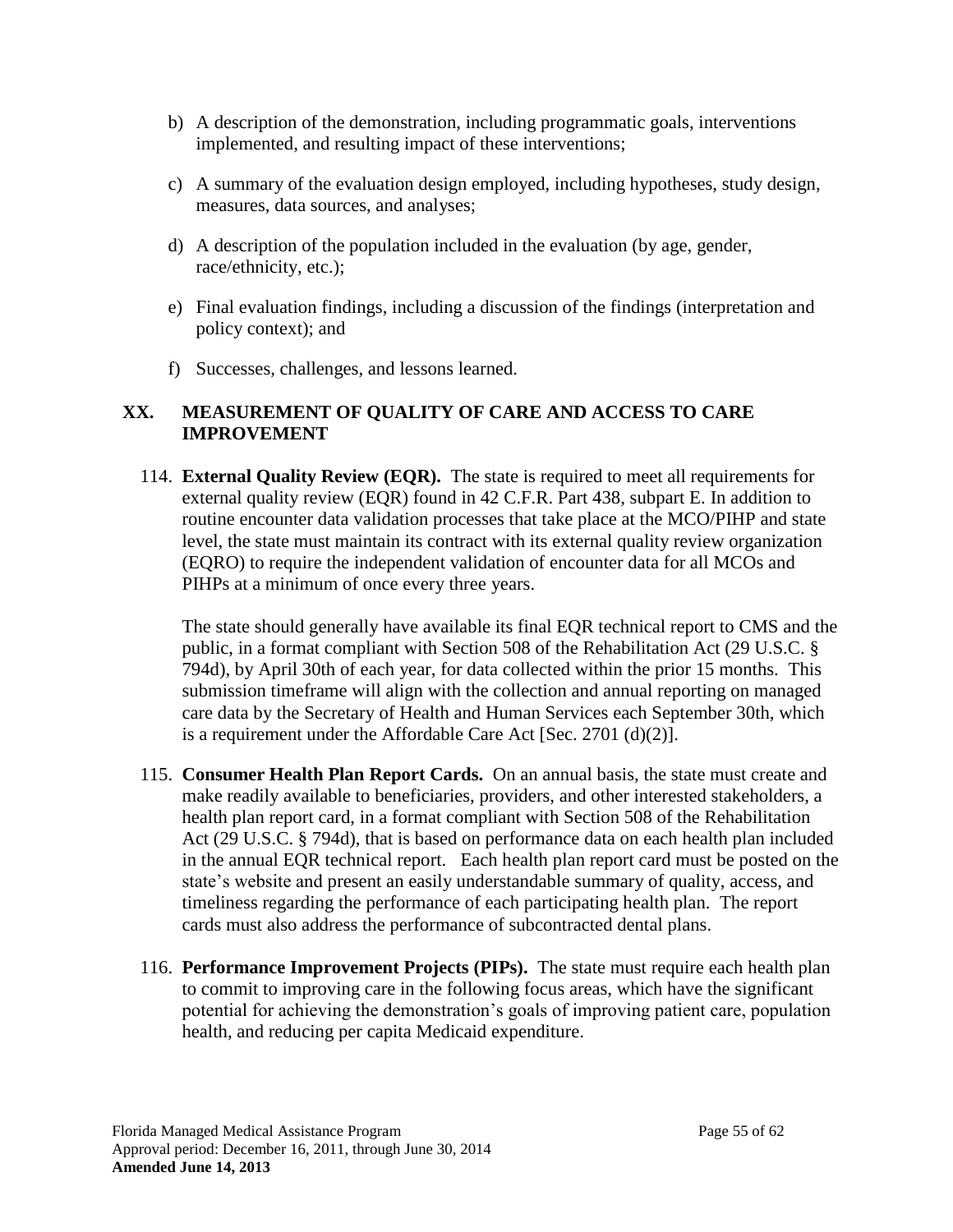- a) A PIP combining a focus on improving prenatal care and well-child visits in the first 15 months;
- b) A PIP focused on preventive dental care for children;
- c) An administrative PIP, topic of which must be approved by the state; and
- d) A choice of PIP in one of the following topic areas:
	- a. Population health issues (such as diabetes, hypertension and asthma) within a specific geographic area that have been identified as in need of improvement;
	- b. Integrating primary care and behavioral health; and
	- c. Reducing preventable readmissions.

Each PIP must be conducted in accordance with 42 C.F.R. §§ 438.358 and 438.240.

The state must incorporate these PIP requirements into its MMA managed care plan contracts upon implementation of the MMA program.

117. **Measurement Activities.** The state must ensure that each participating health plan is accountable for metrics on quality and access, including measures to track progress in identified quality improvement focus areas, measures to track quality broadly, and measures to track access. The state must set performance targets that equal or exceed the  $75<sup>th</sup>$  percentile national Medicaid performance level.

The state must collect data and information on dental care utilization rates, the CMS Medicaid and CHIP adult and child core measures, and must align with other existing federal measure sets where possible to ensure ongoing monitoring of individual wellbeing and plan performance. The state will use this information in ongoing monitoring and quality improvement efforts, in addition to quality reporting efforts.

- <span id="page-55-0"></span>118. **Comprehensive State Quality Strategy.** The state shall adopt and implement a comprehensive and holistic, continuous quality improvement strategy that focuses on all aspects of quality improvement in Medicaid, including FFS populations; FFS PSNs ; and capitated managed care plans, including Medicaid Reform, and the MMA program, and managed long term services and supports. The Comprehensive Quality Strategy (CQS) shall meet all the requirements of 42 CFR 438 Subparts D and E and must include section 1915(c) HCBS waivers' corrective action plan quality components.
	- a) The CQS must also address the following elements:
		- i. The state's goals for improvement, identified through claims and encounter data, quality metrics and expenditure data. The goals should align with the three part aim but should be more specific in identifying specific pathways for the state to achieve these goals.
		- ii. The associated interventions for improvement in the goals.
	- iii. The specific quality metrics for measuring improvement in the goals. The metrics should be aligned with the Medicaid and CHIP adult and child core measures, and should also align with other existing Medicare and Medicaid federal measure sets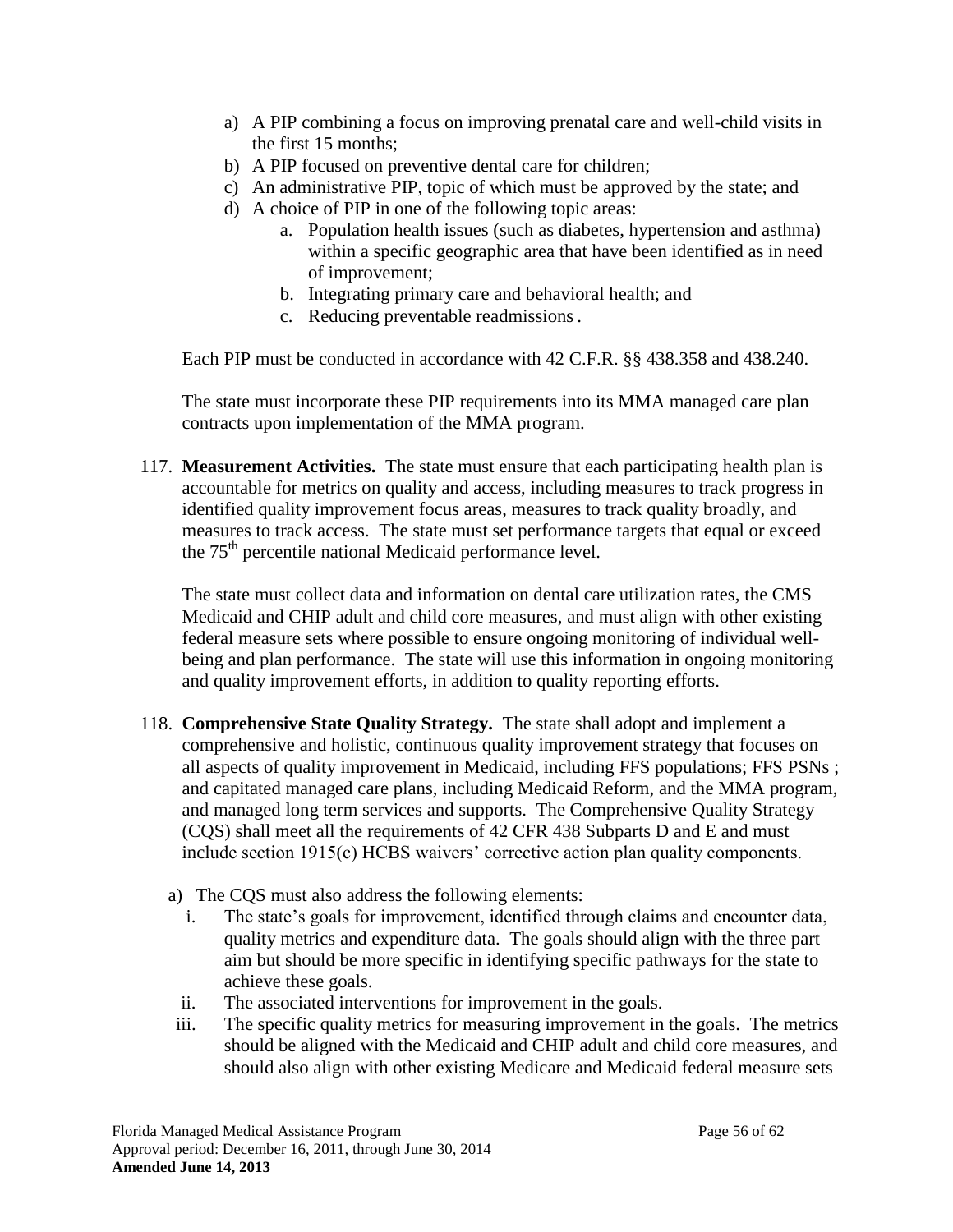where possible. The metrics should go beyond HEDIS and CAHPS data, and should reflect cost of care.

- iv. Metrics should be measured at the following levels of aggregation: the state Medicaid agency, each health plan, and each direct health services provider. The state will work with CMS to further define what types of metrics will be measured for direct service providers.
- v. The specific methodology for determining benchmark and target performance on these metrics for each aggregated level identified above (state, plan and provider).
- vi. Performance improvement accountability  $-i.e.,$  the state must determine if the current plans for financial incentives adequately align with the specific goals and targeted performance, and whether enhancements to these incentives are necessary (increased or restructured financial incentives, in-kind incentives, contract management, etc.). The state must present the findings of the determination to CMS.
- vii. Specific metrics related to each population covered by the Medicaid program. HCBS performance measures, consistent with the corrective action plan, in the areas of: level of care determinations, person-centered service planning process, outcome of person-centered goals, health and welfare, and assuring there are qualified providers and appropriate HCBS settings.
- viii. Monitoring and evaluation. This should include specific plans for continuous quality improvement, which includes transparency of performance on metrics and structured learning, and also a rigorous and independent evaluation of the demonstration, as described in STC [110.](#page-51-1) The evaluation should reflect all the programs covered by the CQS as mentioned above.
- ix. HIV evaluation. The state will evaluate, in accordance with the rigor described in STC [110,](#page-51-1) the HIV population to determine if there are better health outcomes for HIV positive beneficiaries in the HIV specialty plan as compared to in a MMA health plan. The state will also evaluate medication adherence and improved care and care coordination as a result of being enrolled in the HIV specialty plan.
- b) The CQS should include a timeline that considers metric development and specification, contract amendments, data submission and review, incentive disbursement (if available), and the re-basing of performance data.
- c) The CQS must include state Medicaid agency and any contracted service providers' responsibilities, including managed care entities, and providers enrolled in the state's FFS program. The state Medicaid agency must retain ultimate authority and accountability for ensuring the quality of and overseeing the operations of the program. The CQS must include distinctive components for discovery, remediation, and improvement.
- d) The first draft of this CQS is due to CMS no later than 120 days following the approval of this amendment/renewal. CMS will review this draft and provide feedback to the state. The state must revise and resubmit the CQS to CMS for approval within 45 days of receipt of CMS comment. The state must revise (and submit to CMS for review and approval) their CQS whenever significant changes are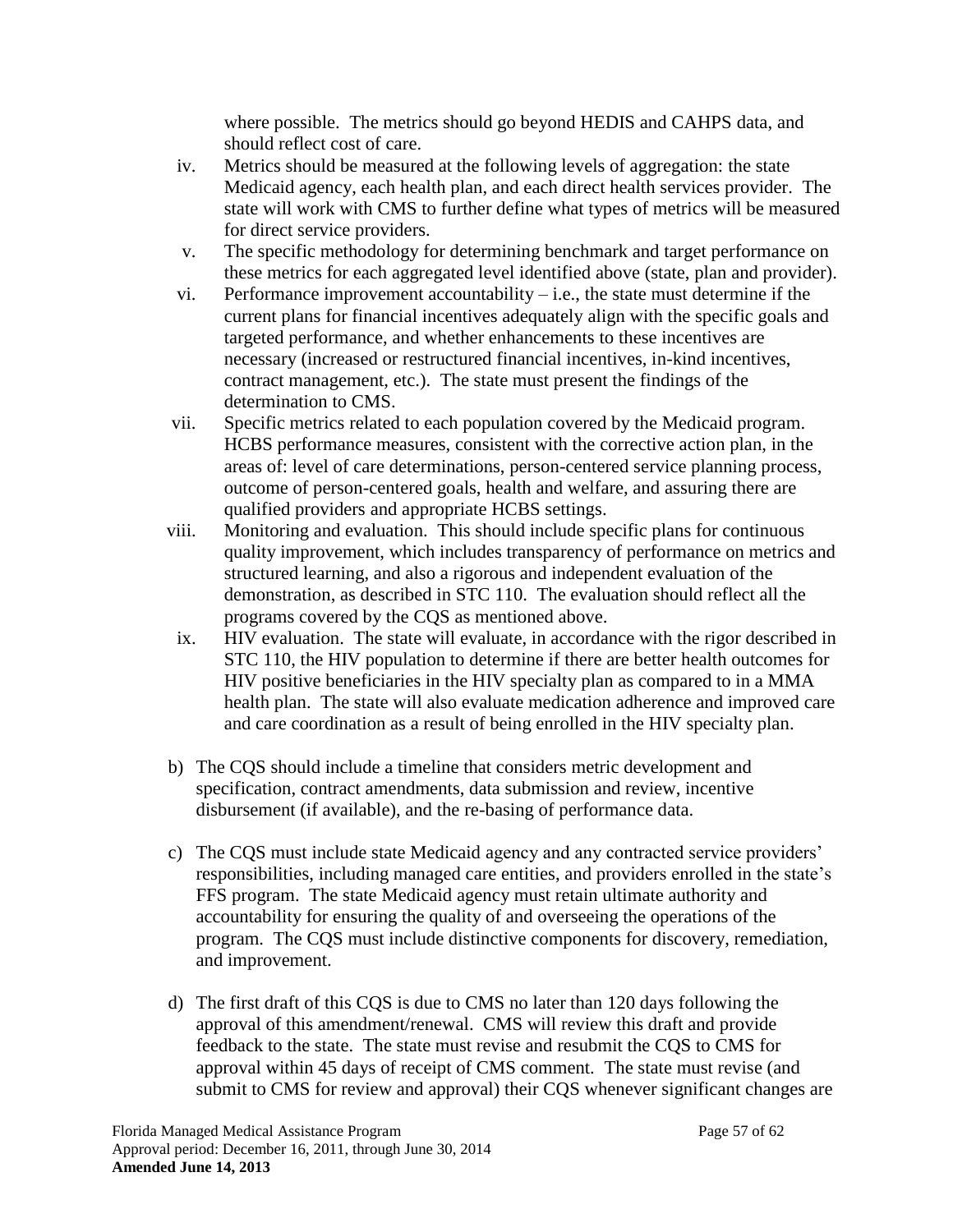made to the associated Medicaid programs and the content of the CQS. Revisions to the CQS must be submitted to CMS for review and approval within 90 days of approval of the amendment authorizing the implementation of MMAP.

Any further revisions must be submitted accordingly:

- i. Modifications to the CQS due to changes in the Medicaid operating authorities must be submitted concurrent with the proposed changes to the operating authority (e.g., state plan or waiver amendments or waiver renewals); and/or
- ii. Changes to an existing, approved CQS due to fundamental changes to the CQS must be submitted for review and approval to CMS no later than 60 days prior to the contractual implementation of such changes. If the changes to the CQS do not impact any provider contracts, the revisions to the CQS may be submitted to CMS no later than 60 days following the changes.
- e) The state must solicit for and obtain the input of beneficiaries, the Medical Care Advisory Committee (MCAC) as set forth in STC [43,](#page-24-0) and other stakeholders in the development of its CQS and make the initial CQS, as well as any significant revisions, available for public comment prior to implementation. Pursuant to STC [91,](#page-41-0) Annual Report, the state must also provide CMS with annual reports on the implementation and effectiveness of their CQS as it impacts the demonstration.
- f) As required by 42 C.F.R. §438.360(b)(4), the state must identify in the CQS any standards for which the EQRO will use information from private accreditation reviews to complete the compliance review portion of EQR for participating MCOs or PIHPs. The state must, by means of a crosswalk included in the CQS, set forth each standard that the state deems as duplicative to those addressed under accreditation and explain its rationale for why the standards are duplicative.
- g) Upon approval by CMS, the state will finalize the CQS to be fully compliant with Section 508 of the Rehabilitation Act (29 U.S.C. § 794d).

# **XXI. SCHEDULE OF STATE DELIVERABLES**

| <b>Date</b>                                                | <b>Deliverable</b>                      | <b>STC Reference</b>                                     |  |  |
|------------------------------------------------------------|-----------------------------------------|----------------------------------------------------------|--|--|
| 60 days following<br>the end of the<br>quarter             | <b>Quarterly Progress Reports</b>       | Section XVI, STC 90                                      |  |  |
| 120 days following<br>the end of the<br>demonstration year | <b>Annual Report</b>                    | Section XVI, STC 91                                      |  |  |
| 30 days following<br>the end of the<br>quarter             | <b>Quarterly Expenditure</b><br>Reports | Section XVII, STC 93                                     |  |  |
| 90 days following<br>the award of the                      | <b>Managed Care Policies</b>            | Section III, STC 17 $(a)$ , $(b)$ ,<br>$(d)$ , and $(e)$ |  |  |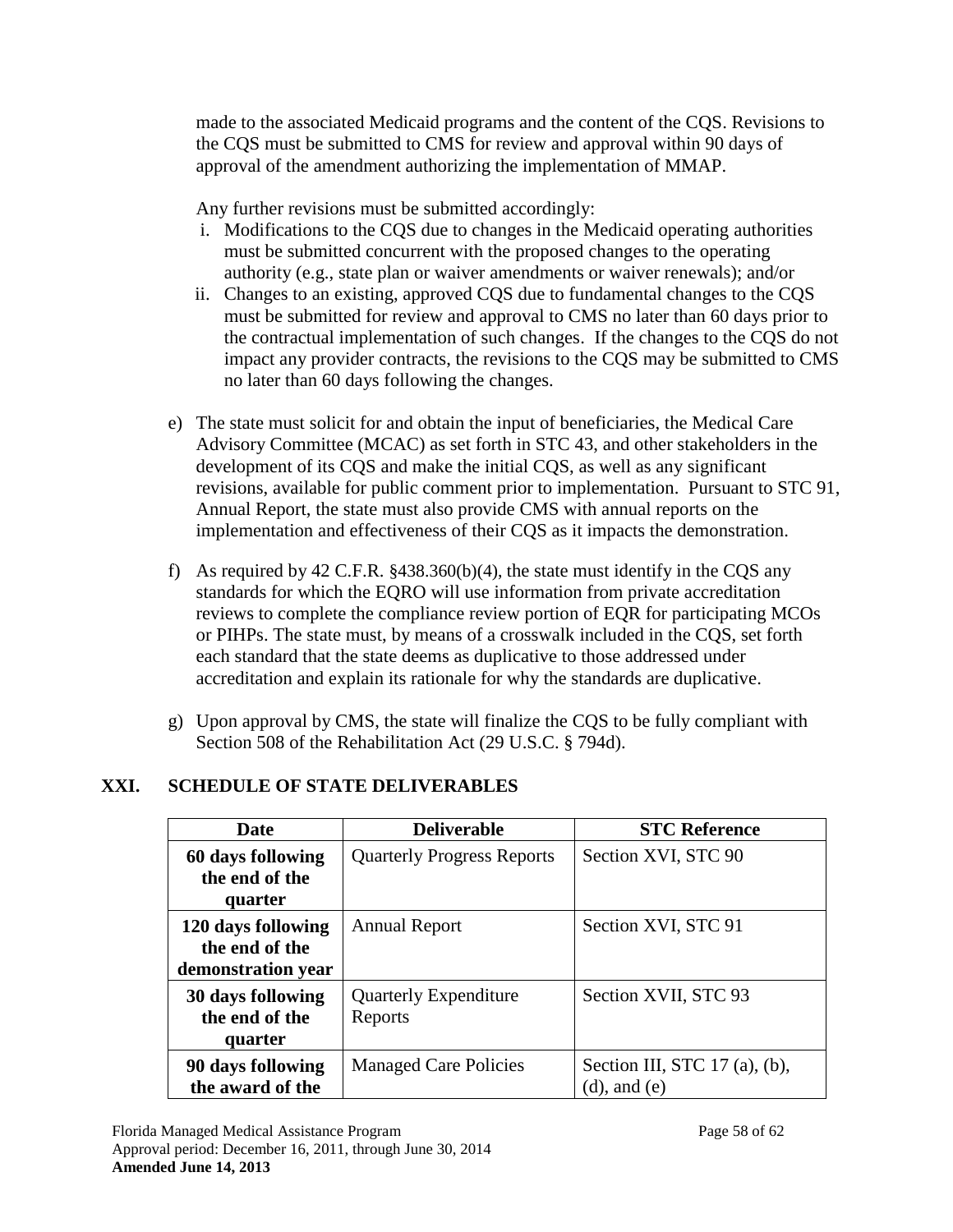| demonstration                                                  |                                                                                                                 |                            |  |  |
|----------------------------------------------------------------|-----------------------------------------------------------------------------------------------------------------|----------------------------|--|--|
| October 31, 2013                                               | <b>MMA</b> Program<br><b>Implementation Schedule</b>                                                            | Section VIII, STC 35(a)    |  |  |
| 30 days in advance<br>of implementation<br>in each region      | Implementation regional<br>reports                                                                              | Section VIII, STC 35.f)    |  |  |
| 7 months following<br>the end of each<br>quarter               | <b>Quarterly Medical Loss</b><br>Ratio Reporting by the<br>capitated plans for<br><b>Demonstration Counties</b> | Section III, STC 17 (c)    |  |  |
| 30 days following<br>award of the<br>demonstration             | <b>Premium Assistance</b><br><b>Transition Plan</b>                                                             | Section XVI, STC 92        |  |  |
| <b>July 1, 2012</b>                                            | <b>ACA Transition Plan</b>                                                                                      | Section XVI, STC 92        |  |  |
| 60 days following<br>acceptance of the<br><b>STCs</b>          | LIP Reconciliations for DYs<br>1, 2, and 3                                                                      | Section XIV, STC 76        |  |  |
| 30 days following<br>acceptance of the<br><b>STCs</b>          | <b>LIP</b> Reconciliation<br>Schedule for DYs 6, 7, and<br>8                                                    | Section XV, STC 84(b)      |  |  |
| 60 days following<br>acceptance of the<br><b>STCs</b>          | Templates for LIP<br>Milestone and Expenditure<br>Reports                                                       | Section XV, STC 84(d)      |  |  |
| 120 days following<br>the award of the<br><b>MMA</b> amendment | <b>Draft Evaluation Design</b>                                                                                  | Section XIX, STC 110       |  |  |
| 120 days following<br>the award of the<br><b>MMA</b> amendment | Draft Comprehensive<br><b>Quality Strategy</b>                                                                  | Section XX, STC 118        |  |  |
| <b>Various</b>                                                 | <b>LIP Milestone Deliverables</b>                                                                               | Section XV, STCs 84 and 85 |  |  |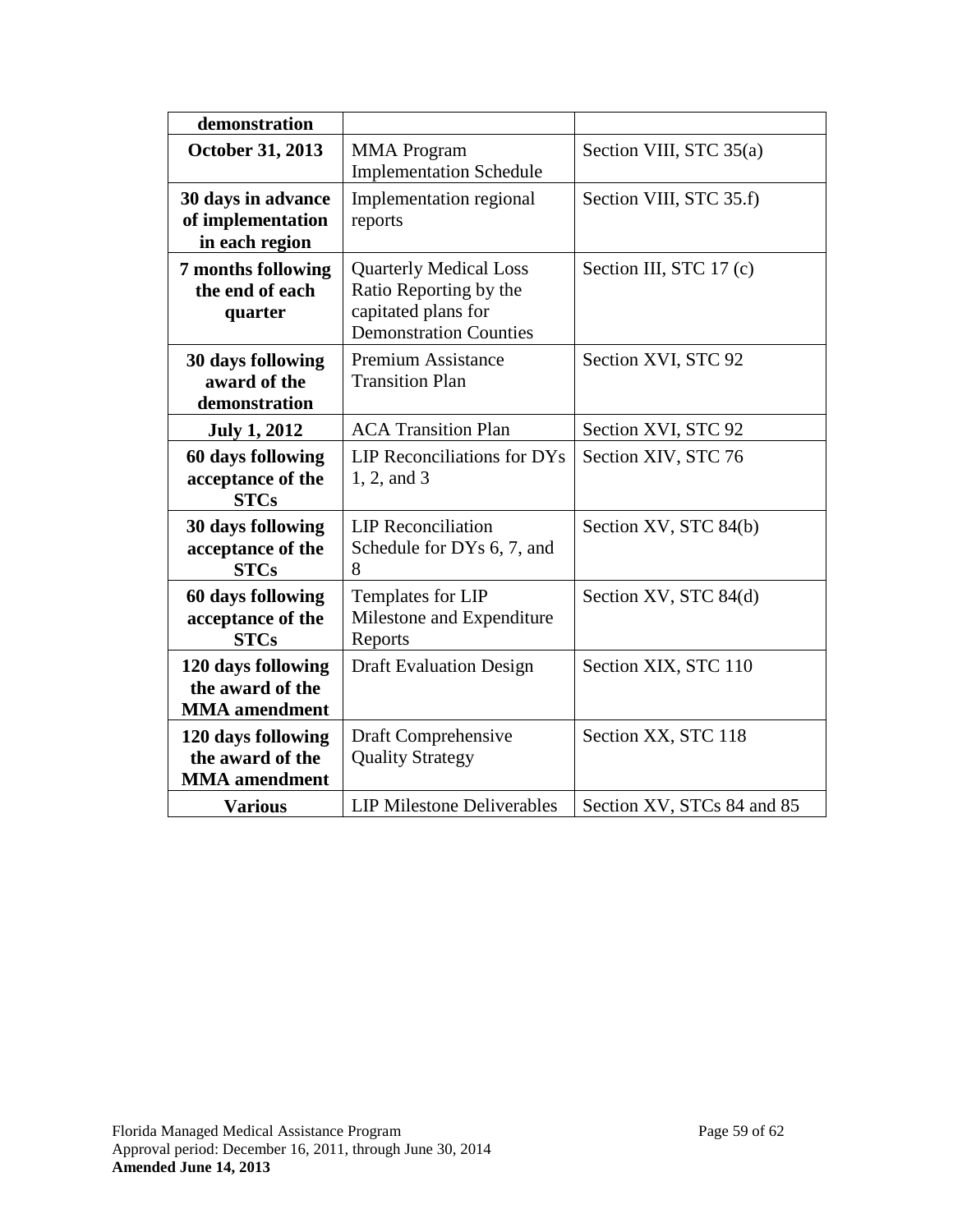## **ATTACHMENT A**

Under paragraph [90,](#page-39-0) the state is required to submit quarterly progress reports to CMS. The purpose of the quarterly report is to inform CMS of significant demonstration activity from the time of approval through completion of the demonstration. The reports are due to CMS 60 days after the end of each quarter.

The following report guidelines are intended as a framework showing the broad categories of information to be reported and can be modified when agreed upon by CMS and the state. A complete quarterly progress report must include all items described in paragraph 90 and an updated budget neutrality monitoring workbook.

## **NARRATIVE REPORT FORMAT**

### **Title Line One** – **Florida Managed Medical Assistance Program**

### **Title Line Two - Section 1115 Quarterly Report**

### **Demonstration/Quarter Reporting Period:**

Example: Demonstration Year: 6 (7/1/2011 – 6/30/2012) Federal Fiscal Quarter: 4/2011 (7/1/2011 – 9/30/2011)

#### **Introduction**

Please provide information describing the goal of the demonstration, what it does, and key dates of approval/operation. (This should be the same for each report.)

#### **Enrollment Information**

Please complete the following table that outlines all enrollment activity under the demonstration. The state should indicate "N/A" where appropriate. If there was no activity under a particular enrollment category, the state should indicate that by "0". Enrollment counts should be person counts.

| <b>Demonstration Populations</b><br>(as hard coded in the Form CMS-64) | <b>Total as</b><br>of end of<br><b>Current</b><br><b>Quarter</b> | <b>Voluntary</b><br>Disenrolled in<br><b>Current</b><br><b>Quarter</b> | <b>Involuntary</b><br>Disenrolled in<br><b>Current</b><br><b>Quarter</b> |
|------------------------------------------------------------------------|------------------------------------------------------------------|------------------------------------------------------------------------|--------------------------------------------------------------------------|
| Population 1 - Aged/Disabled                                           |                                                                  |                                                                        |                                                                          |
| Population 2 - FMR-SSI+DsEldw/oMcare                                   |                                                                  |                                                                        |                                                                          |
| Population 3 - FMR-TANF                                                |                                                                  |                                                                        |                                                                          |
| Population 4 - FMR-SOBRA/FC                                            |                                                                  |                                                                        |                                                                          |
| Population 5 - FMR->65                                                 |                                                                  |                                                                        |                                                                          |
| Population 7 - TANF & related grp                                      |                                                                  |                                                                        |                                                                          |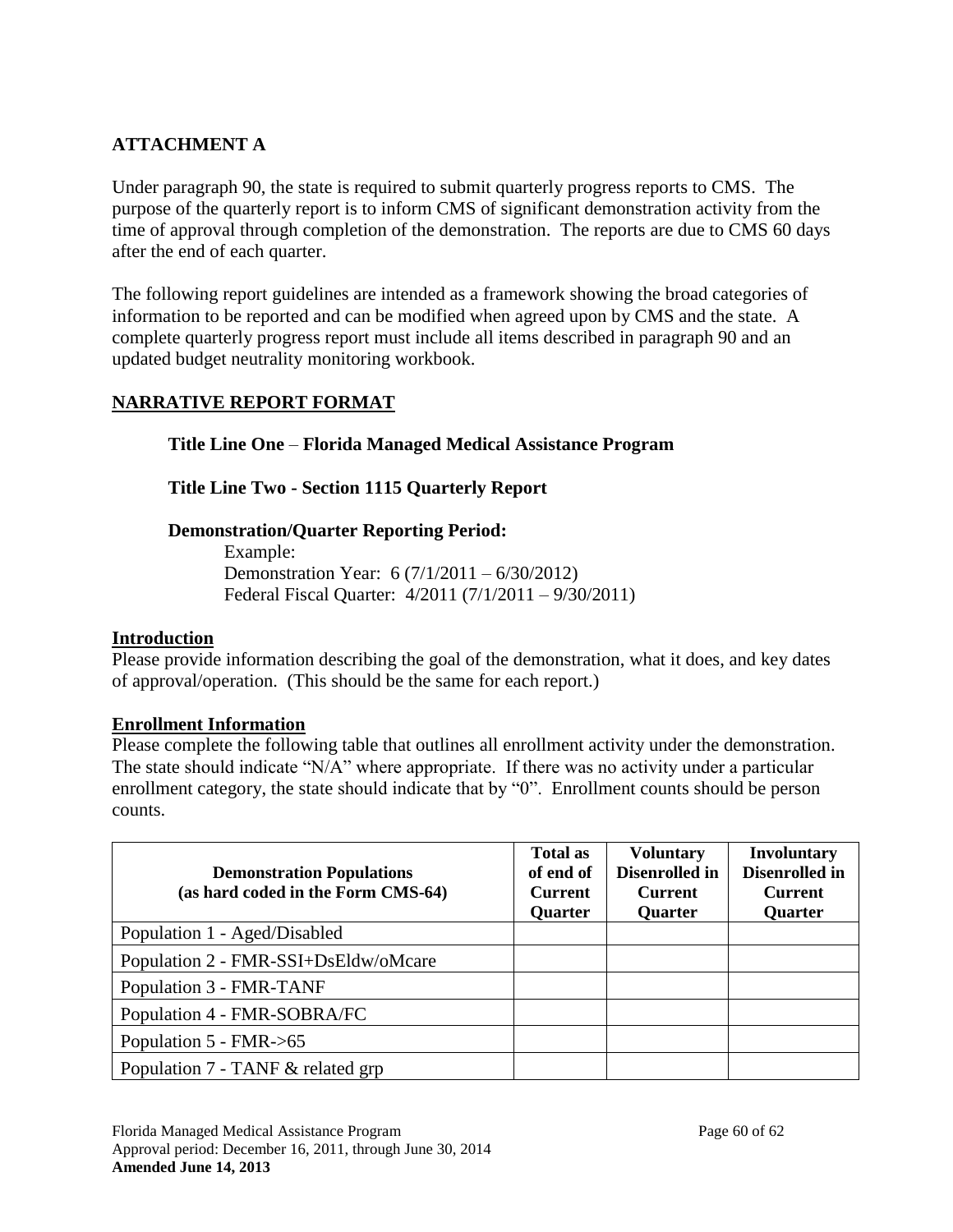| After January 1, 2014, expenditures for statewide |  |  |
|---------------------------------------------------|--|--|
| MMA populations, including those attributable to  |  |  |
| MMA voluntary populations are to be included in   |  |  |
| this reporting.                                   |  |  |

### **Outreach/Innovative Activities**

Summarize outreach activities including but not limited to Choice Counseling, MMA implementation outreach and educational tour and/or promising practices for the current quarter.

#### **Operational/Policy Developments/Issues**

Identify all significant program developments/issues/problems that have occurred in the current quarter, including but not limited to: approval and contracting with new plans; benefit changes; legislative activity; Healthy Behaviors program benefits by health plan and participation rates; network adequacy including customer service reporting; complaints, grievances and appeals; reporting on managed care plans critical incidents, efforts to promote alignment or integration for Medicare-Medicaid eligible individuals.

#### **Consumer Issues**

Provide a summary of the types of complaints or problems consumers identified about the program in the current quarter. Include any trends discovered, the resolution of complaints, and any actions taken or to be taken to prevent other occurrences. Identify and address any appeals related to medical necessity under the EPSDT benefit.

### **Quality Assurance /Monitoring Activities**

Identify any quality assurance/monitoring activity in the current quarter, including but not limited to MCAC recommendations, PIP progress and Consumer Health Plan Report Cards.

#### **Demonstration Evaluation**

Discuss progress of evaluation design and planning.

#### **Financial/Budget Neutrality Development/Issues**

Identify all significant developments/issues/problems with financial accounting, budget neutrality, and Form CMS-64 reporting for the current quarter. Identify the state's actions to address these issues.

#### **Enclosures/Attachments**

Identify by Title any attachments along with a brief description of what information the document contains.

#### **State Contact(s)**

Identify individuals by name, Title, phone, fax, and address that CMS may contact should any questions arise.